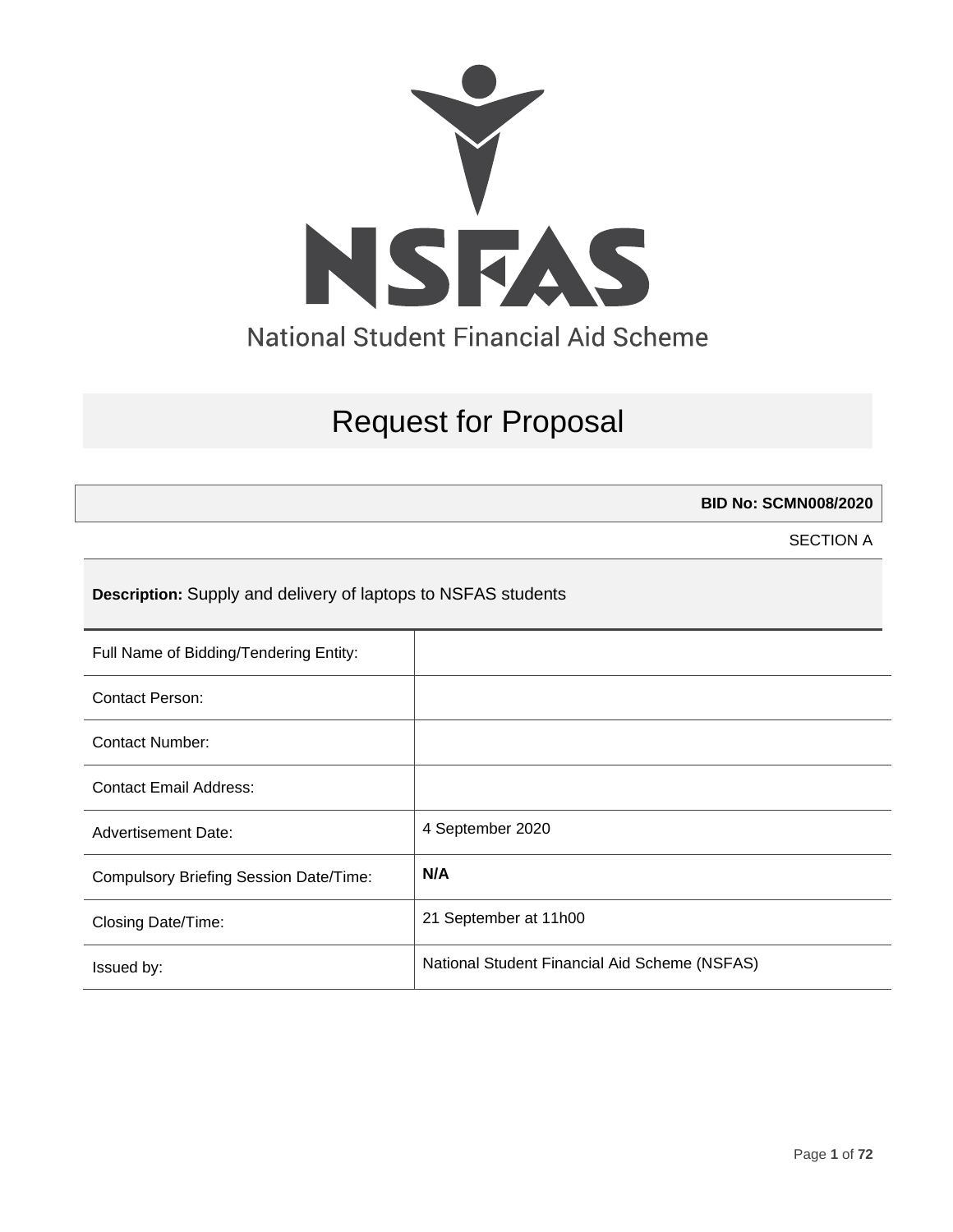

# **Bidder's Authorised Signatory:**

Initials and Surname: Signature: Signature:

..…………………………………………… ..……………………………………………

| Please indicate whether it is the original or copy, tick the applicable block |  |             |  |                          |  |
|-------------------------------------------------------------------------------|--|-------------|--|--------------------------|--|
| <b>ORIGINAL</b>                                                               |  | <b>COPY</b> |  | <b>NUMBER SUBMITTED:</b> |  |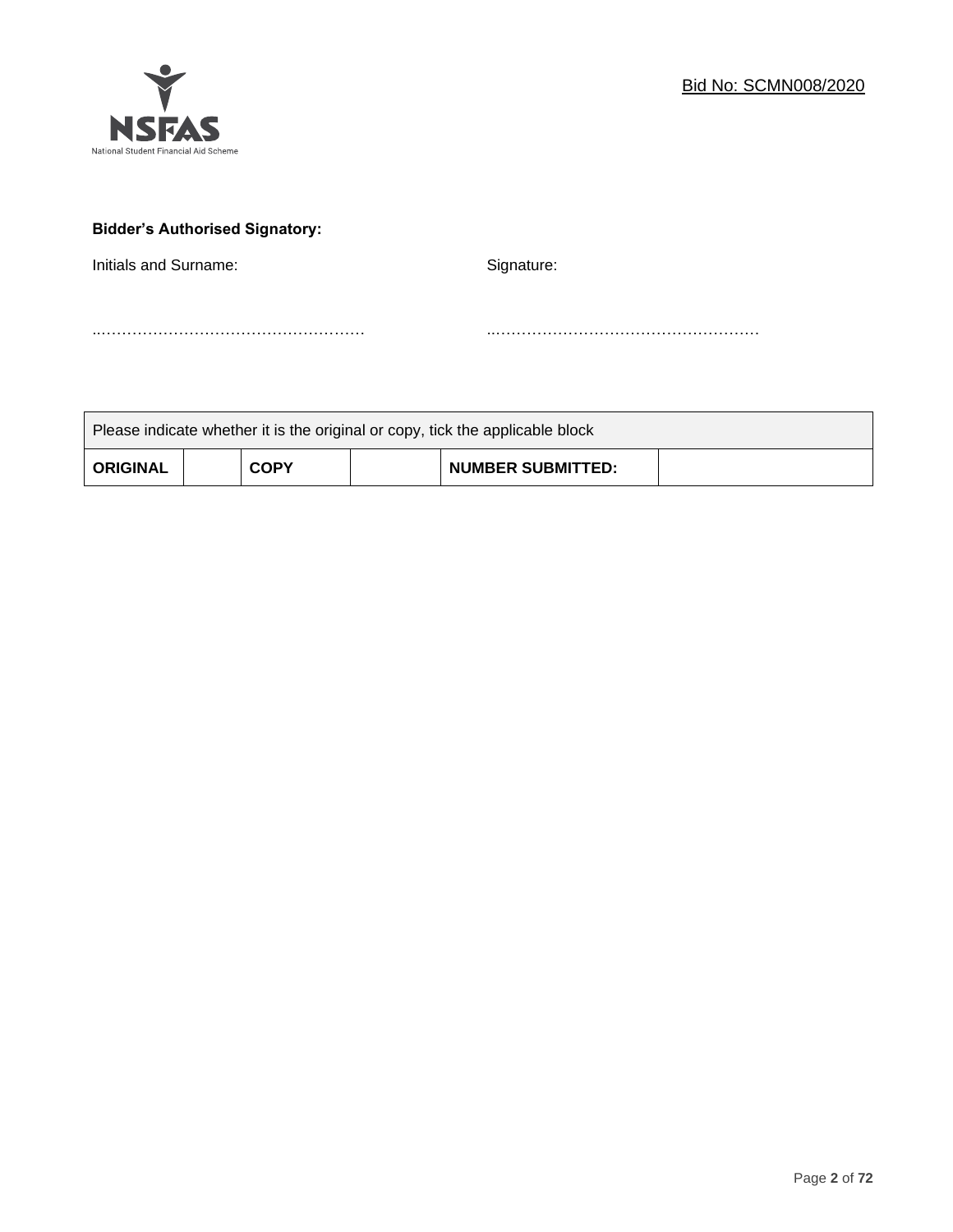

# **Glossary**

| Award                   | Conclusion of the procurement process and final notification to the successful bidder                                                                                                                                               |
|-------------------------|-------------------------------------------------------------------------------------------------------------------------------------------------------------------------------------------------------------------------------------|
| <b>B-BBEE</b>           | Broad-based Black Economic Empowerment (BBBEE) Act, 2003 (Act No. 53 of 2003) and BBBEE<br>Amended Act, 2013 (Act No. 46 of 2013) and the Codes of Good Practice issued thereunder by the<br>Department of Trade and Industry (DTI) |
| <b>Bid</b>              | Written offer in a prescribed or stipulated form in response to an invitation by NSFAS for the<br>provision of goods, works or services                                                                                             |
| Contractor              | Organization with whom NSFAS will conclude a contract and potential service level agreement<br>subsequent to the final award of the contract based on this Request for Bid                                                          |
| Core Team               | Team members who fill the non-administrative positions against which the experience will be<br>measured.                                                                                                                            |
| DTI                     | Department of Trade and Industry                                                                                                                                                                                                    |
| EME                     | <b>Exempted Micro Enterprise</b>                                                                                                                                                                                                    |
| QSE                     | <b>Qualifying Small Enterprise</b>                                                                                                                                                                                                  |
| <b>NSFAS</b>            | National Student Financial Aid Scheme                                                                                                                                                                                               |
| GCC                     | <b>General Conditions of Contract</b>                                                                                                                                                                                               |
|                         | Original Bid Original document signed in ink, or Copy of original document signed in ink                                                                                                                                            |
| Originally<br>certified | To comply with the principle of originally certified, a document must be both stamped and signed in<br>original ink by a commissioner of oaths.                                                                                     |
| <b>SCM</b>              | Supply Chain Management                                                                                                                                                                                                             |
| <b>SLA</b>              | Service Level Agreement                                                                                                                                                                                                             |
| <b>TOR</b>              | <b>Terms of Reference</b>                                                                                                                                                                                                           |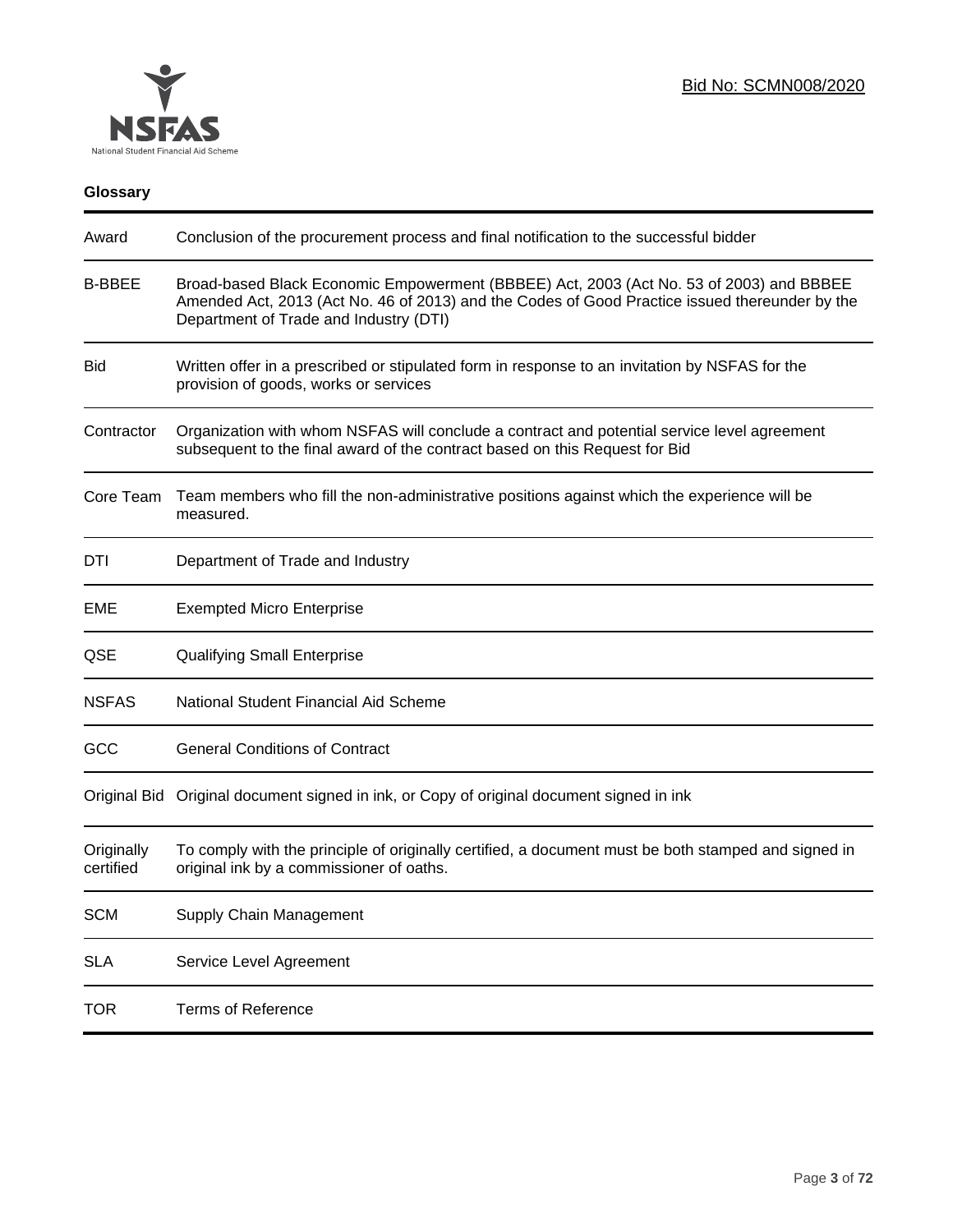

#### **Documents in this Bid Document Pack**

Bidders are to ensure that they have received all pages 1 to 72 of this document, which consist of the following sections:

# **SECTION A**

#### **Note: Documents in this section must be completed and returned or supplied with bids as prescribed.**

- □ Section A1: SBD1: Invitation to Bid
- □ Section A2: Executive Summary and Bid submission conditions and Instructions
- □ Section A3: Terms of Reference

#### **SECTION B**

**Note: Documents in this section must be completed and returned or supplied with bids as prescribed.**

- □ Section B1: Declaration of Interest (SBD 4)
- □ Section B2: National Industrial Participation Programme (SBD 5)
- Section B3: Preference Points Claim form in terms of the PPPFA 2017 regulations (SBD 6.1)
- □ Section B4: Declaration of bidder's past SCM practices (SBD 8)
- □ Section B5: Certificate of Independent Bid Determination (SBD 9)
- **I** Section B6: General Conditions of Contract
- □ Section B7: Local content requirements (SBD 6.2) and Annexure C, D and E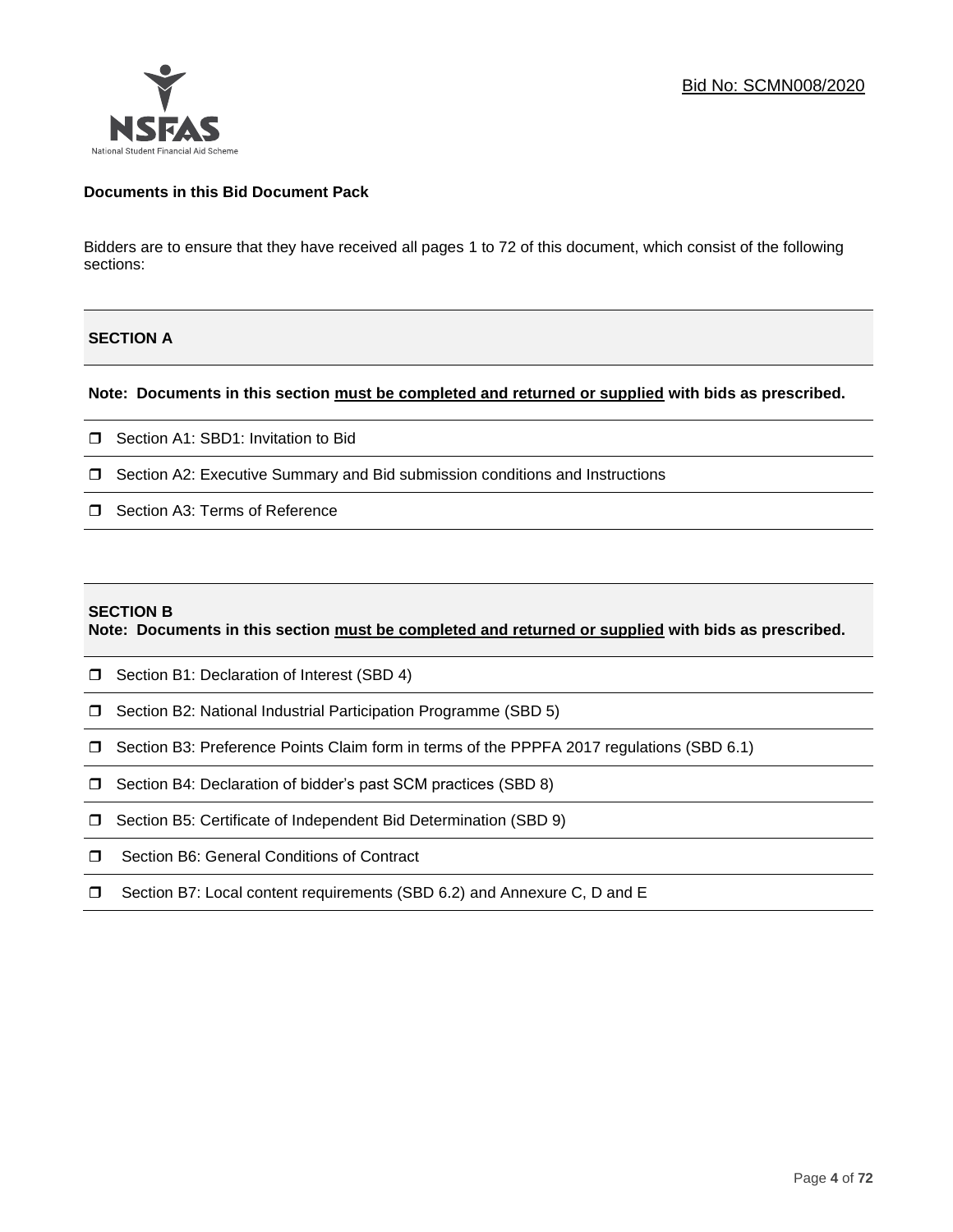

### **SECTION A 1 INVITATION TO BID (PART A)**

| You are Hereby Invited to Bid for Requirement of the National Student Financial Aid Scheme (NSFAS)                                             |                                                                                                          |                 |                                        |  |                                               |         |                     |     |       |
|------------------------------------------------------------------------------------------------------------------------------------------------|----------------------------------------------------------------------------------------------------------|-----------------|----------------------------------------|--|-----------------------------------------------|---------|---------------------|-----|-------|
| <b>Bid Number:</b>                                                                                                                             | SCMN008/2020                                                                                             | Closing date:   |                                        |  | 21 September 2020                             |         | <b>Closing Time</b> |     | 11H00 |
| Description                                                                                                                                    | Supply and delivery of laptops to NSFAS students                                                         |                 |                                        |  |                                               |         |                     |     |       |
| The successful bidder will be required to fill and sign a written contract form (SBD) 7.                                                       |                                                                                                          |                 |                                        |  |                                               |         |                     |     |       |
| Situated at street                                                                                                                             | Bid Respond Documents may be Deposited in the Bid Box                                                    |                 |                                        |  |                                               |         |                     |     |       |
|                                                                                                                                                | <b>NSFAS Building, 1st Floor House Vincent</b>                                                           |                 |                                        |  |                                               |         |                     |     |       |
| 10 Brodie Road                                                                                                                                 |                                                                                                          |                 |                                        |  |                                               |         |                     |     |       |
| Wynberg                                                                                                                                        |                                                                                                          |                 |                                        |  |                                               |         |                     |     |       |
| 7700                                                                                                                                           |                                                                                                          |                 |                                        |  |                                               |         |                     |     |       |
| <b>Supplier Information</b>                                                                                                                    |                                                                                                          |                 |                                        |  |                                               |         |                     |     |       |
| Name of Bidder                                                                                                                                 |                                                                                                          |                 |                                        |  |                                               |         |                     |     |       |
| <b>Postal Address</b>                                                                                                                          |                                                                                                          |                 |                                        |  |                                               |         |                     |     |       |
| <b>Street Address</b>                                                                                                                          |                                                                                                          |                 |                                        |  |                                               |         |                     |     |       |
| <b>Telephone Number</b>                                                                                                                        |                                                                                                          | Code            |                                        |  | Number                                        |         |                     |     |       |
| Cell phone number                                                                                                                              |                                                                                                          |                 |                                        |  |                                               |         |                     |     |       |
| <b>Facsimile Number</b>                                                                                                                        |                                                                                                          | Code            |                                        |  |                                               | Number  |                     |     |       |
| E-mail Address                                                                                                                                 |                                                                                                          |                 |                                        |  |                                               |         |                     |     |       |
| Vat Registration number                                                                                                                        |                                                                                                          |                 |                                        |  |                                               |         |                     |     |       |
|                                                                                                                                                |                                                                                                          |                 |                                        |  |                                               |         |                     |     |       |
|                                                                                                                                                |                                                                                                          | <b>TCS PIN:</b> |                                        |  | <b>OR</b>                                     | CSD No: |                     |     |       |
|                                                                                                                                                |                                                                                                          | Yes             |                                        |  |                                               |         |                     | Yes |       |
| [Tick applicate box]                                                                                                                           | <b>B-BBEE</b> status level verification                                                                  | No              |                                        |  | <b>B-BBEE Status Level</b><br>Sworn Affidavit |         |                     | No  |       |
|                                                                                                                                                | If Yes, who was the certificated                                                                         |                 |                                        |  |                                               |         |                     |     |       |
| issued by?                                                                                                                                     |                                                                                                          |                 |                                        |  |                                               |         |                     |     |       |
|                                                                                                                                                | An Accounting Officer as Contemplated in the Close Corporation Act<br>An Accounting Official as<br>(CCA) |                 |                                        |  |                                               |         |                     |     |       |
| Complemented in the Close<br>A Verification Agency Accredited by the South African Accreditation<br>Corporation ACT (CCA) and<br>$\mathcal{L}$ |                                                                                                          |                 |                                        |  |                                               |         |                     |     |       |
|                                                                                                                                                | Name the, Applicable in the Tick                                                                         |                 | System (SANAS)<br>A Registered Auditor |  |                                               |         |                     |     |       |
| Box                                                                                                                                            |                                                                                                          |                 | Name:                                  |  |                                               |         |                     |     |       |
|                                                                                                                                                | [A B-BBEE STATUS LEVEL VERIFICATION CERTIFICATE/SWORN AFFIDAVIT (FOR EMES& QSEs) MUST BE                 |                 |                                        |  |                                               |         |                     |     |       |
| <b>SUBMITTED IN ORDER TO QUALIFY FOR PREFERENCE POINTS FOR B-BBEET</b>                                                                         |                                                                                                          |                 |                                        |  |                                               |         |                     |     |       |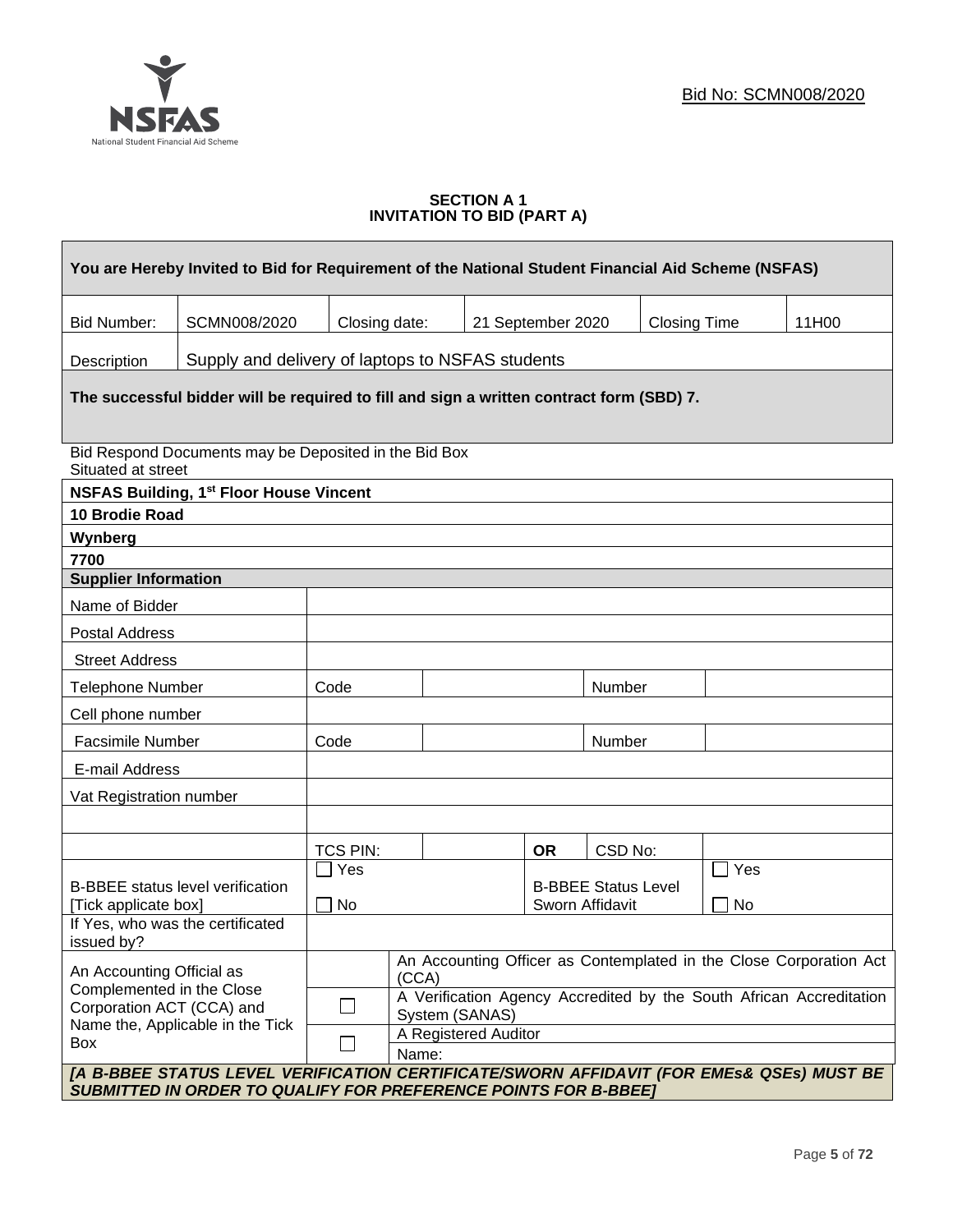

| Are you the accredited<br>representative in South Africa<br>for the goods and<br>services/works offered?                          | $\Box$ Yes<br><b>No</b><br><b>IF YES ENCLOSE</b><br><b>PROOFI</b> | Are you a foreign based<br>supplier for the goods and<br>services/works offered | $\Box$ Yes<br>$\square$ No<br><b>IF YES ANSWER</b><br>PART B:3 BELOW] |
|-----------------------------------------------------------------------------------------------------------------------------------|-------------------------------------------------------------------|---------------------------------------------------------------------------------|-----------------------------------------------------------------------|
| <b>Signature of Bidders</b>                                                                                                       |                                                                   | <b>DATE</b>                                                                     |                                                                       |
| Capacity under which this bid is<br>signed (Attach proof of authority<br>to sign this bid; e.g. resolution of<br>directors, etc.) |                                                                   |                                                                                 |                                                                       |
| TOTAL NUMBER OF ITEMS<br><b>OFFERED</b>                                                                                           |                                                                   | <b>TOTAL BID PRICE (ALL</b><br>INCLUSIVE)                                       |                                                                       |
| <b>BIDDING</b><br><b>PROCEDURE</b><br><b>DIRECTED TO:</b>                                                                         | <b>ENQUIRIES</b><br><b>MAY</b><br><b>BE</b>                       | TECHNICAL INFORMATION MAY BE DIRECTED TO:                                       |                                                                       |
| <b>PUBLIC</b><br>DEPARTMENT/<br><b>ENTITY</b>                                                                                     | <b>NSFAS</b>                                                      | <b>CONTACT PERSON</b>                                                           | <b>SCM UNIT</b>                                                       |
| <b>CONTACT PERSON</b>                                                                                                             | <b>SCM UNIT</b>                                                   | <b>TELEPHONE NUMBER</b>                                                         | 021 763 3200                                                          |
| <b>TELEPHONE NUMBER</b>                                                                                                           | 021 763 3200                                                      | <b>FACSIMILE NUMBER</b>                                                         | N/A                                                                   |
| <b>FACSIMILE NUMBER</b>                                                                                                           | N/A                                                               | <b>E-MAIL ADDRESS</b>                                                           | scm@nsfas.org.za                                                      |
| <b>E-MAIL ADDRESS</b>                                                                                                             | scm@nsfas.org.za                                                  |                                                                                 |                                                                       |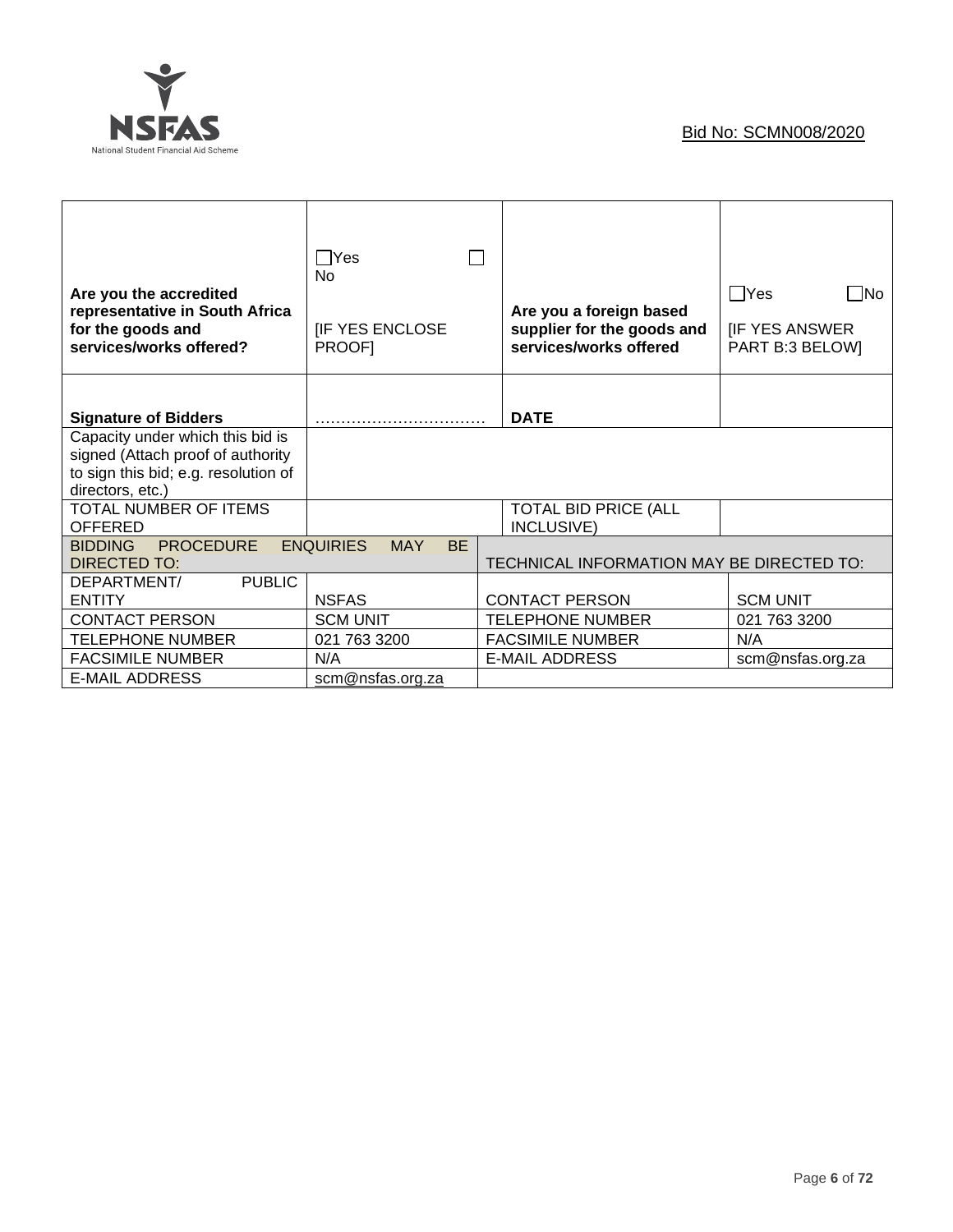

#### **PART B TERMS AND CONDITIONS FOR BIDDING**

# **1. BID SUBMISSION:**

- 1.1. BIDS MUST BE DELIVERED BY THE STIPULATED TIME TO THE CORRECT ADDRESS. LATE BIDS WILL NOT BE ACCEPTED FOR CONSIDERATION.
- **1.2. ALL BIDS MUST BE SUBMITTED ON THE OFFICIAL FORMS PROVIDED– (NOT TO BE RE-TYPED) OR ONLINE**
- **1.3. BIDDERS MUST REGISTER ON THE CENTRAL SUPPLIER DATABASE (CSD) TO UPLOAD MANDATORY INFORMATION NAMELY: (BUSINESS REGISTRATION/ DIRECTORSHIP/ MEMBERSHIP/IDENTITY NUMBERS; TAX COMPLIANCE STATUS; AND BANKING INFORMATION FOR VERIFICATION PURPOSES). B-BBEE CERTIFICATE OR SWORN AFFIDAVIT FOR B-BBEE MUST BE SUBMITTED TO BIDDING INSTITUTION.**
- **1.4. WHERE A BIDDER IS NOT REGISTERED ON THE CSD, MANDATORY INFORMATION NAMELY: (BUSINESS REGISTRATION/ DIRECTORSHIP/ MEMBERSHIP/IDENTITY NUMBERS; TAX COMPLIANCE STATUS MAY NOT BE SUBMITTED WITH THE BID DOCUMENTATION. B-BBEE CERTIFICATE OR SWORN AFFIDAVIT FOR B-BBEE MUST BE SUBMITTED TO BIDDING INSTITUTION.**
- 1.5. THIS BID IS SUBJECT TO THE PREFERENTIAL PROCUREMENT POLICY FRAMEWORK ACT 2000 AND THE PREFERENTIAL PROCUREMENT REGULATIONS, 2017, THE GENERAL CONDITIONS OF CONTRACT (GCC) AND, IF APPLICABLE, ANY OTHER LEGISLATION OR SPECIAL CONDITIONS OF CONTRACT.

# **2. TAX COMPLIANCE REQUIREMENTS**

- 2.1 BIDDERS MUST ENSURE COMPLIANCE WITH THEIR TAX OBLIGATIONS.
- 2.2 BIDDERS ARE REQUIRED TO SUBMIT THEIR UNIQUE PERSONAL IDENTIFICATION NUMBER (PIN) ISSUED BY SARS TO ENABLE THE ORGAN OF STATE TO VIEW THE TAXPAYER'S PROFILE AND TAX STATUS.
- 2.3 APPLICATION FOR TAX COMPLIANCE STATUS (TCS) OR PIN MAY ALSO BE MADE VIA E-FILING. IN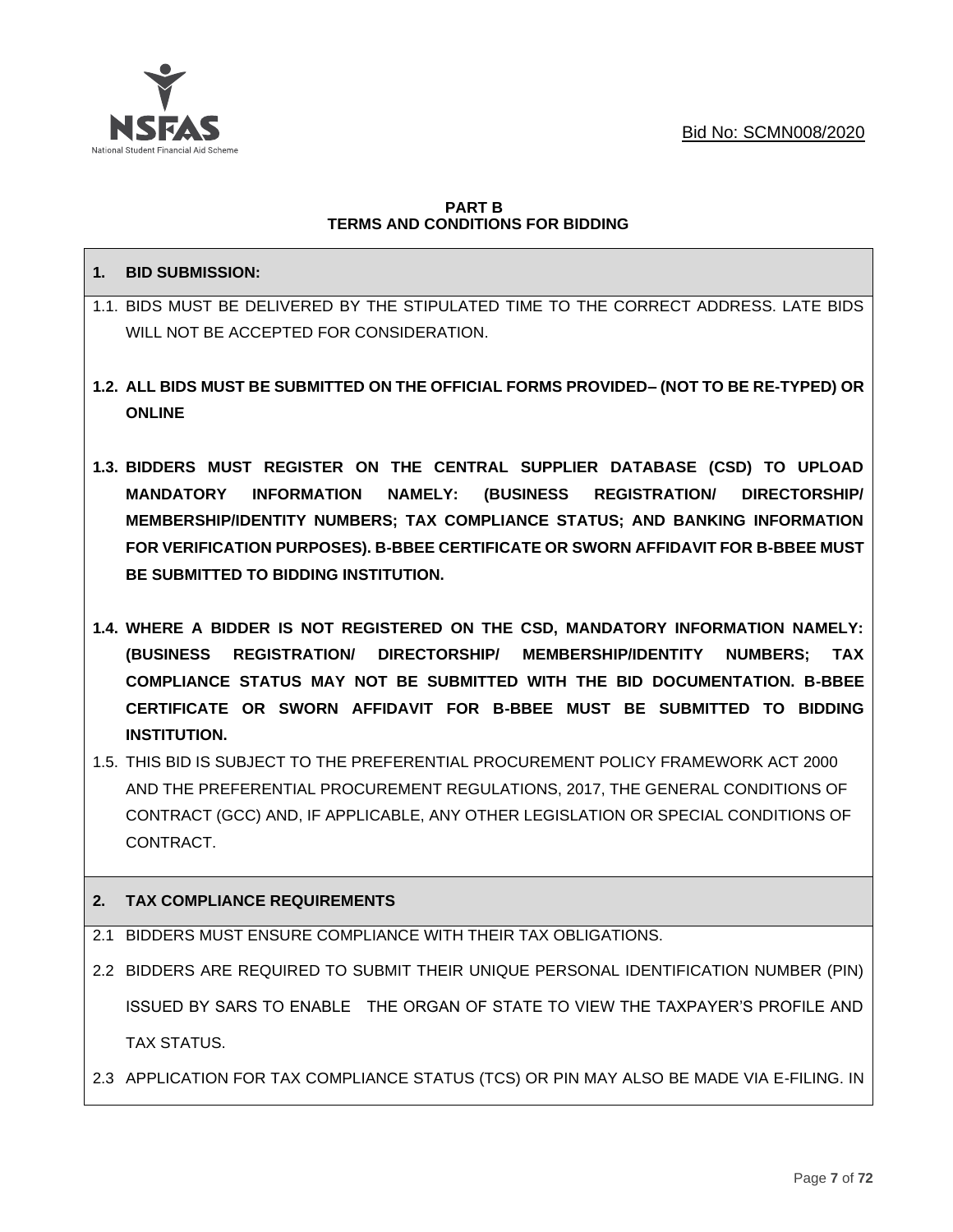

ORDER TO USE THIS PROVISION, TAXPAYERS WILL NEED TO REGISTER WITH SARS AS E-FILERS THROUGH THE WEBSITE [WWW.SARS.GOV.ZA.](http://www.sars.gov.za/)

- 2.4 BIDDERS MAY ALSO SUBMIT A PRINTED TCS TOGETHER WITH THE BID.
- 2.5 IN BIDS WHERE CONSORTIA / JOINT VENTURES / SUB-CONTRACTORS ARE INVOLVED; EACH PARTY MUST SUBMIT A SEPARATE PROOF OF TCS / PIN / CSD NUMBER.
- 2.6 WHERE NO TCS IS AVAILABLE BUT THE BIDDER IS REGISTERED ON THE CENTRAL SUPPLIER DATABASE (CSD), A CSD NUMBER MUST BE PROVIDED.

| 3 <sub>1</sub> | <b>QUESTIONNARE TO BIDDING FOREIGN SUPPLIER</b>                                          |            |  |  |  |  |
|----------------|------------------------------------------------------------------------------------------|------------|--|--|--|--|
|                | 3.1. IS THE BIDDER A RESIDENT OF THE REPUBLIC OF SOUTH AFRICA (RSA)?                     | YES     NO |  |  |  |  |
|                | 3.2. DOES THE BIDDER HAVE A BRANCH IN THE RSA?                                           | YES     NO |  |  |  |  |
|                | 3.3. DOES THE BIDDER HAVE A PERMANENT ESTABLISHMENT IN THE RSA?                          | YES     NO |  |  |  |  |
|                | 3.4. DOES THE BIDDER HAVE ANY SOURCE OF INCOME IN THE RSA?                               | YES     NO |  |  |  |  |
|                | IF THE ANSWER IS "NO" TO ALL OF THE ABOVE, THEN, IT IS NOT A REQUIREMENT TO OBTAIN A TAX |            |  |  |  |  |
|                | <b>COMPLIANCE STATUS / TAX COMPLIANCE SYSTEM PIN CODE FROM THE SOUTH AFRICAN REVENUE</b> |            |  |  |  |  |
|                | SERVICE (SARS) AND IF NOT REGISTER AS PER 2.3 ABOVE.                                     |            |  |  |  |  |
|                |                                                                                          |            |  |  |  |  |

*NB: FAILURE TO PROVIDE ANY OF THE ABOVE PARTICULARS MAY RENDER THE BID INVALID.*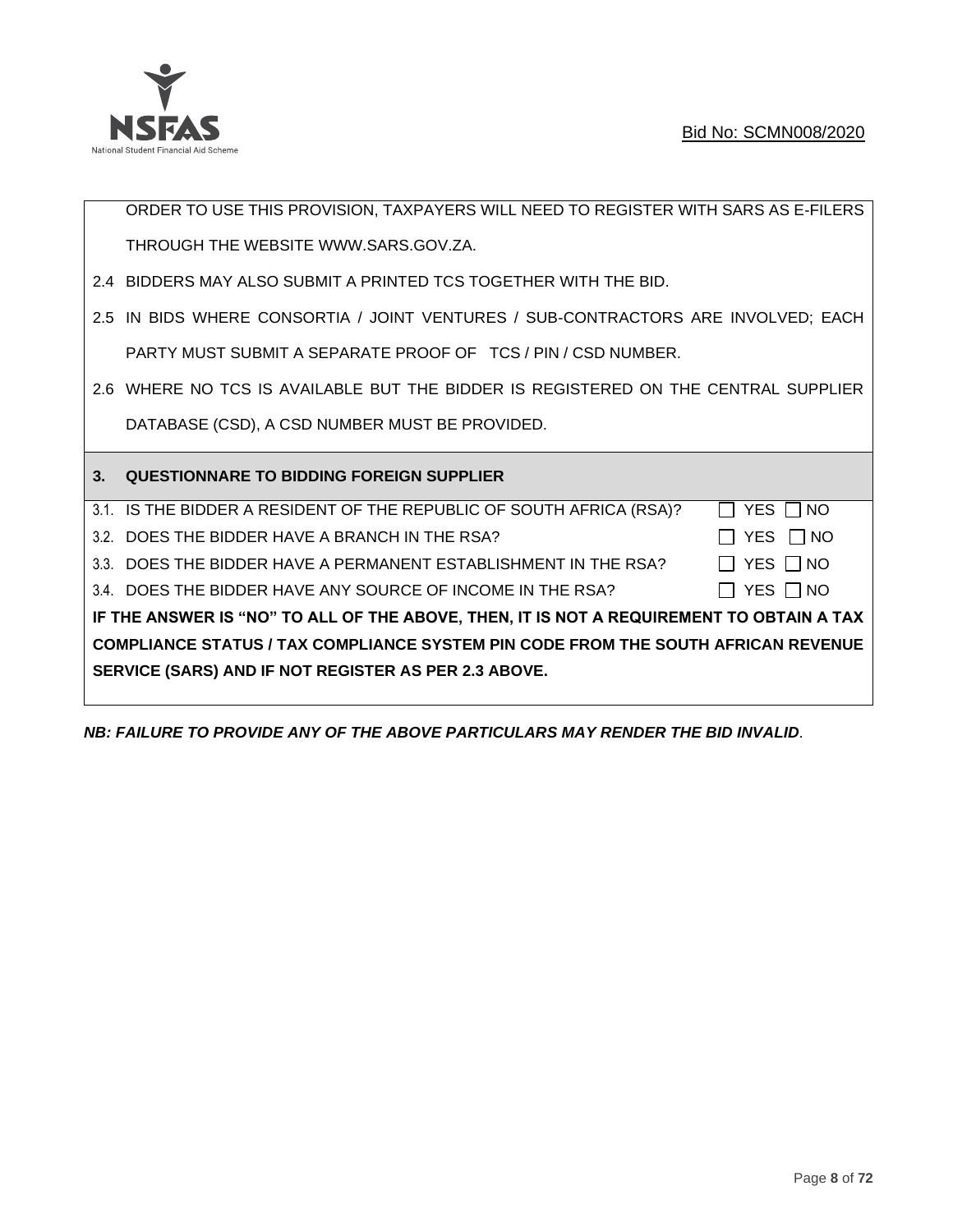

#### **Executive Summary**

The National Student Financial Aid Scheme (NSFAS) is a statutory body providing financial aid to eligible students who wish to study at public universities and Technical Vocational Education and Training (TVET) colleges. NSFAS is mandated to manage and distribute funds in accordance with the provisions of the NSFAS Act (Act 56 of 1999).

# **Fraud and Corruption**

All providers are to take note of the implications of contravening the Prevention and Combating of Corrupt Activities Act, Act No 12 of 2004 and any other Act applicable.

# **Clarifications / Additional information / Rights / Appeals**

# **Clarification**

Any clarification required by a bidder regarding the meaning or interpretation of the TOR, or any other aspect concerning the bid, are to be requested in writing by email from scm@nsfas.org.za. The bid number should be mentioned in all correspondence. Telephonic requests for clarification will not be accepted.

# **Additional Information**

During the evaluation of the bids, information may be requested in writing from bidders, for clarity, however no additional information will be accepted. Replies to such requests must be submitted, within 5 (five) working days from the date of request, or as otherwise indicated. Failure to comply, may lead to your bid being disregarded.

#### **Rights**

NSFAS reserves the right to appoint more than one (1) service provider. NSFAS further reserves the right to engage with the short-listed bidders for price negotiation and a site inspection where necessary. NSFAS in addition reserves the right to invite the shortlisted for a presentation as part of the bid process. NFAS reserves the right to not select the lowest price. In addition, NSFAS reserves the right to consider the performance of bidders in past contracts/services delivered to NSFAS in the determination of the award outcome. NSFAS reserves the right to award the contract in whole or in parts.

# **Appeals**

The unsuccessful bidder (s) has a period of fourteen (14) working days following the date of the letter of regret to formally lodge an appeal. The appeal should include the reasons of the appeal, the way in which the bidder's rights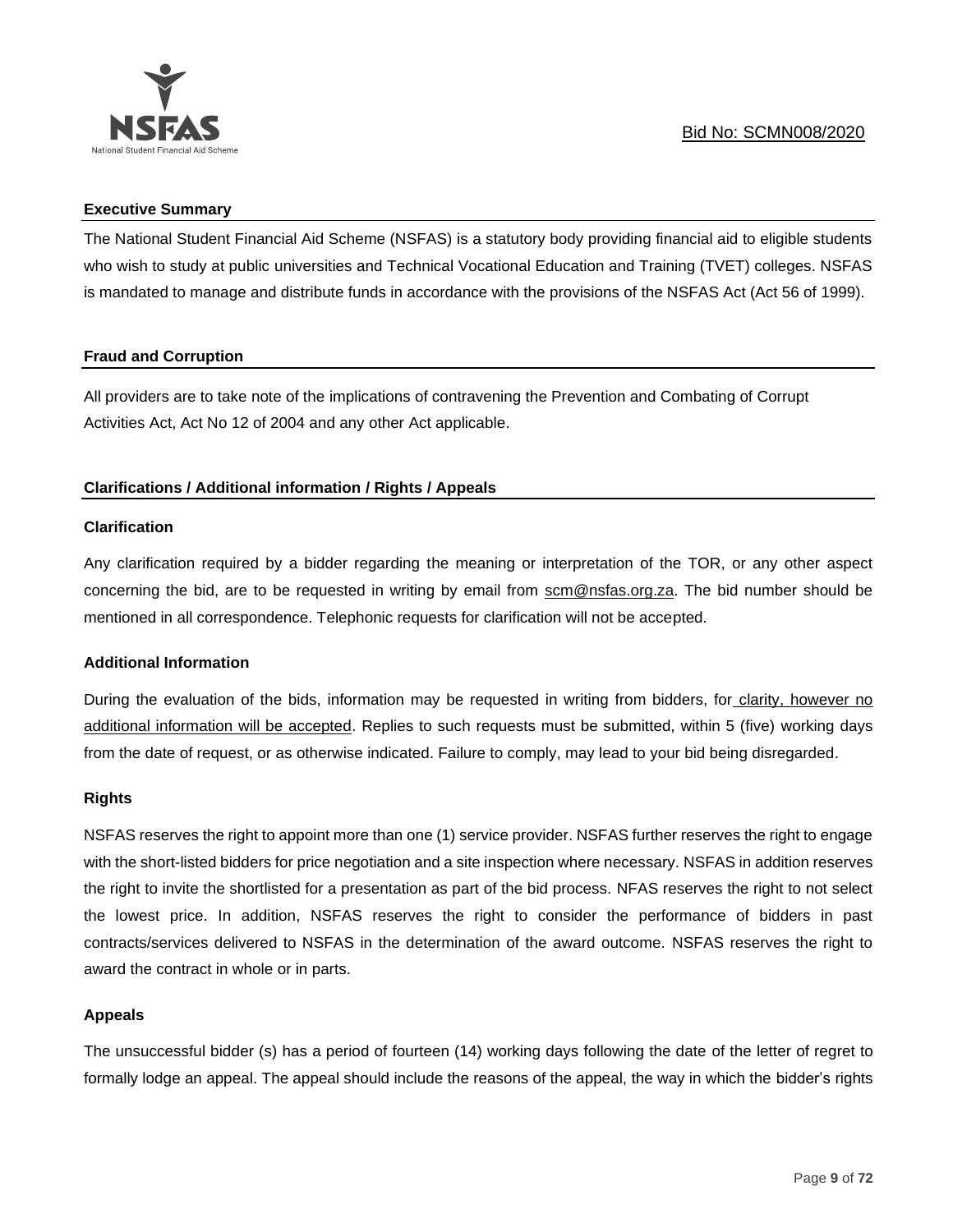

have been affected, and how the bidder would like the matter to be fixed. All formal appeals should be forwarded to [scm@nsfas.org.za](mailto:scm@nsfas.org.za)

## **Consent**

By responding to this tender, both the entity and its directors provide consent to NSFAS to perform background checks which would include amongst others, the relevant Transunion checks.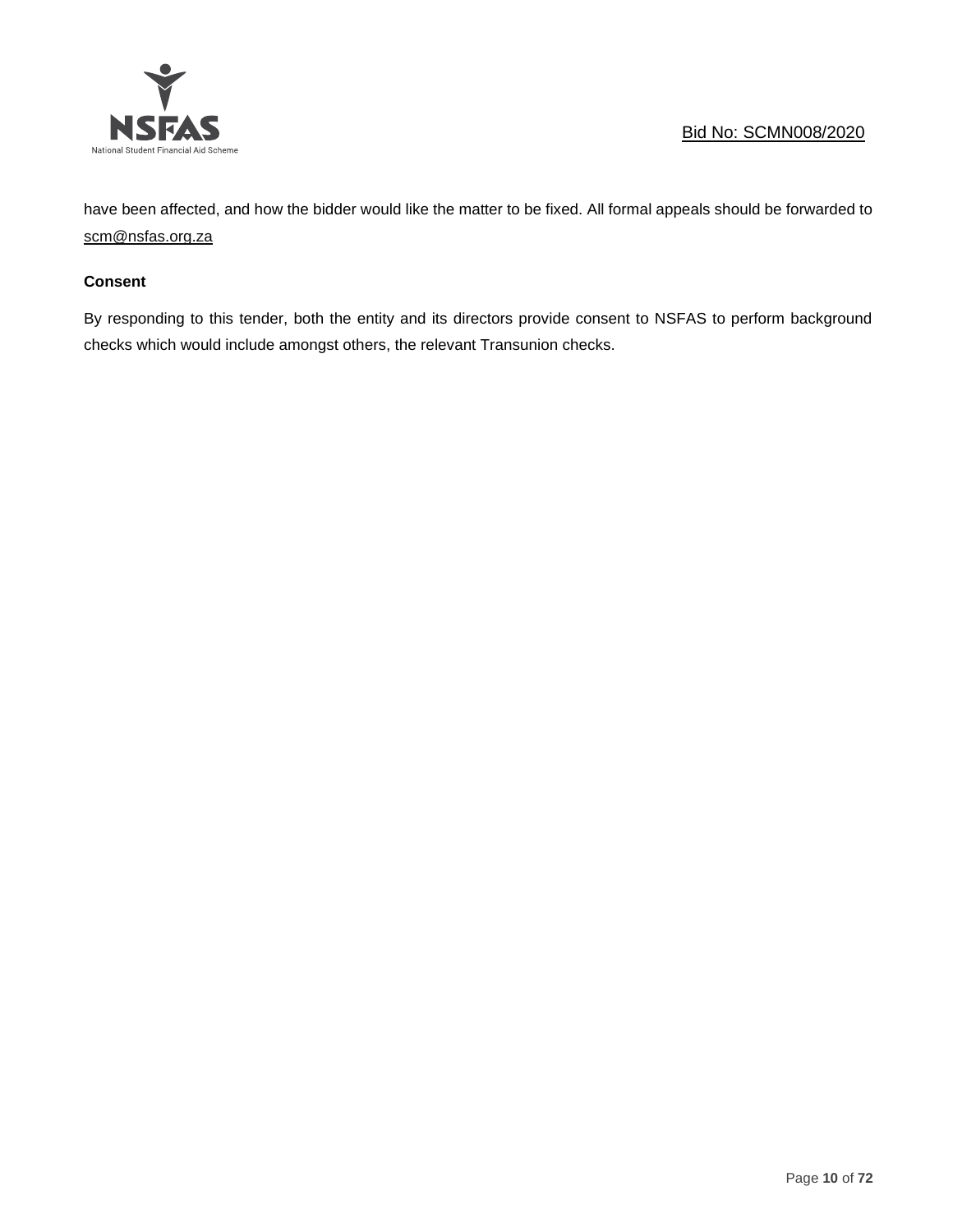

## **Submitting Bids**

**One (1) original and one (1) hard copy**, i.e. two documents must be handed in/delivered to:

The deposit box situated at: 1st Floor, House Vincent Brodie Road Wynberg 7801

Tenders must be delivered and deposited into the tender box between 08:30 and 17:00, Mondays to Fridays and, prior to the closing date, and between 08:30 and 11:00 on the closing date.

No faxed or e-mailed bid proposals will be accepted. No USB sticks or CD-ROMs will be accepted. All tenders must be submitted on the official forms.

**Bidders are encouraged to submit one (1) original and one (1) copy of their bid proposal. The information in the original file and copy file must be identical.** The original and copies will be distributed to the bid evaluation committee and must contain the same information; and must all be nearly marked and professionally presented. All bid documents should be referenced.

Respondents should ensure that tender documents are delivered to NSFAS before the closing date and time to the correct physical address. If the tender document is late, it will not be accepted and will be disregarded.

Any tender submitted shall remain valid, irrevocable and open for written acceptance by NSFAS for a period of 120 (one hundred and twenty) days. A tender submitted shall further be deemed to remain valid after the expiry of the above mentioned 120-day period until formal acceptance by NSFAS, unless NSFAS is notified in writing by the tenderer of anything to the contrary (including any further conditions the tender may introduce). Any further conditions that the tenderer may introduce will be considered at the sole discretion of NSFAS.

Bidders must indicate on the cover of each document whether it is the original or a copy. Copies must be numbered, e.g. Copy 1. Bids should be submitted in a sealed envelope, marked with:

- Bid number (**SCMN008//2020**)
- Closing date and time **(21 September 2020 at 11:00)**
- The name and address of the bidder

Documents submitted on time by bidders shall not be returned.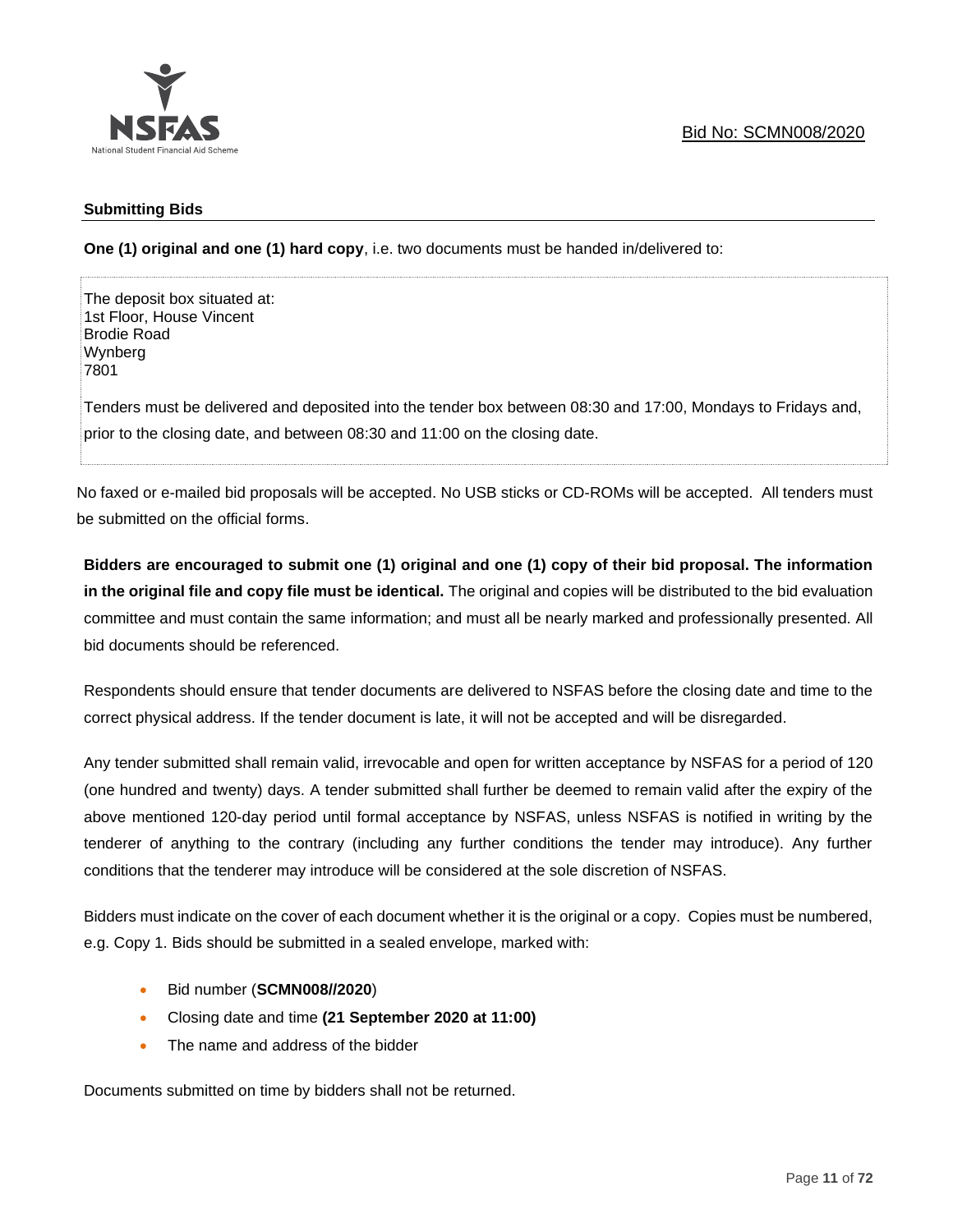

#### **LATE BIDS**

Bids received late will not be considered for evaluation purposes. A bid will be considered late if it arrived even one second after 11:00 am or any time thereafter. The tender (bid) box shall be locked at exactly 11:00 am and bids arriving late will not be considered under any circumstances. Bidders are therefore strongly advised to ensure that bids be dispatched allowing enough time for any unforeseen events that may delay the delivery of the bid.

Bids sent to the NSFAS via courier shall be deemed to be received at the date and time of arrival at the NSFAS premises (tender/bid box or reception). Bids received at the physical address after the closing date and time of the bid, shall therefore be deemed to be received late. **Bidders should allow time to access the premises due to security arrangements that need to be observed.**

# **Response Structure:**

The contents of the **BID/TENDER** document must be as follows, and numbering below, with each schedule punched, placed in a file and separated from the next schedule with a file divider.

Please complete the checklist below to verify your submission of the relevant documents:

| <b>Schedules</b>  | Description                                                                                                     |  | Submitted<br>(tick box below): |  |
|-------------------|-----------------------------------------------------------------------------------------------------------------|--|--------------------------------|--|
|                   |                                                                                                                 |  | No.                            |  |
| Schedule 1        | Entity registration documentation                                                                               |  |                                |  |
| <b>Schedule 2</b> | Original Valid Tax Clearance Certificate/tax pin                                                                |  |                                |  |
| Schedule 3        | BBB-EE Certificate / or BBBEE Sworn Affidavit (where applicable) signed<br>and stamped by Commissioner of Oaths |  |                                |  |
| Schedule 4        | National Treasury Central Supplier Database proof of registration                                               |  |                                |  |
| Schedule 5        | Letter from Bank confirming banking details (not older than 3 months from<br>date of closing date of tender)    |  |                                |  |
| Schedule 6        | Completed and signed Tender Documents: including the following;                                                 |  |                                |  |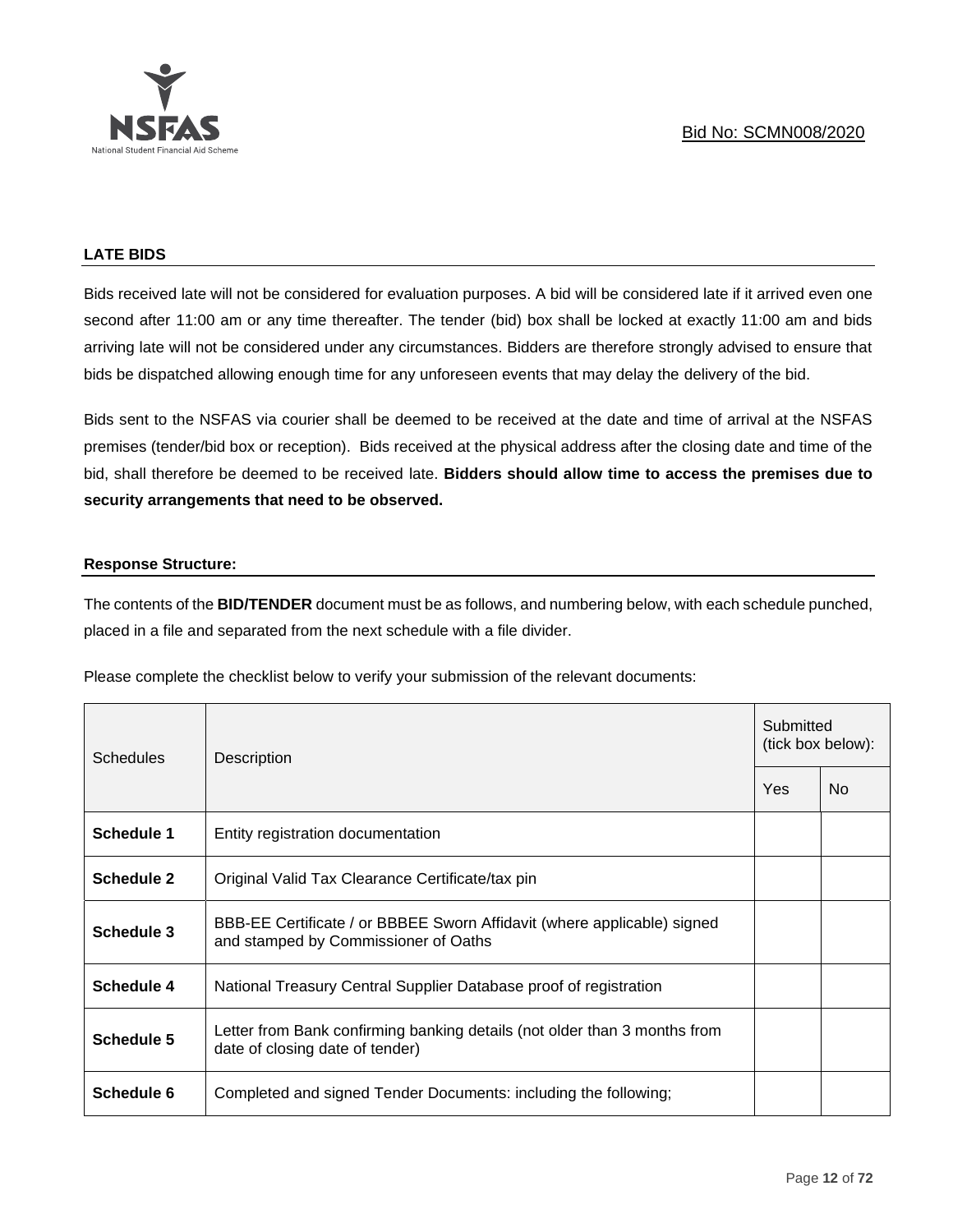# **NSFAS** National Student Financial Aid Scheme

# Bid No: SCMN008/2020

| <b>Schedules</b> | <b>Description</b>                                                                                                                                                                                            |  | Submitted<br>(tick box below): |  |
|------------------|---------------------------------------------------------------------------------------------------------------------------------------------------------------------------------------------------------------|--|--------------------------------|--|
|                  |                                                                                                                                                                                                               |  | N <sub>o</sub>                 |  |
|                  | SBD <sub>1</sub><br>SBD <sub>4</sub><br>SBD <sub>5</sub><br>SBD 6.1<br>SDB 6.2 and Annexure C, D and E<br>SBD <sub>8</sub><br>SBD <sub>9</sub><br>General Conditions of Contracts (with every page initiated) |  |                                |  |
| Schedule 7       | Detailed Bid proposal in response to bid specification requirements                                                                                                                                           |  |                                |  |
| Schedule 8       | Consent by the entity and its directors to perform the necessary background<br>checks which includes amongst others, the TransUnion checks.                                                                   |  |                                |  |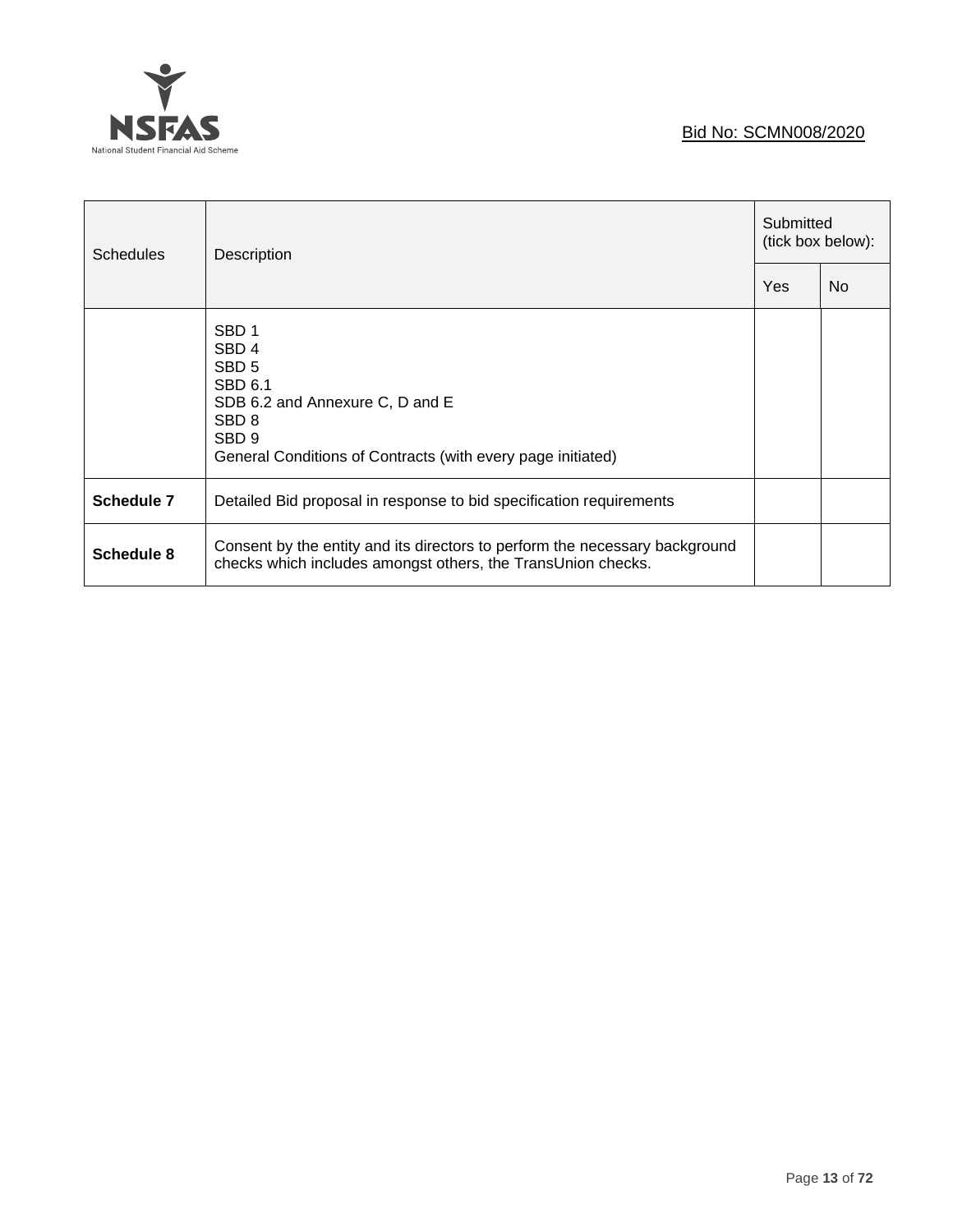

# **Contract Negotiations**

The successful bidder (s) will be required to enter into a written contract/SLA with NSFAS. Should the awarded bidder fail to sign the SLA within a reasonable timeframe deemed by NSFAS, NSFAS reserves the right to cancel the award/contract and award the tender to the 2<sup>nd</sup> placed bidder.

The **GENERAL CONDITIONS OF CONTRACT (GCC)** will form the basis of the contract; however, NSFAS reserves its rights to impose additional terms and conditions at its sole discretion. General Conditions of Contract are obtainable from [www.nsfas.org.za.](http://www.nsfas.org.za/) The General Conditions of Contract must be accepted.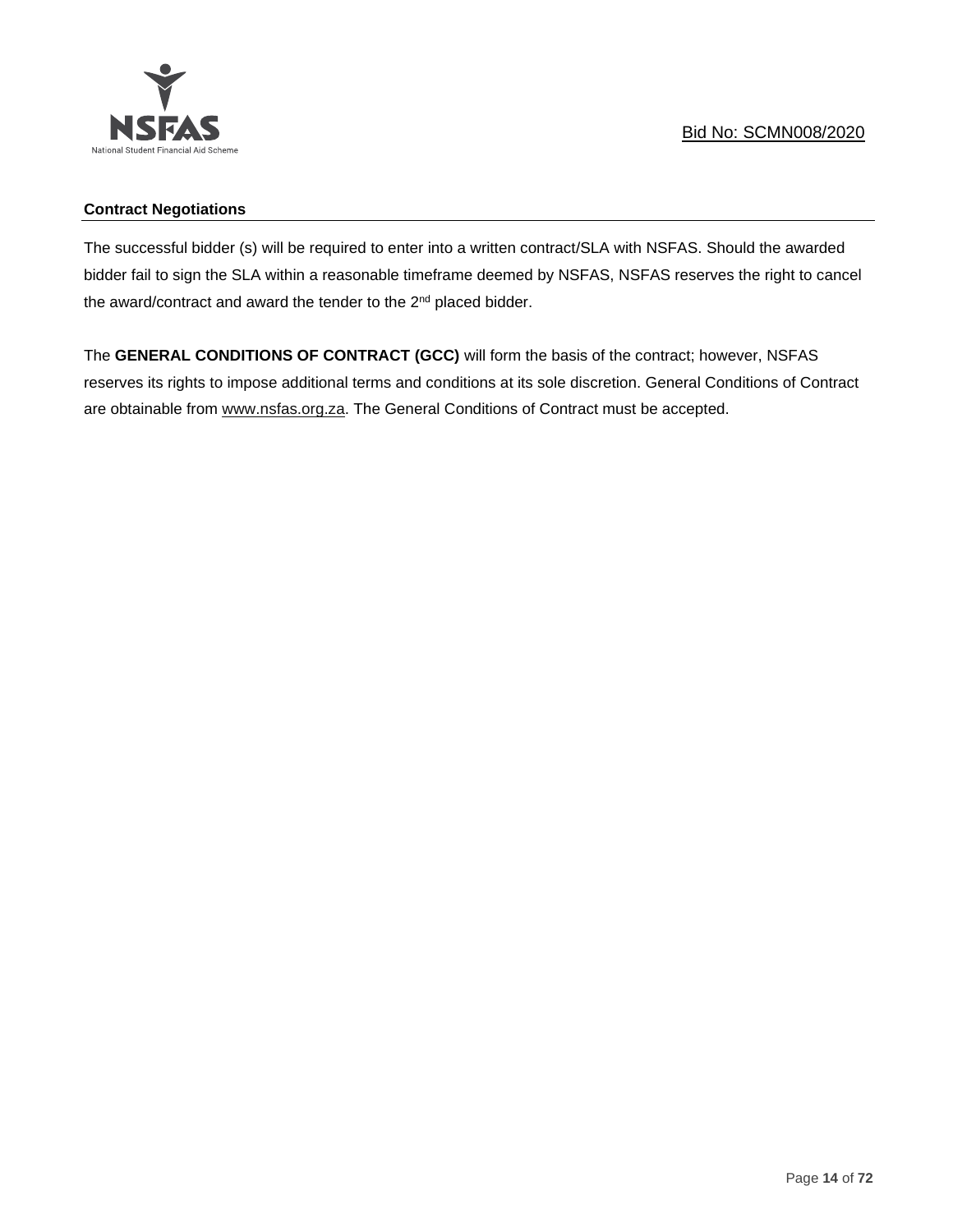

# **1. Purpose**

The COVID-19 pandemic has created unprecedented challenges for the higher education sector in relation to the mode of learning and teaching. To ensure that the 2020 academic year continues with a minimum level of disruption, a significant number of educational institutions have explored the option of online learning and teaching. To enable and support this imperative and urgent initiative, NSFAS requires suitably experienced service providers with the required capability and geographic presence to supply and deliver laptops to all NSFAS students.

#### **2. Process and Definition of Requirement**

- 2.1. The NSFAS requirement is for the supply and delivery of Laptops to NSFAS students. The laptop should be to the specification as described in paragraph 4.2.5 which includes a charger and a carry case / carry bag. (The set to be procured must be an all-inclusive set from a service provider and not as individual items).
- 2.2. NSFAS will facilitate the tender process and appoint the service provider(s). This tender serves as a central contract from which educational institutions will procure (issue orders) the requisite laptops directly from the appointed service provider (s).
- 2.3. Upon appointment of the service provider (s) by NSFAS, a service level agreement will be entered between NSFAS and the service provider (s).
- 2.4. Upon the signature of the SLA, NSFAS will conclude a memorandum of agreement (MOA) between all educational institutions and NSFAS which will outline the process of the procurement arrangement. This will include, amongst others, the details of the transversal tender, which includes the appointed service provider (s), the agreed pricing of the laptops, and the process for ordering, delivery, payment and asset management arrangement at the educational institution.
- 2.5. Upon the signature of the MOA, the educational institution will send a listing of all NSFAS students that require laptops to NSFAS for vetting. The listing should include the full name, address, student ID number and ID number of the NSFAS student. Upon successful vetting of the listing as provided by the educational institution, NSFAS will provide the approval for the educational institutions to commence the order process directly with the appointed service provider (s).
- 2.6. The educational institution shall upon receipt of NSFAS approval, issue a purchase order (PO) together with the NSFAS student details (full name, ID number and address). This PO will also include any learning software that is required to be pre-loaded on the laptops directly with the appointed service provider (s).
- 2.7. The educational institution will be responsible for the payment of the purchase orders generated under this transversal contract.
- 2.8. The appointed service provider (s) must deliver the laptops (including any pre-loaded software) directly to the NSFAS students.
- 2.9. Upon confirmation of the delivery of the laptops by the NSFAS students, and the checks performed by the educational institution in this regard, the educational institution will send a remittance batch (invoice,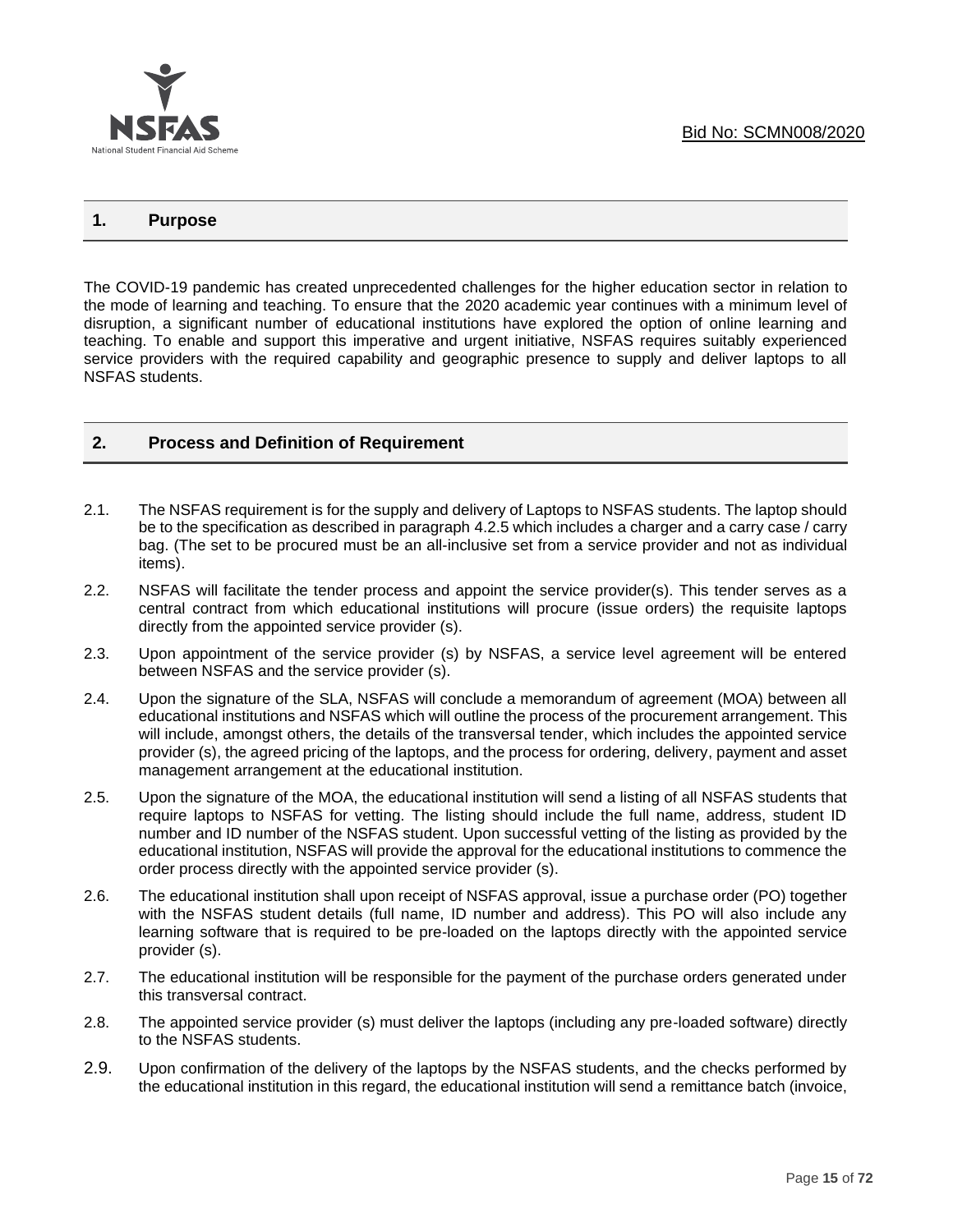

delivery note and purchase order) to NSFAS for funding thereof, following which the NSFAS will transfer the rand value equivalent to the educational institution for payment to the service provider (s).

# **2 Background**

- 3.1 NSFAS is a statutory body funded primarily by the Department of Higher Education and Training. NSFAS provides bursaries to eligible students who wish to study at the 26 public universities and 50 Technical and Vocational Education and Training (TVETs) colleges.
- 3.2 The COVID-19 pandemic has created a significant amount of uncertainty as to when students will be able to return to Universities and TVET colleges. The Minister of Higher Education, Science and Innovation has briefed the media as to the planned phased approach of the return of students to institutions; however this plan is dependent on the spread of the COVID-19 infection rate and the resultant lockdown levels enforced by the President of the Republic of South Africa.
- 3.3 Accordingly, educational institutions in the interim have adapted to the mode of online teaching to ensure that the 2020 academic year has minimal disruption. To ensure that all students can access the online teaching mechanism, NSFAS aims to assist so as to ensure that students are supplied with an appropriate electronic device in the form of a laptop.
- 3.4 The maximum estimated number of NSFAS students that may require a laptop is as follows: Please Note: The numbers reflected below does not guarantee off-takes, as Universities and TVET Colleges will determine the final numbers of students who are eligible for a learning device.

| <b>Educational Institution type</b> | <b>Maximum number of NSFAS students</b> |
|-------------------------------------|-----------------------------------------|
| 26 Universities                     | 430,000                                 |
| 50 TVET colleges                    | 300,000                                 |
| <b>Total</b>                        | 730,000                                 |

# **3 Evaluation Process**

| Phase 1: Pre-<br>qualification<br>criteria | Phase 2:<br><b>Administration and</b><br><b>Mandatory</b><br><b>Requirements</b> | Phase 3:<br><b>Functionality</b> | Phase 4: Price and<br><b>BBBEE</b> |
|--------------------------------------------|----------------------------------------------------------------------------------|----------------------------------|------------------------------------|
| Bidders must have                          | All bids must comply                                                             | Bidders are required to          | The 90/10 Preference               |
| a minimum B-                               | with the mandatory                                                               | achieve the minimum              | Point System will be               |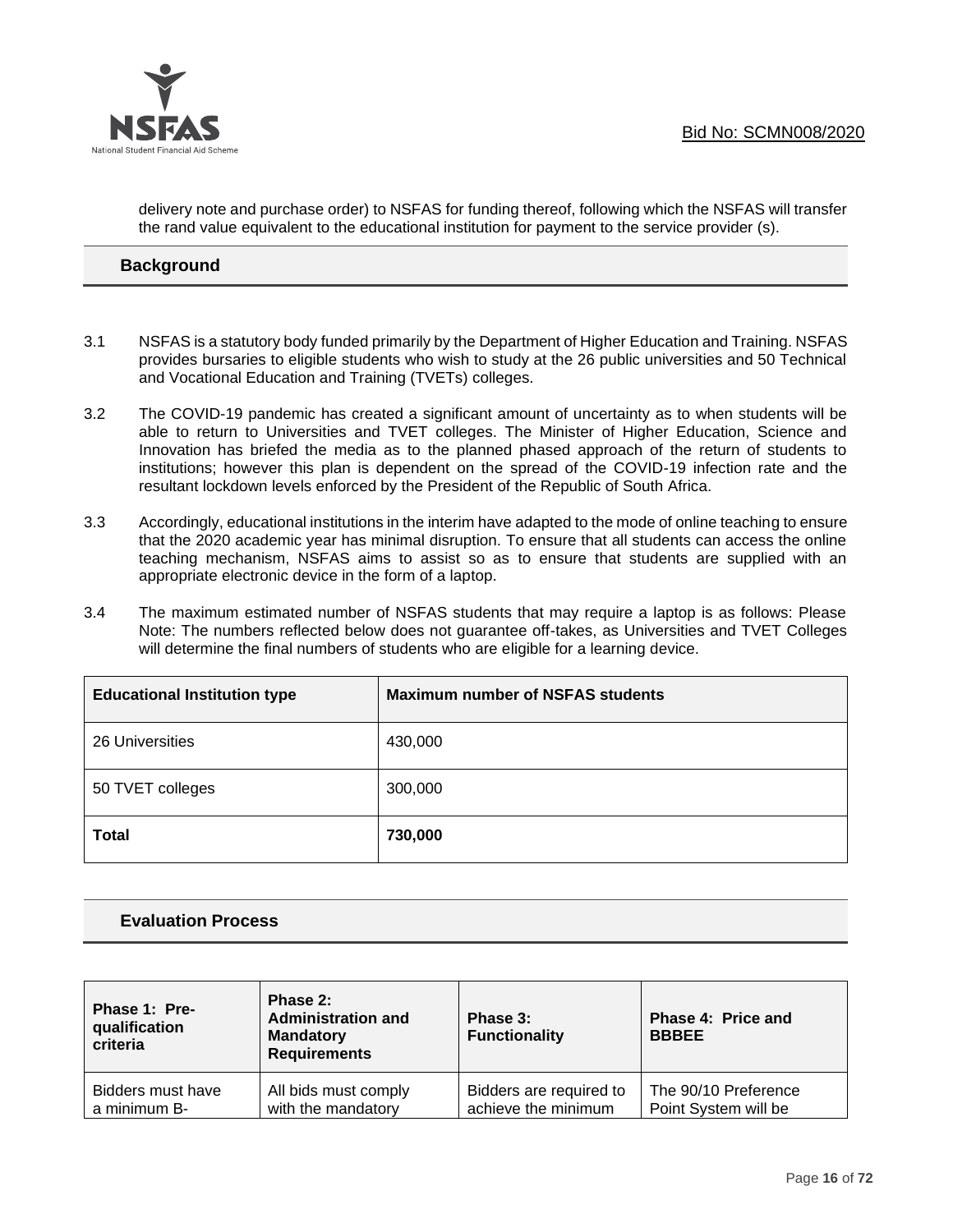

| <b>BBEE</b> status level<br>requirements and<br>failure to comply with<br>of contributor of 1<br>any of these<br>or $2$<br>requirements will<br>immediately disqualify<br>the bid. The bidder<br>must clearly mark in<br>the table below where<br>in the proposal the<br>supporting evidence is<br>included. | score of 80% for project<br>plan and scalability,<br>capability and delivery<br>timeframe in order to<br>progress to be<br>evaluated for the Price<br>and B-BBEE.<br>Only bidders who<br>passed the mandatory<br>requirements and the<br>evaluation criteria will<br>proceed to evaluation<br>stage for Price and B-<br>BBEE. | used to calculate the<br>points |
|--------------------------------------------------------------------------------------------------------------------------------------------------------------------------------------------------------------------------------------------------------------------------------------------------------------|-------------------------------------------------------------------------------------------------------------------------------------------------------------------------------------------------------------------------------------------------------------------------------------------------------------------------------|---------------------------------|
|--------------------------------------------------------------------------------------------------------------------------------------------------------------------------------------------------------------------------------------------------------------------------------------------------------------|-------------------------------------------------------------------------------------------------------------------------------------------------------------------------------------------------------------------------------------------------------------------------------------------------------------------------------|---------------------------------|

# **4.1 PHASE 1: PRE-QUALIFICATION CRITERIA FOR PREFERENTIAL PROCUREMENT**

Bidders must have a B-BBEE status level of contributor of 1 to 2. Failure to comply with this pre-qualification criteria will disqualify the bid from further evaluation. Note that B-BBEE certificates issued by accountants are no longer valid, and thus will not be accepted in accordance with the PPPFA 2017 regulations.

# **4.2 PHASE 2: ADMINISTRATIVE AND MANDATORY REQUIREMENTS**

All bids must comply with the mandatory requirements below. Failure to comply with any of these requirements will immediately disqualify the bid. The bidder should clearly mark the in the table below where in the proposal the supporting evidence is included.

| No.   | <b>Mandatory requirement</b>                                                                                                                                                                                                           | Complied (Y/N) | Page<br>reference per<br><b>bidder</b><br>proposal |
|-------|----------------------------------------------------------------------------------------------------------------------------------------------------------------------------------------------------------------------------------------|----------------|----------------------------------------------------|
| 4.2.1 | <b>National Presence</b>                                                                                                                                                                                                               |                |                                                    |
| (i)   | The bidder must indicate which province they intend to supply<br>and deliver the laptops to, as and when required by the<br>educational institutions. The bidder can indicate one (1) province<br>and/or up to all nine (9) provinces. |                |                                                    |
|       | Eastern Cape                                                                                                                                                                                                                           |                |                                                    |
|       | <b>Western Cape</b>                                                                                                                                                                                                                    |                |                                                    |
|       | Northern Cape                                                                                                                                                                                                                          |                |                                                    |
|       | Gauteng                                                                                                                                                                                                                                |                |                                                    |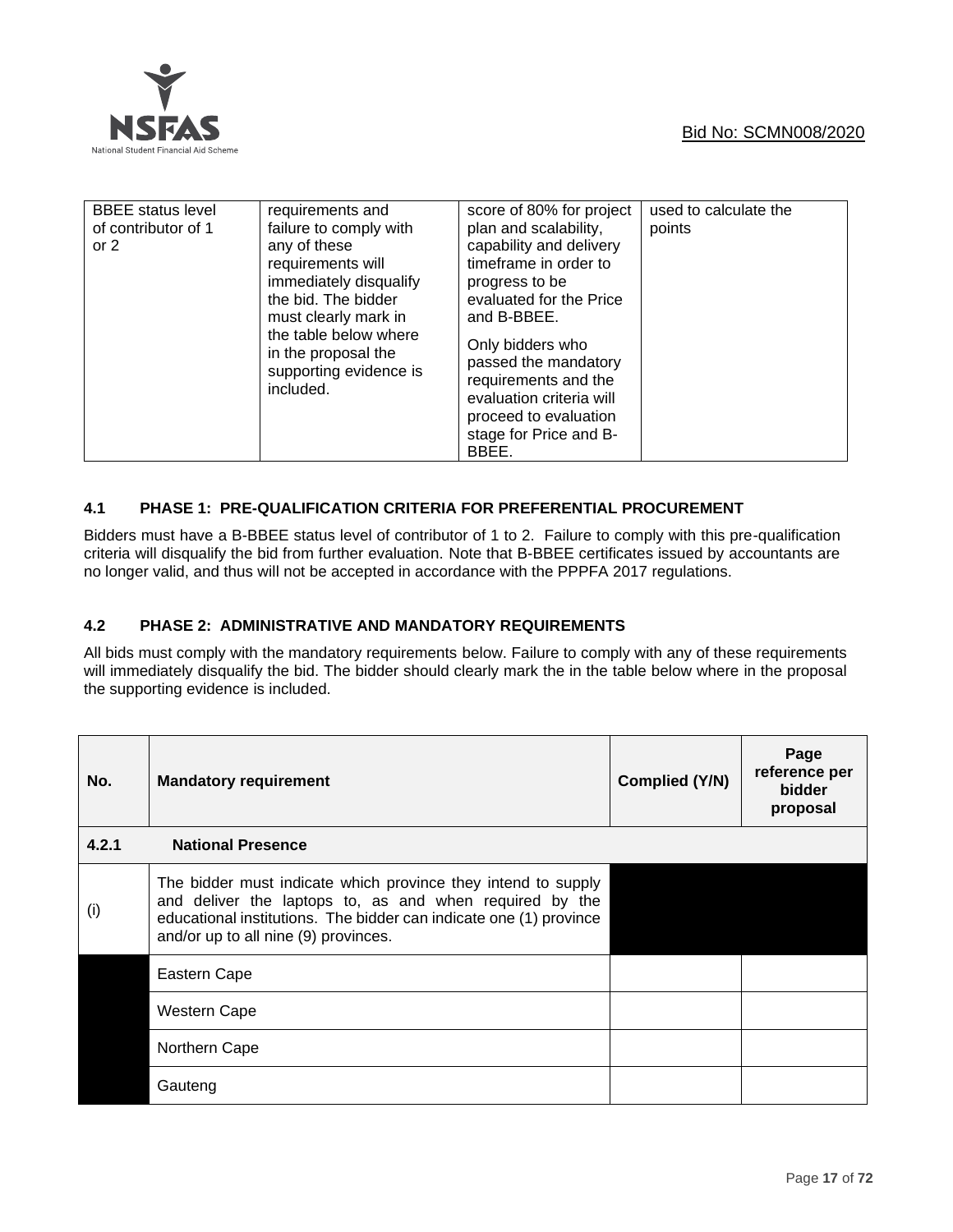

| No.    | <b>Mandatory requirement</b>                                                                                                                                                                                                                                                                                                                                                                                                                                                                                                                                                                                                                                                                                                     | <b>Complied (Y/N)</b> | Page<br>reference per<br>bidder<br>proposal |
|--------|----------------------------------------------------------------------------------------------------------------------------------------------------------------------------------------------------------------------------------------------------------------------------------------------------------------------------------------------------------------------------------------------------------------------------------------------------------------------------------------------------------------------------------------------------------------------------------------------------------------------------------------------------------------------------------------------------------------------------------|-----------------------|---------------------------------------------|
|        | Kwa-Zulu Natal                                                                                                                                                                                                                                                                                                                                                                                                                                                                                                                                                                                                                                                                                                                   |                       |                                             |
|        | Limpopo                                                                                                                                                                                                                                                                                                                                                                                                                                                                                                                                                                                                                                                                                                                          |                       |                                             |
|        | North-West                                                                                                                                                                                                                                                                                                                                                                                                                                                                                                                                                                                                                                                                                                                       |                       |                                             |
|        | Mpumalanga                                                                                                                                                                                                                                                                                                                                                                                                                                                                                                                                                                                                                                                                                                                       |                       |                                             |
|        | <b>Free State</b>                                                                                                                                                                                                                                                                                                                                                                                                                                                                                                                                                                                                                                                                                                                |                       |                                             |
| 4.2.2. | <b>Certification/accreditation</b>                                                                                                                                                                                                                                                                                                                                                                                                                                                                                                                                                                                                                                                                                               |                       |                                             |
| (i)    | The bidder must be certified as a preferred partner or accredited<br>agent by the manufacturer (In the event that the bidder is not the<br>manufacturer). The evidence of certification / accreditation (valid<br>at the time of bid closure and appointment) must be submitted<br>with the bid proposal. In the event that the<br>certification/accreditation expires, after the closing date of the<br>tender but before the contract expiry, NSFAS will reserve the<br>right to request an updated certification/accreditation from the<br>service provider.                                                                                                                                                                  |                       |                                             |
|        | 4.2.3 Company experience                                                                                                                                                                                                                                                                                                                                                                                                                                                                                                                                                                                                                                                                                                         |                       |                                             |
| (i)    | The bidder must provide reference letter (s), on the letterhead of<br>previous clients, where they have supplied and delivered laptops<br>to organisations in the past five (5) years.<br>The accumulative total of laptops previously supplied and<br>delivered to previous clients in the reference letter (s) on the<br>letterhead of the previous clients, must equate to 5,000 or more.<br>Guidance:<br>These reference letter (s) must be clear and specific whereby it<br>clearly indicates that the bidder supplied and delivered the<br>laptops to the previous clients. If the supply and delivery is<br>ongoing, it must clearly indicate the quantity supplied and<br>delivered at the date of the reference letter. |                       |                                             |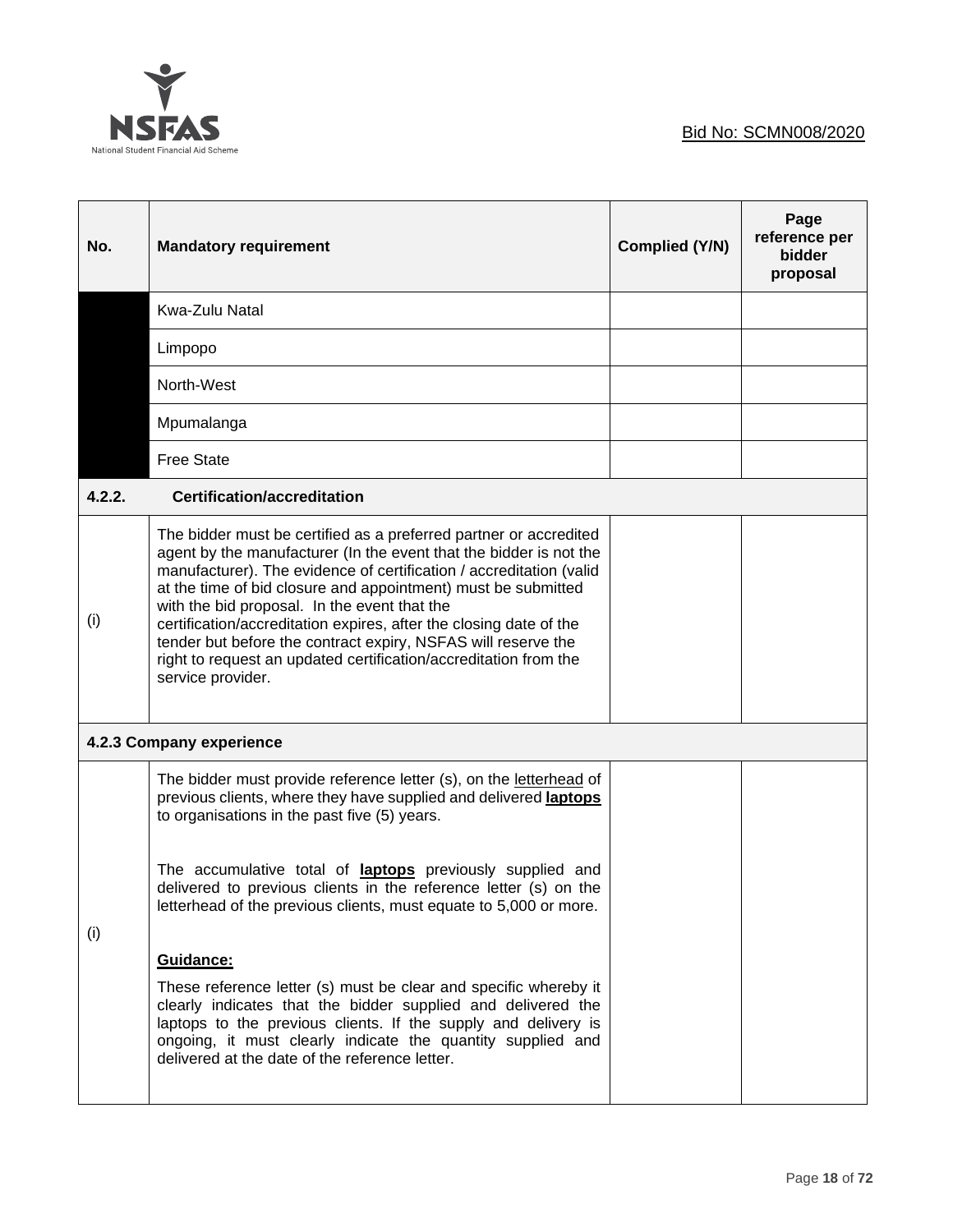

| No.   | <b>Mandatory requirement</b>                                                                                                                                                                                                                                                                                       | Complied (Y/N) | Page<br>reference per<br>bidder<br>proposal |
|-------|--------------------------------------------------------------------------------------------------------------------------------------------------------------------------------------------------------------------------------------------------------------------------------------------------------------------|----------------|---------------------------------------------|
|       | The reference letter (s) must clearly indicate laptops. It must not<br>refer to devices, digital devices, tablets, laptops/desktops,<br>computer equipment, units, peripherals or any similar<br>terminology. It must be clear of the quantum of laptops previously<br>supplied and delivered to previous clients. |                |                                             |
|       | Any reference letters submitted in the name of the sub-<br>contracting party will not be accepted.                                                                                                                                                                                                                 |                |                                             |
|       | Appointment letters and purchase orders submitted will not be<br>accepted.                                                                                                                                                                                                                                         |                |                                             |
|       | Reference letters not on a letterhead of the previous client (s) will<br>not be accepted.                                                                                                                                                                                                                          |                |                                             |
|       |                                                                                                                                                                                                                                                                                                                    |                |                                             |
|       | Note that NSFAS reserves the right to contact these references.                                                                                                                                                                                                                                                    |                |                                             |
| 4.2.4 | Sub-contracting                                                                                                                                                                                                                                                                                                    |                |                                             |
|       | The bidder must sub-contract at least 30% of the contract to<br>either:                                                                                                                                                                                                                                            |                |                                             |
| (i)   | Exempted Micro Enterprise (EME) which is at least<br>51% owned by black people<br>Qualifying Small Enterprise (QSE) which is at least<br>51% owned by black people                                                                                                                                                 |                |                                             |
|       | The bidder's proposal must clearly indicate the sub-<br>contracting party details together with the sub-contracted<br>parties valid B-BBEE certificate or affidavit.                                                                                                                                               |                |                                             |
|       | Note that B-BBEE certificates issued by accountants are no<br>longer valid, and thus will not be accepted in accordance<br>with the PPPFA 2017 regulations.                                                                                                                                                        |                |                                             |
|       | To obtain the list of possible sub-contractors registered on<br>the National Treasury Central Supplier Database to provide<br>the required goods, the bidder must perform the following:                                                                                                                           |                |                                             |
|       | Step 1: Login to the National Treasury Central Supplier<br>Database.                                                                                                                                                                                                                                               |                |                                             |
|       | Step 2: Click on the search button and select the sub-<br>contractor search option.                                                                                                                                                                                                                                |                |                                             |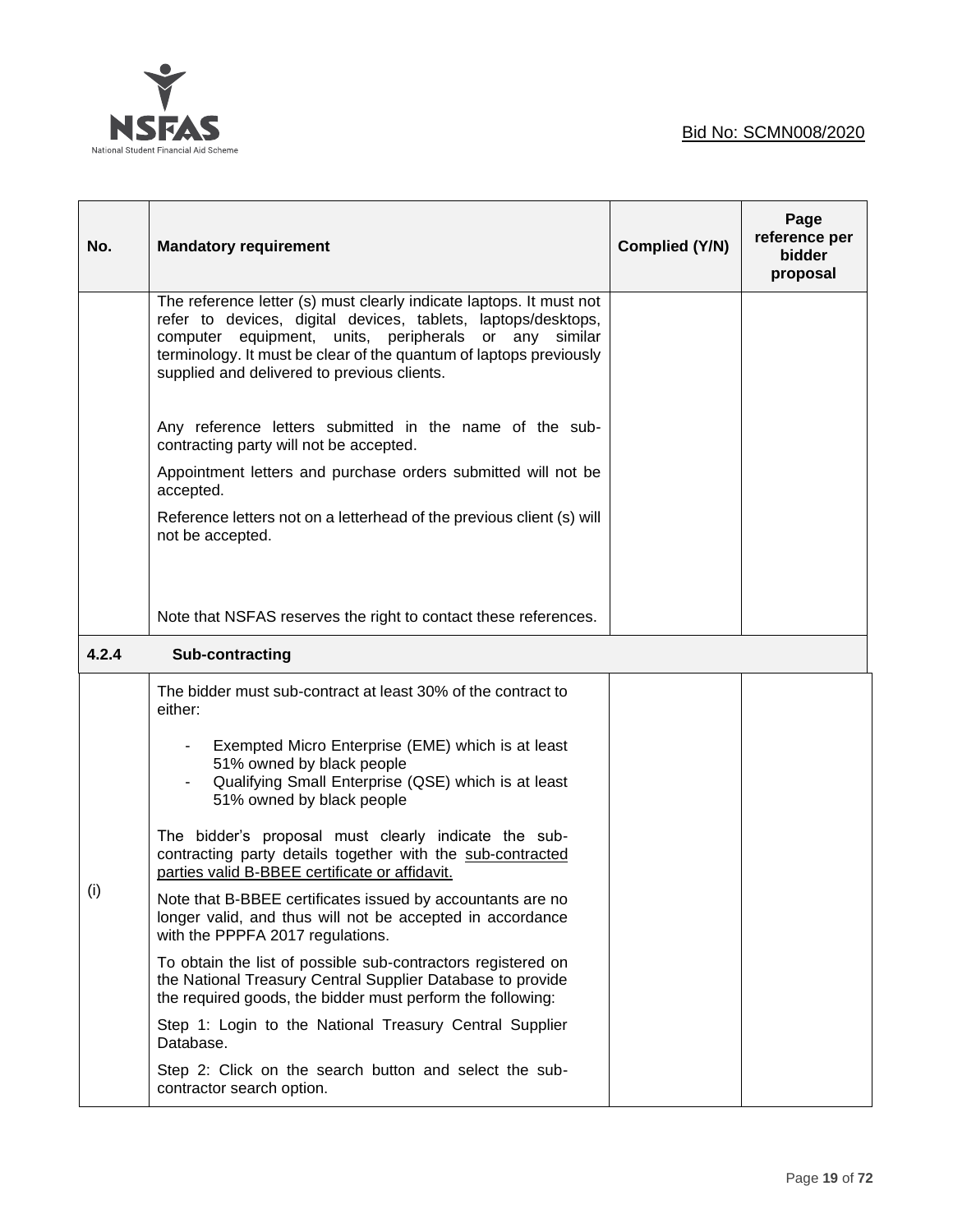

| No.   | <b>Mandatory requirement</b>                                                                                                                                                                       |                                                                                                                                                                                     | Complied (Y/N) | Page<br>reference per<br>bidder<br>proposal |  |
|-------|----------------------------------------------------------------------------------------------------------------------------------------------------------------------------------------------------|-------------------------------------------------------------------------------------------------------------------------------------------------------------------------------------|----------------|---------------------------------------------|--|
|       | displayed.                                                                                                                                                                                         | Step 3: Enter the following procurement reference number<br>(SCMN008/2020) and click search. The listing will then be                                                               |                |                                             |  |
|       |                                                                                                                                                                                                    | The above requirement is in accordance with Regulation 9<br>of the Preferential Procurement Regulations, 2017                                                                       |                |                                             |  |
|       | main contracting party.                                                                                                                                                                            | Note that the agreement will be between NSFAS and the                                                                                                                               |                |                                             |  |
|       | NSFAS reserves the right to request from the successful<br>bidder (s) the sub-contracting agreement between the main<br>bidder and the sub-contractor (s), and to audit the<br>compliance thereof. |                                                                                                                                                                                     |                |                                             |  |
| 4.2.5 | <b>Device specification</b>                                                                                                                                                                        |                                                                                                                                                                                     |                |                                             |  |
|       | Table 1                                                                                                                                                                                            | The bidder must submit a proposal that meets the<br>requirements as listed in table1 below. The bidder's proposal<br>for the laptop must clearly indicate the below specifications. |                |                                             |  |
|       | Laptop feature                                                                                                                                                                                     | <b>Minimum recommended</b>                                                                                                                                                          |                |                                             |  |
|       |                                                                                                                                                                                                    |                                                                                                                                                                                     |                |                                             |  |
| (i)   | Processor                                                                                                                                                                                          | Dual core                                                                                                                                                                           |                |                                             |  |
|       | Memory                                                                                                                                                                                             | 4GB RAM                                                                                                                                                                             |                |                                             |  |
|       | Hard disk                                                                                                                                                                                          | 500GB                                                                                                                                                                               |                |                                             |  |
|       | Video ram                                                                                                                                                                                          | 512MB                                                                                                                                                                               |                |                                             |  |
|       | Windows 10 Professional National<br>Operating system<br>Academic (pre-installed)                                                                                                                   |                                                                                                                                                                                     |                |                                             |  |
|       | USB ports                                                                                                                                                                                          | 2 or more                                                                                                                                                                           |                |                                             |  |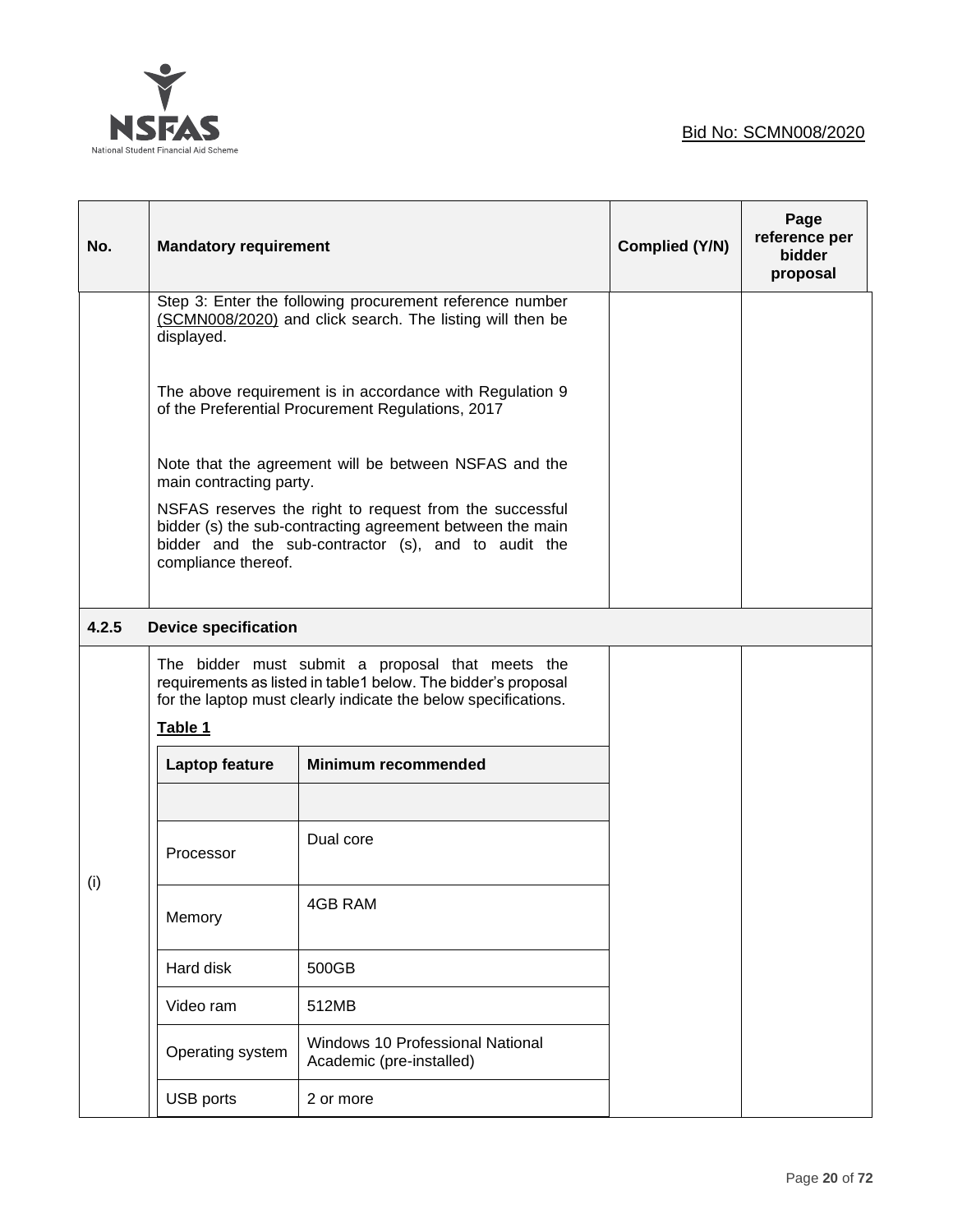



| No. | <b>Mandatory requirement</b>      |                                                                                                                                                                                                                                                                                                                                                                                                                                                                                                                                                                                                                                                                                                                                                                                                                                                                                             | Complied (Y/N) | Page<br>reference per<br>bidder<br>proposal |
|-----|-----------------------------------|---------------------------------------------------------------------------------------------------------------------------------------------------------------------------------------------------------------------------------------------------------------------------------------------------------------------------------------------------------------------------------------------------------------------------------------------------------------------------------------------------------------------------------------------------------------------------------------------------------------------------------------------------------------------------------------------------------------------------------------------------------------------------------------------------------------------------------------------------------------------------------------------|----------------|---------------------------------------------|
|     | Asset assignment<br>and reporting | Asset assignment and reporting:<br>a) Service to follow audit and asset<br>audit compliance specifications.<br>b) Asset tracking technology to be<br>activated at factory on computer<br>device.                                                                                                                                                                                                                                                                                                                                                                                                                                                                                                                                                                                                                                                                                            |                |                                             |
|     | Carry<br>Case/Laptop Bag          | 100% Locally produced as per Department<br>of Trade and Industry (DTI) designation.<br>Bidders must contact the DTI for further<br>guidance on local production and content<br>requirements for the clothing, textile,<br>footwear and leather sector and to request<br>authorisation for the bidder to import any<br>raw material or input on Mrs. Patricia<br>Khumalo (Khumalop@thedtic.gov.za) or<br>012-3941390, 0648807273.<br>The bidder must submit the authorisation<br>letter referred to above with their bid at the<br>closing date and time of the bid.<br>The bidder must receive authorisation from<br>the DTI to import certain raw materials,<br>and the bidder must still complete the SBD<br>6.2 form and Annexure C clearly indicating<br>the 100% local content percentage of the<br>laptop bags.<br>The bidder must submit following as<br>part of their bid proposal: |                |                                             |
|     |                                   | The authorisation letter from the<br>1)<br>DTI to import raw materials<br>Complete the SBD 6.2 form in full<br>2)<br>and must be signed indicating the<br>laptop bag is 100% locally<br>manufactured.<br>Annexure C must be completed in<br>3)<br>full and it must be signed<br>indicating the laptop bag is 100%<br>locally manufactured.                                                                                                                                                                                                                                                                                                                                                                                                                                                                                                                                                  |                |                                             |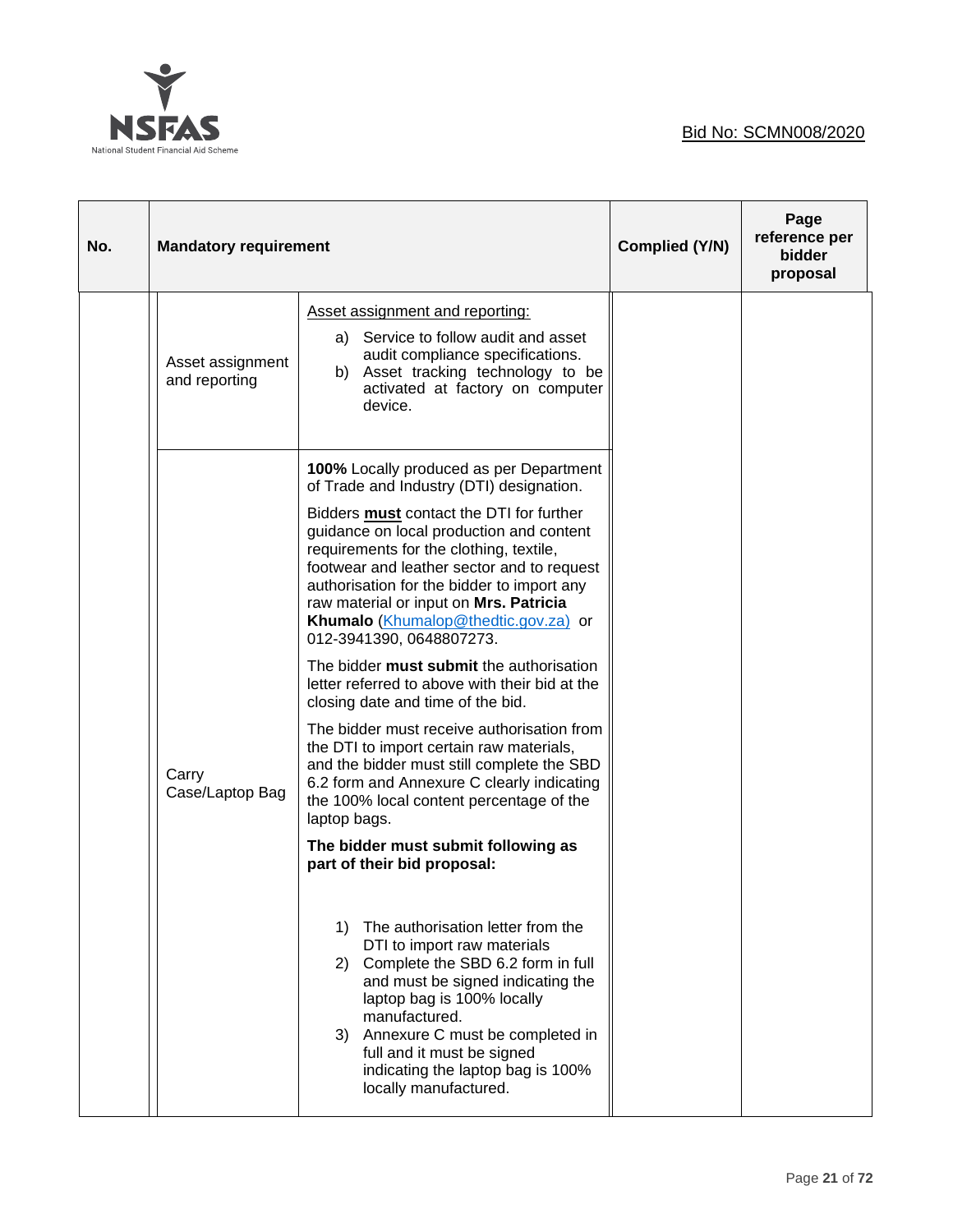



| No.   | <b>Mandatory requirement</b>                    |                                                                                                                                                                                                                                                           | Complied (Y/N) | Page<br>reference per<br><b>bidder</b><br>proposal |
|-------|-------------------------------------------------|-----------------------------------------------------------------------------------------------------------------------------------------------------------------------------------------------------------------------------------------------------------|----------------|----------------------------------------------------|
|       |                                                 | Failure to submit all 3 forms as above<br>will result in the bid proposal being<br>disqualified.                                                                                                                                                          |                |                                                    |
|       | Software                                        | Microsoft Shape The Future Windows 10<br>National Academic (preinstalled)                                                                                                                                                                                 |                |                                                    |
|       | Warranty and<br>related service<br>desk support | 2 years, on-site support within 48 hours.<br>The on-site support includes both virtual<br>support and campus-based support. This<br>must be clearly specified in the bid<br>proposal.                                                                     |                |                                                    |
| (ii)  | Laptop charger:                                 | Only the OEM supplied charger will be acceptable                                                                                                                                                                                                          |                |                                                    |
| 4.2.6 | Solvency and liquidity requirement              |                                                                                                                                                                                                                                                           |                |                                                    |
|       |                                                 | The bidder must be liquid (current assets must exceed<br>current liabilities) AND solvent (total assets must exceed its<br>total liabilities). To demonstrate the bidder's liquidity and<br>solvency status, the bidder must submit any of the following: |                |                                                    |
|       | (i)<br>accountant                               | The most recent set of annual financial<br>statements, with evidence of review by an                                                                                                                                                                      |                |                                                    |
| (i)   | (ii)<br>statements                              | The most recent set of audited annual financial                                                                                                                                                                                                           |                |                                                    |
|       | (iii)                                           | The most recent set of management accounts,<br>with evidence of review by an accountant. (The<br>management accounts must state at a minimum<br>the total assets, the total liabilities, the current<br>assets, the current liabilities).                 |                |                                                    |
|       |                                                 | Note that NSFAS reserves the right to assess the liquidity and<br>solvency status of the bidder and should the outcome of this<br>assessment be unfavourable, NSFAS may disqualify the bidder.                                                            |                |                                                    |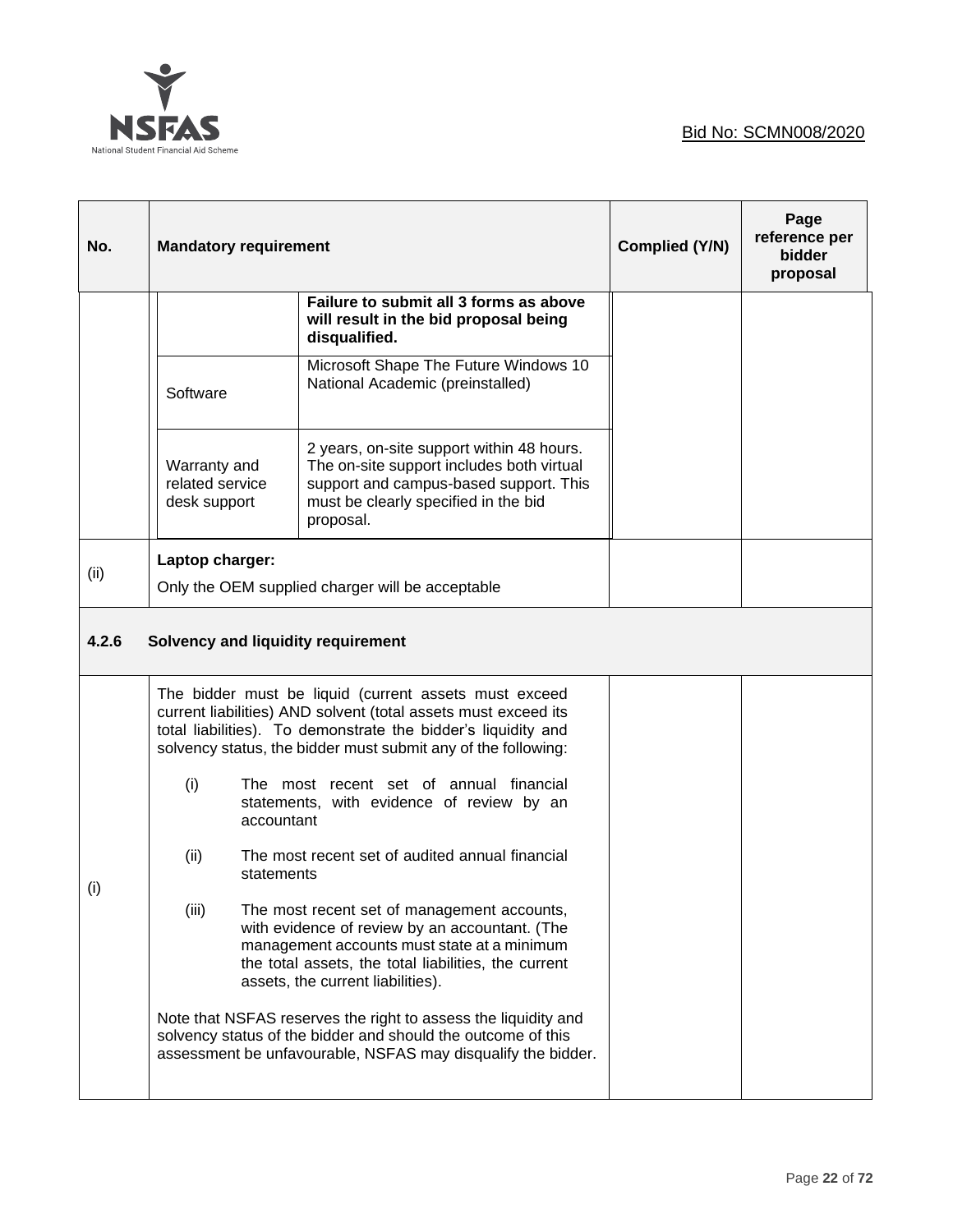

## **4.3 PHASE 3: FUNCTIONALITY CRITERIA**

- 4.3.1 Only bidders that complied with all Pre-Qualification Criteria (Phase 1) and all the Mandatory requirements (Phase 2) will be evaluated on Functionality (Phase 3).
- 4.3.2 Bidders will be evaluated on their project plan and scalability, capability & delivery timeframes. Bidders are required to achieve a minimum score of 80% for project plan and scalability, capability and delivery timeframe in order to progress to be evaluated for the Price and B-BBEE.

| <b>Element</b>               | Weight |
|------------------------------|--------|
| Project plan and scalability | 30%    |
| Capability                   | 30%    |
| Delivery timeframe           | 40%    |
| <b>TOTAL</b>                 | 100%   |

- 4.3.3 Bidders need to score a minimum of 80% for functionality. Bidders who score less than 80% minimum for functionality will not be considered for the evaluation in Phase 4 (Price and B-BBEE).
- 4.3.4 Bids will be evaluated in accordance with the following functionality criteria:

| <b>Project plan and scalability</b>                                                                                                                                                                                                                                                                | Weight | <b>Points available</b>                                                                                                                         | <b>Bidder</b><br>scoring | <b>Points</b><br>scored |
|----------------------------------------------------------------------------------------------------------------------------------------------------------------------------------------------------------------------------------------------------------------------------------------------------|--------|-------------------------------------------------------------------------------------------------------------------------------------------------|--------------------------|-------------------------|
| The bidder must submit as part of<br>their bid proposal a detailed project<br>plan for the implementation of this<br>project                                                                                                                                                                       |        | Detailed project plan with an<br>indication of ability to source and<br>deliver up to 5,000 laptops within 3<br>calendar weeks at a time $= 15$ |                          |                         |
| The plan must demonstrate the<br>ability of the service provider to<br>scale, indicating its ability to source<br>and deliver the required laptops<br>within specified time periods.                                                                                                               | 30     | Detailed project plan with an                                                                                                                   |                          |                         |
| An indication of scale would be the<br>ability to source and deliver 5 000<br>laptops to the NSFAS students<br>within 3 calendar weeks at a time,<br>noting that the full quantity ordered<br>by the educational institution needs<br>to be delivered to the NSFAS<br>students by 31 January 2021. |        | indication of ability to source and<br>deliver more than 5,000 within 3<br>calendar weeks at a time $= 30$                                      |                          |                         |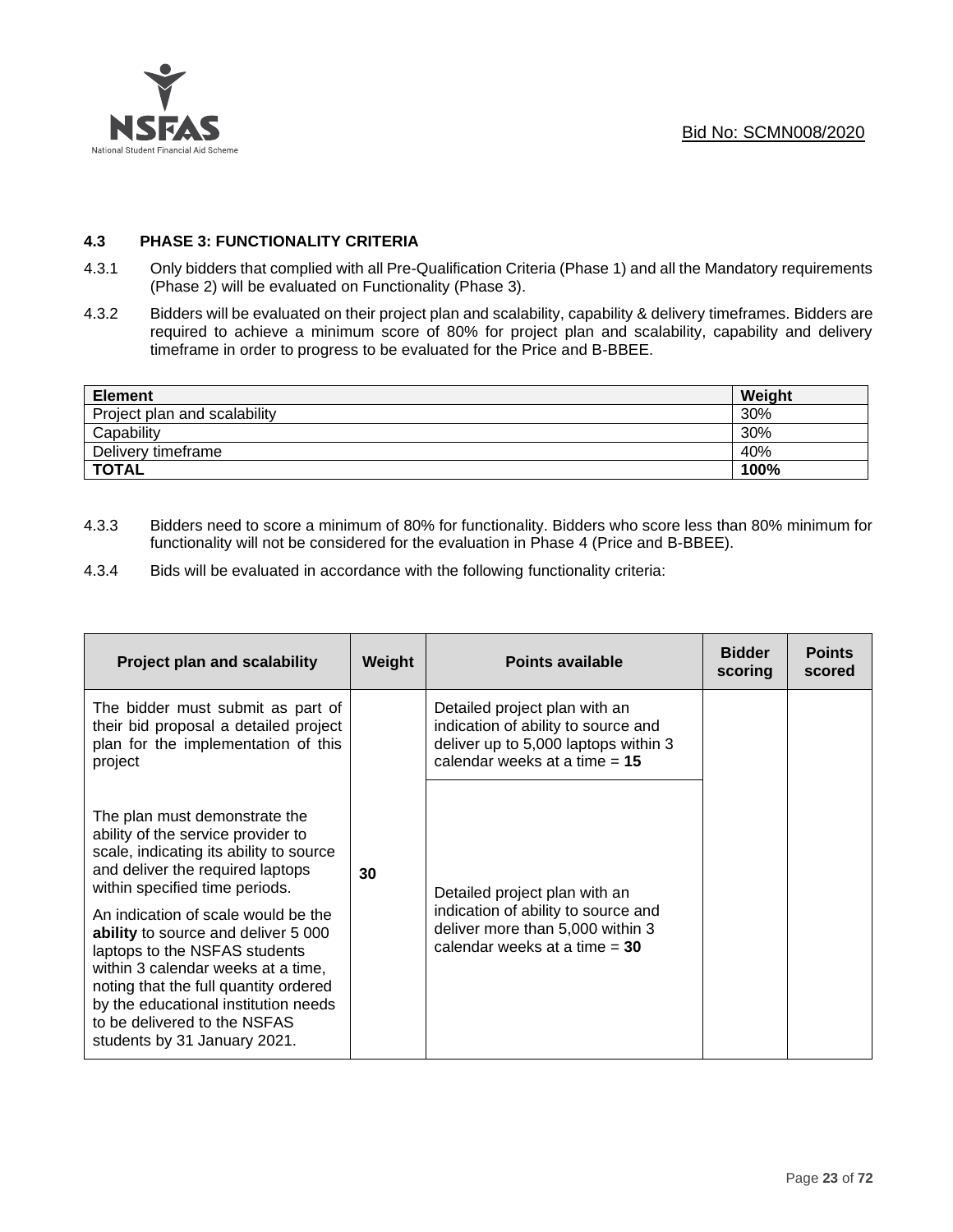

| <b>Capability</b>                                                                                                                                                                                                           | Weight | <b>Points available</b>                                                                                     | <b>Bidder</b><br>scoring | <b>Points</b><br>scored |
|-----------------------------------------------------------------------------------------------------------------------------------------------------------------------------------------------------------------------------|--------|-------------------------------------------------------------------------------------------------------------|--------------------------|-------------------------|
| The bidder must clearly indicate in                                                                                                                                                                                         |        | Capacity to source and deliver 5,000<br>laptops or less to the NSFAS<br>students= $10$                      |                          |                         |
| their proposal the number of laptops<br>it has the capacity to source and<br>deliver to the NSFAS students.                                                                                                                 | 30     | Capacity to source and deliver more<br>than 5,000 but less than 10,000<br>laptops to the NSFAS students= 20 |                          |                         |
|                                                                                                                                                                                                                             |        | Capacity to source and deliver more<br>than 10,000 laptops to the NSFAS<br>students= $30$                   |                          |                         |
| <b>Delivery timeframe</b>                                                                                                                                                                                                   | Weight | <b>Points available</b>                                                                                     | <b>Bidder</b><br>scoring | <b>Points</b><br>scored |
| The expected time of delivery<br>$(ETA)$ (i.e.<br>the<br>timeframe<br>between the actual placement                                                                                                                          |        | ETA of 12 calendar weeks or more $=$<br>20                                                                  |                          |                         |
| of the order by the educational<br>institution and the delivery of<br>the laptops to the NSFAS<br>students) must be 12 calendar<br>weeks or less from date of the<br>educational institution issuing<br>the purchase order. | 40     | ETA of between 8 and 12 calendar<br>weeks $= 30$                                                            |                          |                         |
| The ETA must be included in<br>the proposal of the bidder.                                                                                                                                                                  |        |                                                                                                             |                          |                         |
| Note that the orders will be<br>placed by each educational<br>institution according to their<br>needs.                                                                                                                      |        | ETA of less than 8 calendar weeks $=$<br>40                                                                 |                          |                         |
| Percentage scored by bidder for evaluation<br>criteria: Functionality (project plan and<br>scalability,<br>capability<br>and<br>delivery<br>timeframe):                                                                     |        |                                                                                                             |                          |                         |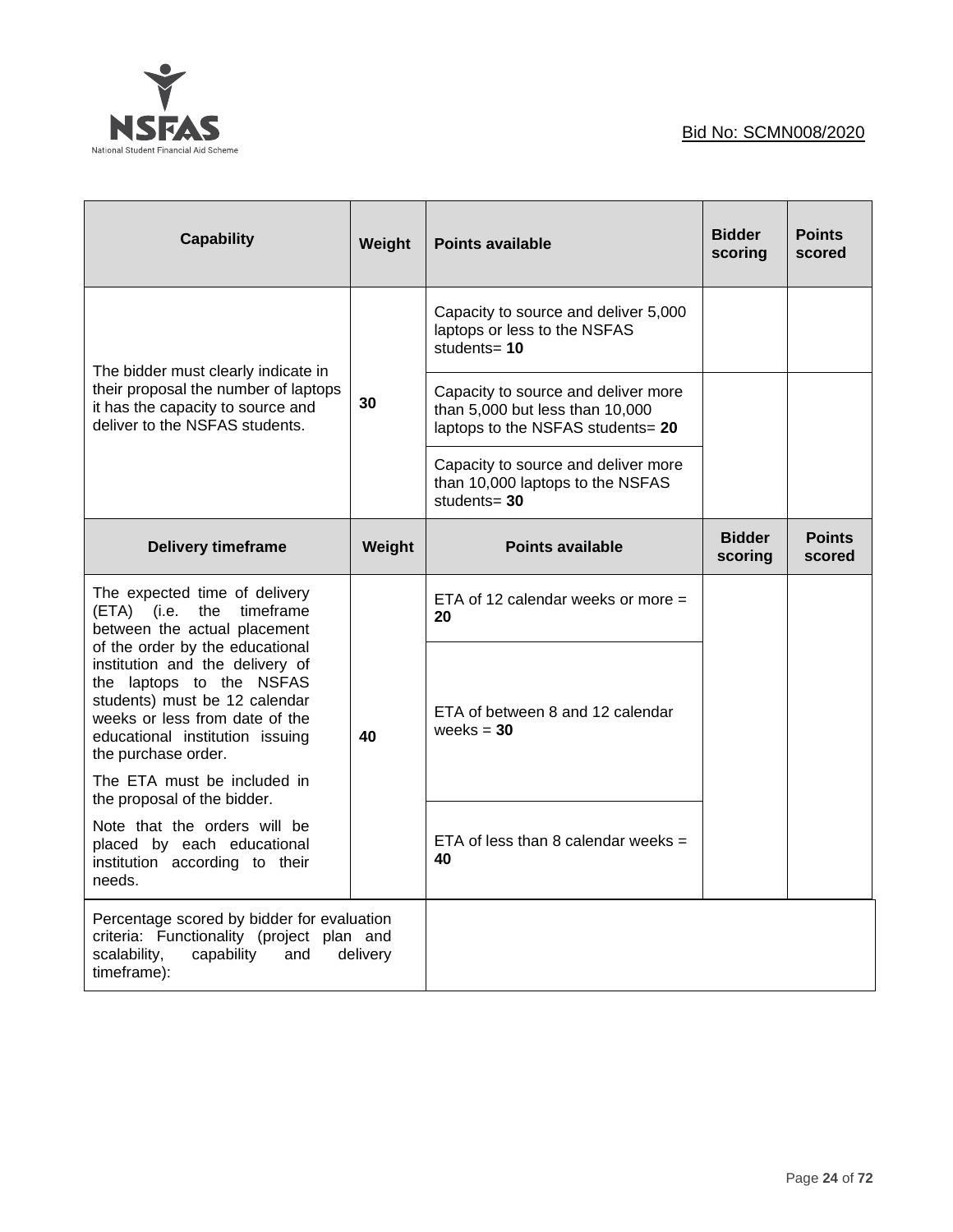

# **4.4 PHASE 4: PRICE & BBBEE**

#### **4.4.1 PRICING REQUIREMENT**

- 4.4.1.1 Only bidders that passed the 80% functionality score in Phase 3 will be evaluated in Phase 4 (Price & B-BBEE)
- 4.4.1.2 The pricing must be inclusive of all costs. Note the price evaluation will be performed on a simulated volume of one (1) laptop, as the actual quantities required will be determined by the institutions, noting that the bidder must invoice the institution at the agreed rate as included in the pricing schedule for all orders received.

| Quantity | <b>DESCRIPTION</b>                                                                                                                                                                                                                                                                                                                                                                                                                                                                                                                                                  | <b>UNIT PRICE in ZAR</b><br>(VAT INCLUDED) |
|----------|---------------------------------------------------------------------------------------------------------------------------------------------------------------------------------------------------------------------------------------------------------------------------------------------------------------------------------------------------------------------------------------------------------------------------------------------------------------------------------------------------------------------------------------------------------------------|--------------------------------------------|
|          | 4GB RAM LAPTOP: 2-year warranty<br>One laptop which meets the minimum technical specifications<br>as highlighted in section 4.2.5 (table 1) of this tender<br>document.<br>Price to be inclusive of:<br>1. Delivery to the NSFAS student (this must not be<br>costed separately)<br>2. Microsoft shape the future Windows 10 National<br>Academic (pre-installed) (the eligibility letter from<br>Microsoft will be shared with the successful service<br>provider (s);<br>3. OEM Charger;<br>4. Laptop bag;<br>Please document the Laptop brand name in the quote. | R                                          |
|          | Optional pricing-note that this will not form part of the bid evaluation.                                                                                                                                                                                                                                                                                                                                                                                                                                                                                           |                                            |
|          | Insurance cover for 1 laptop per month (note that this cost is<br>optional and will not form part of the evaluation process and<br>tender award).                                                                                                                                                                                                                                                                                                                                                                                                                   | R                                          |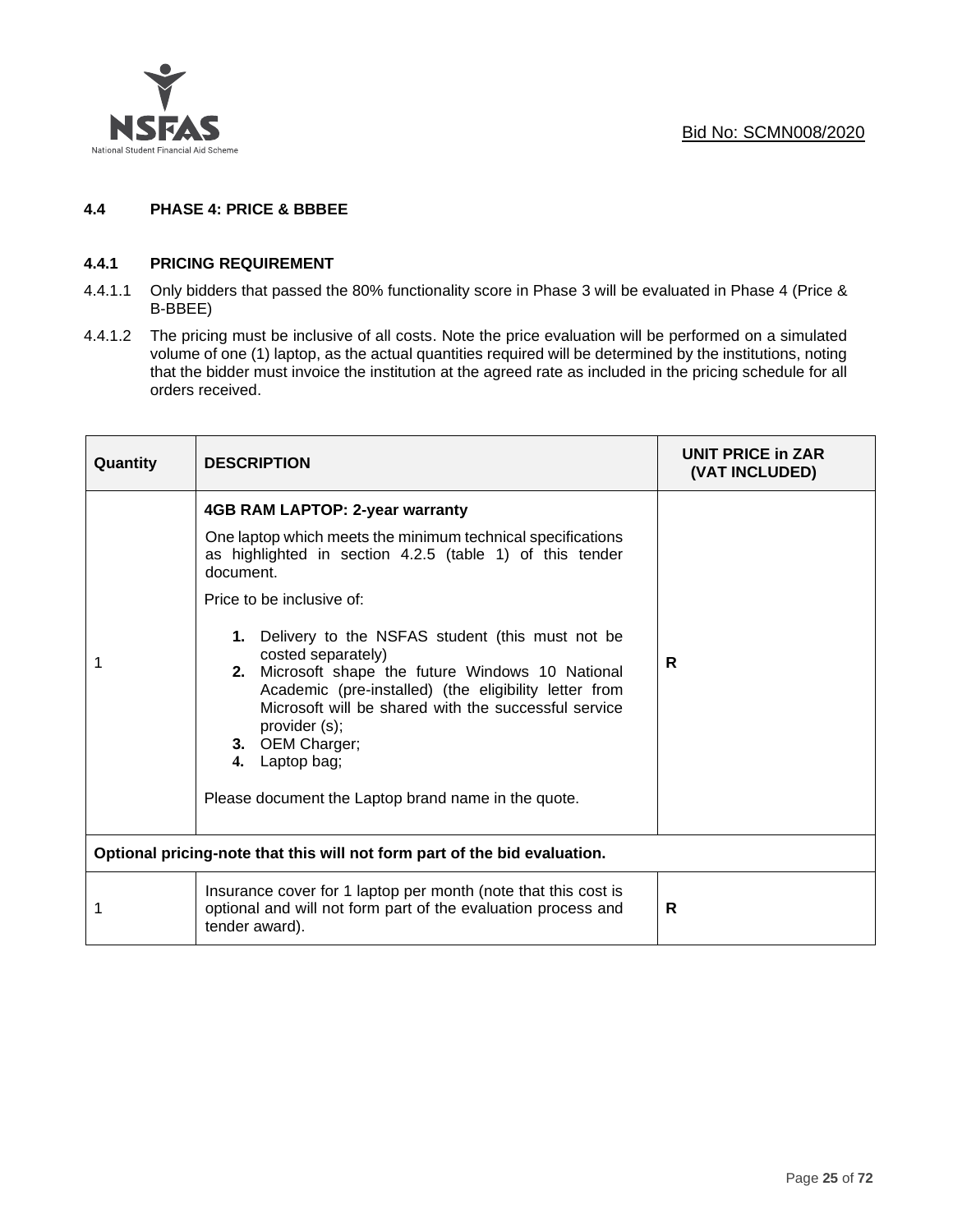

# **4.4.2. PREFERENCE POINT SYSTEM**

4.4.2.1 All proposals that will achieve the minimum qualifying score (acceptable tenders) will be evaluated further in terms of the preference point system as follows: The 90/10 points system will be applied as the estimated value of the tender award exceeds R50m. A maximum of 90 points is allocated for price on the following basis:

#### **90/10 system:**

$$
Ps = 90(1 - \frac{Pt - P\min}{P\min})
$$

**Where** 

Ps = Points scored for comparative price of proposal under consideration

Pt = Comparative price of bid under consideration

Pmin = Comparative price of lowest acceptable proposal

| <b>B-BBEE Status Level of Contributor</b> | <b>Number of Points</b> |
|-------------------------------------------|-------------------------|
|                                           | 10                      |
|                                           |                         |
| っ                                         |                         |
|                                           | 5                       |
|                                           |                         |
|                                           | 3                       |
|                                           |                         |
|                                           |                         |
| Non-compliant contributor                 |                         |

4.4.2.2 The following table to be used to calculate the points for BBBEE:

4.4.2.3 The points for price and B-BBEE will be added together to determine the total points achieved.

# **5. General Bid Requirements**

The bidder must take note of the following requirements:

- 5.1 Upon award of the tender, the bidder will be required to enter and sign a service level agreement with NSFAS within five (5) days of receipt of the letter of award.
- 5.2 Delivery of the requisite laptops to the NSFAS student within the agreed ETA, upon receipt of a formal purchase order from the educational institution.
- 5.3 Issue a valid tax invoice with the accompanying delivery note to the educational institution for payment of the requisite laptops.
- 5.4 Acknowledge that the funding for the payment for the requisite laptops will be from NSFAS. Upon the receipt of the valid tax invoice by the educational institution and the conclusion of their reconciliation process, a remittance will be sent to NSFAS for funding which is equivalent to the rand value of the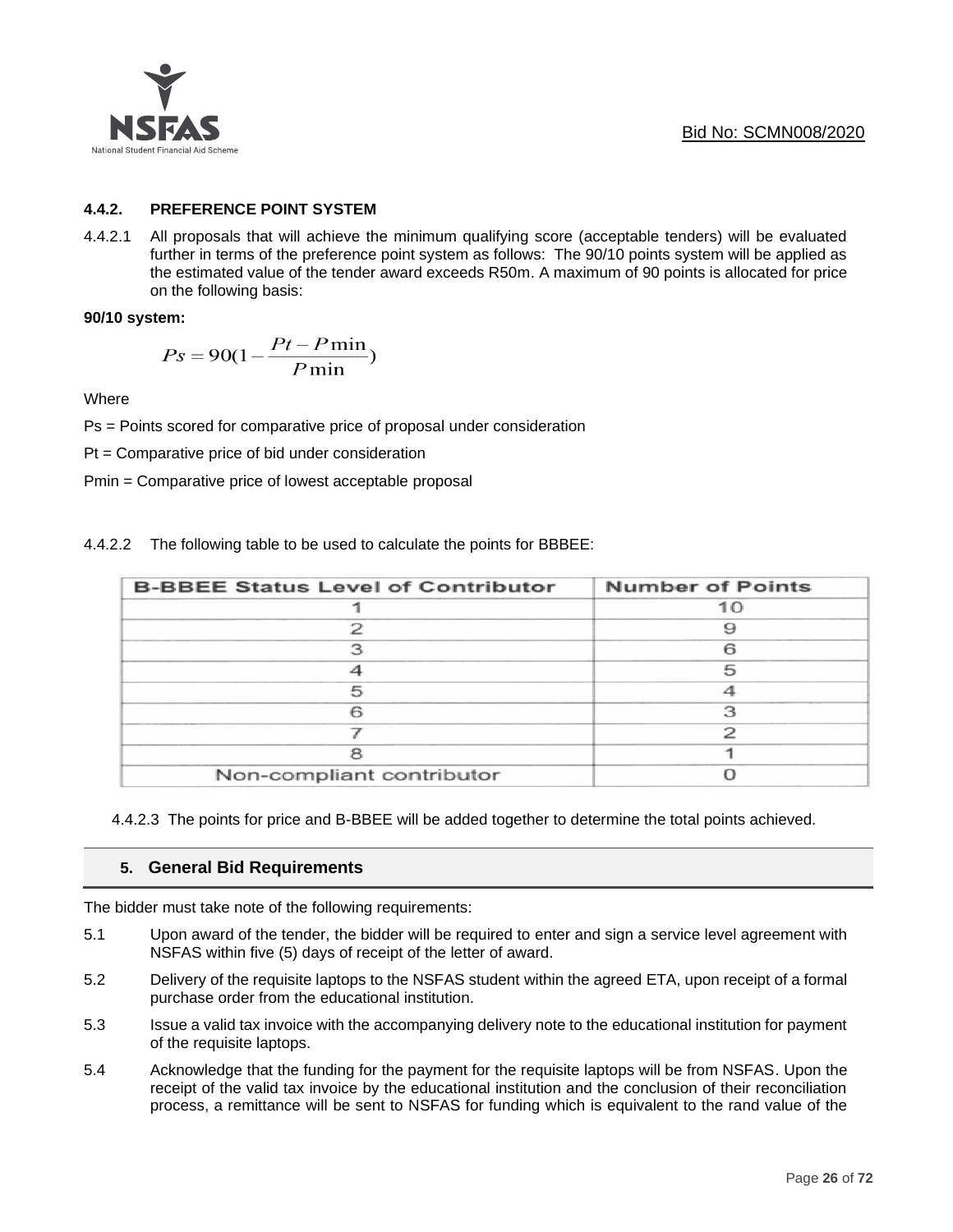

requisite laptops ordered, and successfully delivered by the service provider. Following the receipt of the funding by the educational institutions from NSFAS, the educational institutions will pay the service provider the outstanding invoice.

- 5.5 The bidder must submit as part of their bid proposal a detailed project plan for the implementation of this project which indicates the scalability and capacity of the service provider to source and delivery the laptops within the requisite timeframes.
- 5.6 All pricing must include the delivery of the laptop to the student directly. The student must sign the delivery note as confirmation of receipt and that the laptop is in a working condition. Should the student identify any defaults within the first seven (7) days of receipt of the laptop, the service provider must provide a replacement laptop within five (5) days to the student.
- 5.7 All laptops that are lost, damaged or stolen prior to and during the delivery thereof to the student is for the account of the service provider and must be replaced as such within a two (2) week period.
- 5.8 All laptops must be pre-installed with Microsoft Shape The Future Windows 10 National Academic.
- 5.9 Delivery of laptops must provide for the inclusion of configuration and support information, including the educational institutions learning platform supplied by the relevant educational institution as part of the delivery of each laptop to each student. Delivery times and costs must take this into account and no additional costs in this regard will be entertained.
- 5.10 The insurance for each laptop must be costed, however will not form part of the evaluation process and tender award, as this will be for the NSFAS Students account, should they opt to elect it. However, forms must be supplied to students so that they can opt to sign up for insurance should they wish to have insurance cover.
- 5. 11 NSFAS reserves the right to appoint more than one (1) service provider.
- 5.12 NSFAS reserves the right to negotiate with the shortlisted bidder (s) in order to obtain an agreed price range. The number of proposed bidders will depend on the risk of delivering the total number of laptops.
- 5.13 The laptop orders to the successful service provider (s) will be placed by the educational institution and there is no guarantee of orders being placed with every successful service provider (s).
- 5.14 The Price and BBB-EE scoring (90/10 points system) of the successful service provider (s) will be used to determine the proportionate allocation of laptops awarded to them. As an example, the highest scoring service provider may be awarded higher quantities than the second, third and so forth.
- 5.15 Note that NSFAS reserves the right to assess the liquidity and solvency status of the bidder and should the outcome of this assessment be unfavourable, NSFAS may disqualify the bidder.
- 5.16 NSFAS reserves the right to conduct a due diligence, including related parties on the shortlisted bidder (s) and should the outcome thereof be unfavourable, NSFAS may disqualify the bid.

# **6. Contract Period**

The initial contract period will be for the 2020 academic year (including any extension of the academic year) for University and TVET College students. The initial contract period can be renewed for a further two (2) years if required by NSFAS.

The warranty is for two (2) years. The student must be made aware of the conditions of the warranty and is provided with the necessary contact information.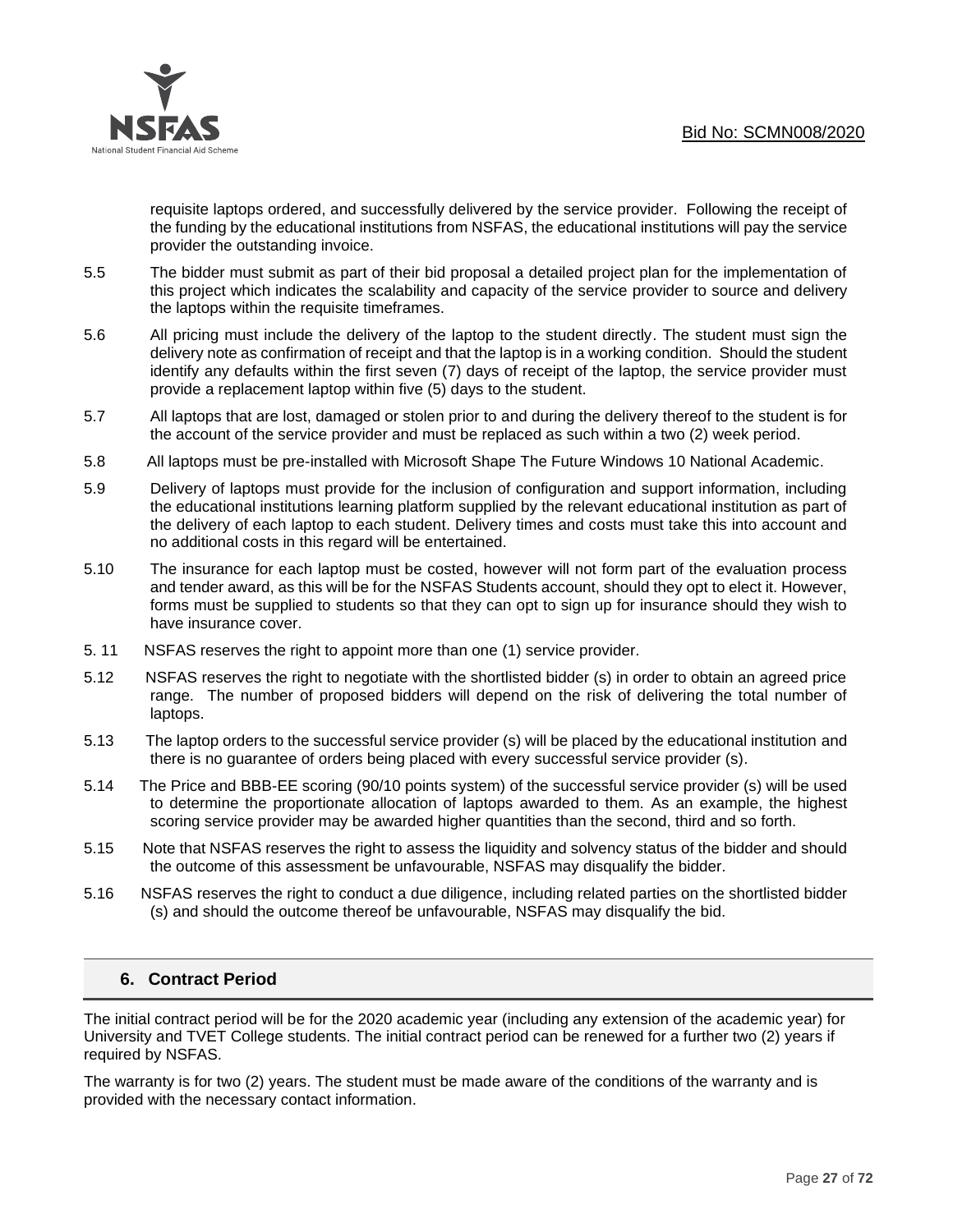

### **1. Declaration of Interest**

This declaration will be used by institutions to ensure that when goods and services are being procured, all reasonable steps are taken to combat the abuse of the supply chain management system.

The bid of any bidder may be disregarded if that bidder, or any of its directors have:

- A. abused the NSFAS's supply chain management system;
- B. committed fraud or any other improper conduct in relation to such system; or
- C. failed to perform on any previous contract.

**In order to give effect to the above, the following questionnaire must be completed and submitted with the bid**.

|     | The following particulars must be furnished:      |  |
|-----|---------------------------------------------------|--|
| 2.1 | Full Name of bidder or his or her representative: |  |
|     |                                                   |  |
| 2.2 | <b>Identity Number:</b>                           |  |
|     |                                                   |  |

2.3 Position occupied in the Company (director, trustee, shareholder<sup>2</sup>, member):

| 2.4 | Registration number of the company, enterprise, close corporation, partnership agreement or trust: |
|-----|----------------------------------------------------------------------------------------------------|
|     |                                                                                                    |

2.5 | Tax Reference Number: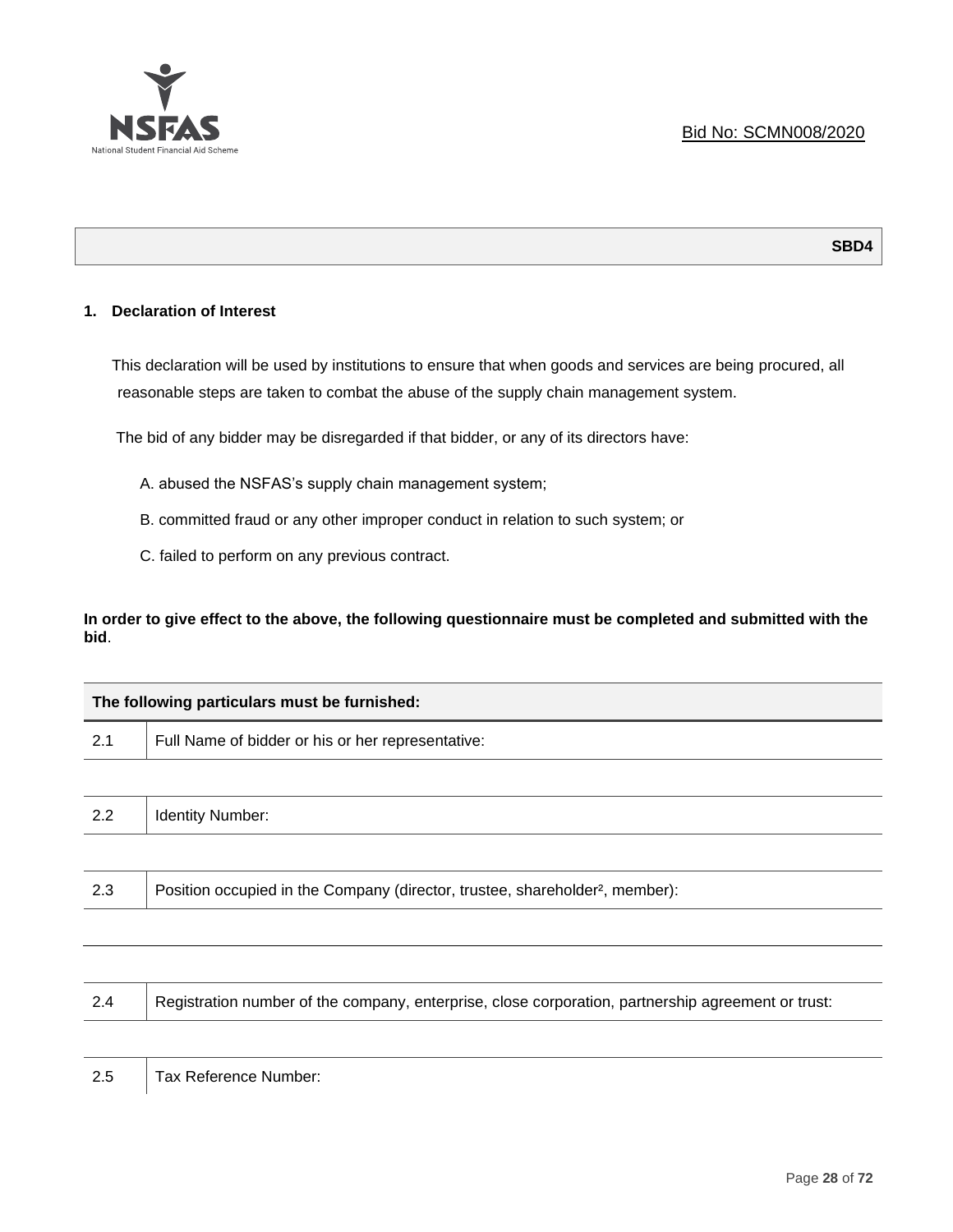

| 2.6    | VAT Registration Number:                                                                                                                                                                                            |     |  |  |
|--------|---------------------------------------------------------------------------------------------------------------------------------------------------------------------------------------------------------------------|-----|--|--|
|        |                                                                                                                                                                                                                     |     |  |  |
| 2.6.1  | The names of all directors / trustees / shareholders / members, their individual identity numbers, tax<br>reference numbers and, if applicable, employee / PESAL numbers must be indicated in paragraph 3<br>below. |     |  |  |
| 2.7    | Are you or any person connected with the bidder presently employed by the state?                                                                                                                                    |     |  |  |
|        | Yes                                                                                                                                                                                                                 | No. |  |  |
| 2.7.2. | If yes, furnish the following particulars:                                                                                                                                                                          |     |  |  |
|        | Name of person / director / trustee / shareholder/ member:                                                                                                                                                          |     |  |  |

|  | Name of state institution at which you or the person connected to the bidder is employed: |
|--|-------------------------------------------------------------------------------------------|
|--|-------------------------------------------------------------------------------------------|

Position occupied in the state institution:

"State" means

- (a) Any national or provincial department, national or provincial public entity or constitutional institution within the meaning of the Public Finance Management Act, 1999 (Act No 1 of 1999);
- (b) Any municipality or municipal entity;
- (c) Provincial legislature;
- (d) National Assembly or the National Council of Provinces;
- (e) Parliament.

"Shareholder" means a person who owns shares in the company and is actively involved in the management of the enterprise or business and exercises control over the enterprise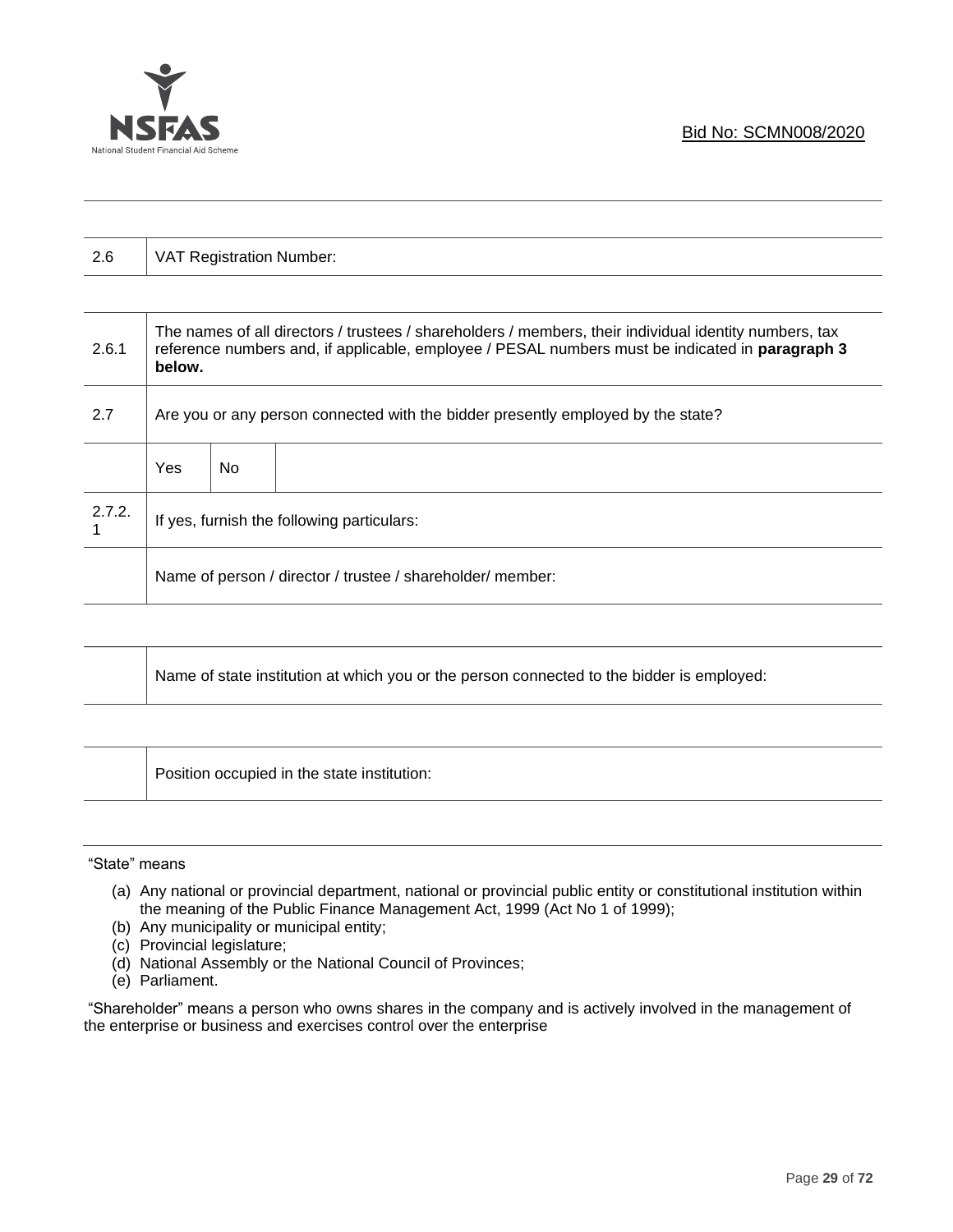

|             | Any other particulars:                                                                                                                                                                                                                           |    |  |  |  |
|-------------|--------------------------------------------------------------------------------------------------------------------------------------------------------------------------------------------------------------------------------------------------|----|--|--|--|
| 2.7.2       | If you are presently employed by the state, did you obtain the appropriate authority to undertake<br>remunerative work outside employment in the public sector?                                                                                  |    |  |  |  |
|             | Yes                                                                                                                                                                                                                                              | No |  |  |  |
|             | If yes, did you attach proof of such authority to the bid document?                                                                                                                                                                              |    |  |  |  |
| 2.7.2.<br>1 | Note: Failure to submit proof of such authority, where applicable, may result in the disqualification of the<br>bid.                                                                                                                             |    |  |  |  |
|             | Yes                                                                                                                                                                                                                                              | No |  |  |  |
| 2.7.2.<br>2 | If no, furnish reasons for non-submission of such proof:                                                                                                                                                                                         |    |  |  |  |
| 2.8         | Did you or your spouse, or any of the company's directors / trustees / shareholders / members or their<br>spouses conduct business with the state in the previous twelve months?                                                                 |    |  |  |  |
|             | Yes                                                                                                                                                                                                                                              | No |  |  |  |
| 2.8.1       | If so, furnish particulars:                                                                                                                                                                                                                      |    |  |  |  |
| 2.9         | Do you, or any person connected with the bidder, have any relationship (family, friend, other) with a<br>person employed by the state and who may be involved with the evaluation and or adjudication of this<br>bid?                            |    |  |  |  |
|             | Yes                                                                                                                                                                                                                                              | No |  |  |  |
| 2.9.1       | If so, furnish particulars:                                                                                                                                                                                                                      |    |  |  |  |
| 2.10        | Are you, or any person connected with the bidder, aware of any relationship (family, friend, other)<br>between any other bidder and any person employed by the state who may be involved with the<br>evaluation and or adjudication of this bid? |    |  |  |  |
|             | Yes                                                                                                                                                                                                                                              | No |  |  |  |
| 2.10.1      | If so, furnish particulars:                                                                                                                                                                                                                      |    |  |  |  |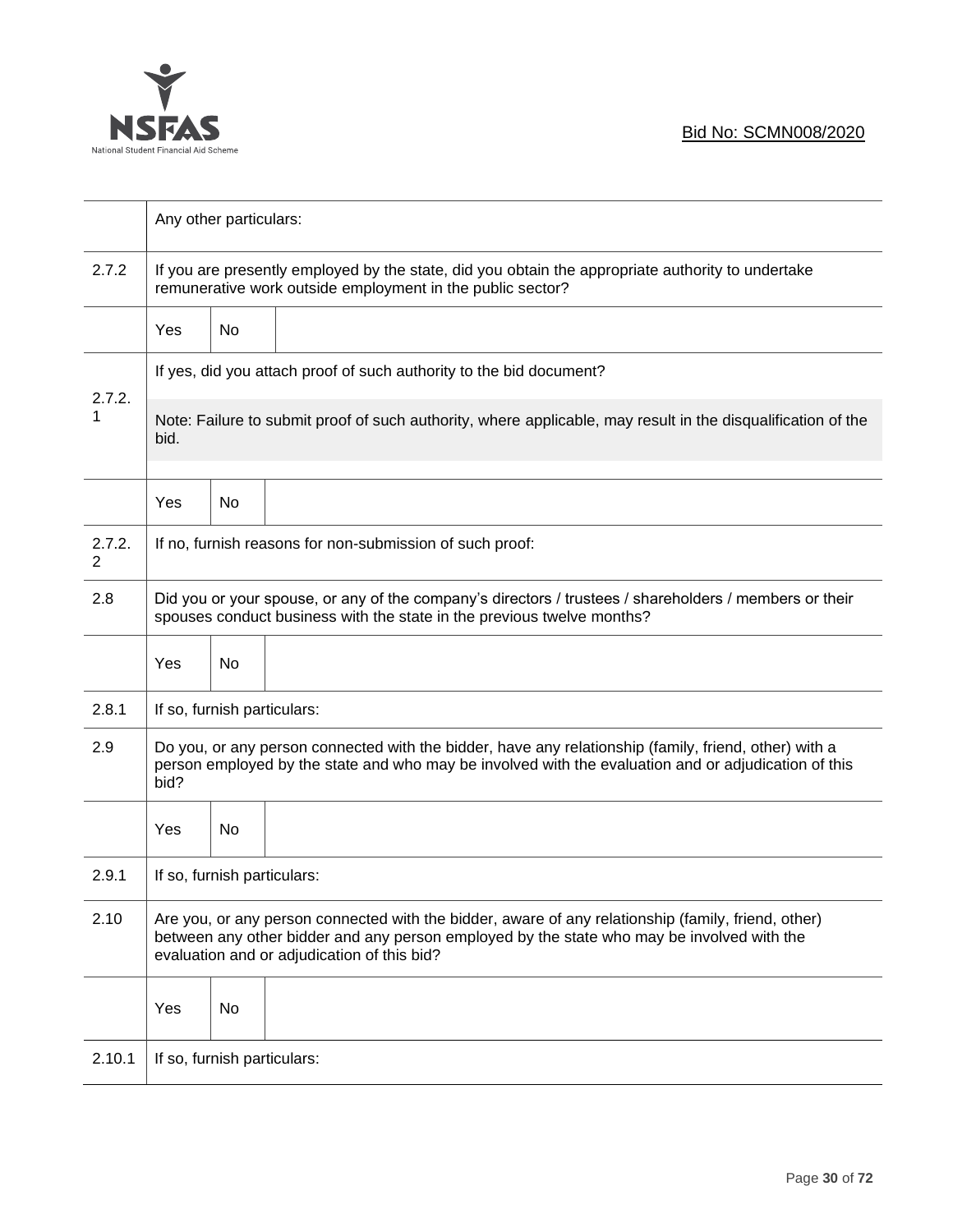

| 2.11   | Do you or any of the directors / trustees / shareholders / members of the company have any interest in<br>any other related companies whether or not they are bidding for this contract? |     |  |  |
|--------|------------------------------------------------------------------------------------------------------------------------------------------------------------------------------------------|-----|--|--|
|        | Yes                                                                                                                                                                                      | No. |  |  |
| 2.11.1 | If so, furnish particulars:                                                                                                                                                              |     |  |  |

# **Full details of directors / trustees / members / shareholders**.

| <b>Full Name</b> | <b>Identity Number</b> | Personal Income Tax<br>Reference Number | State Employee Number /<br>PERSEL Number |
|------------------|------------------------|-----------------------------------------|------------------------------------------|
|                  |                        |                                         |                                          |
|                  |                        |                                         |                                          |
|                  |                        |                                         |                                          |
|                  |                        |                                         |                                          |
|                  |                        |                                         |                                          |
|                  |                        |                                         |                                          |
|                  |                        |                                         |                                          |
|                  |                        |                                         |                                          |
|                  |                        |                                         |                                          |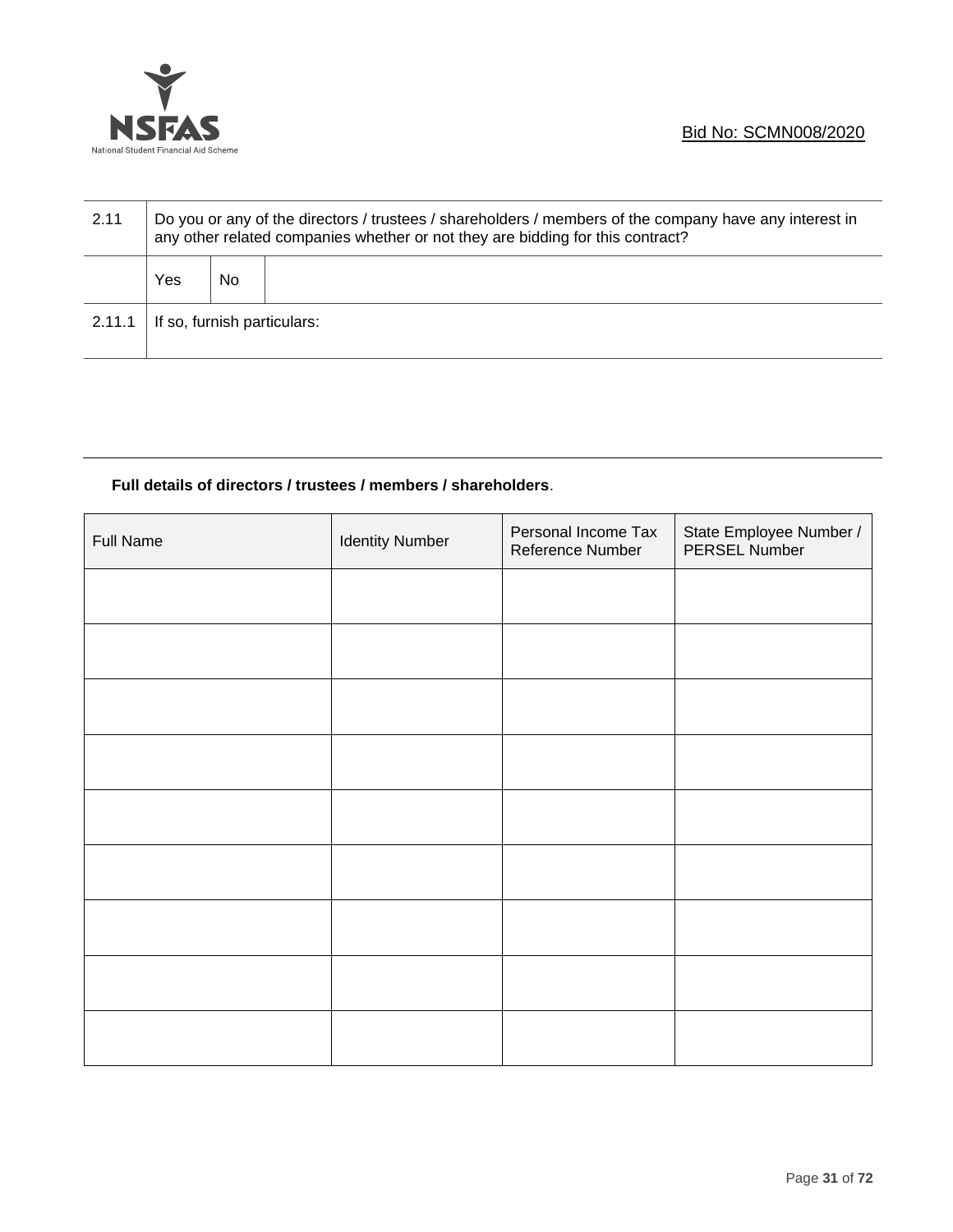

# **Declaration**

I, the undersigned (NAME)………………………………………………………………………

Certify that the information furnished in paragraphs 2 and 3 above is correct.

I accept that the state may reject the bid or act against me should this declaration prove to be false.

| <b>Signature</b> | <b>Date</b>    |
|------------------|----------------|
|                  |                |
|                  |                |
|                  |                |
| <b>Position</b>  | Name of bidder |
|                  |                |
|                  |                |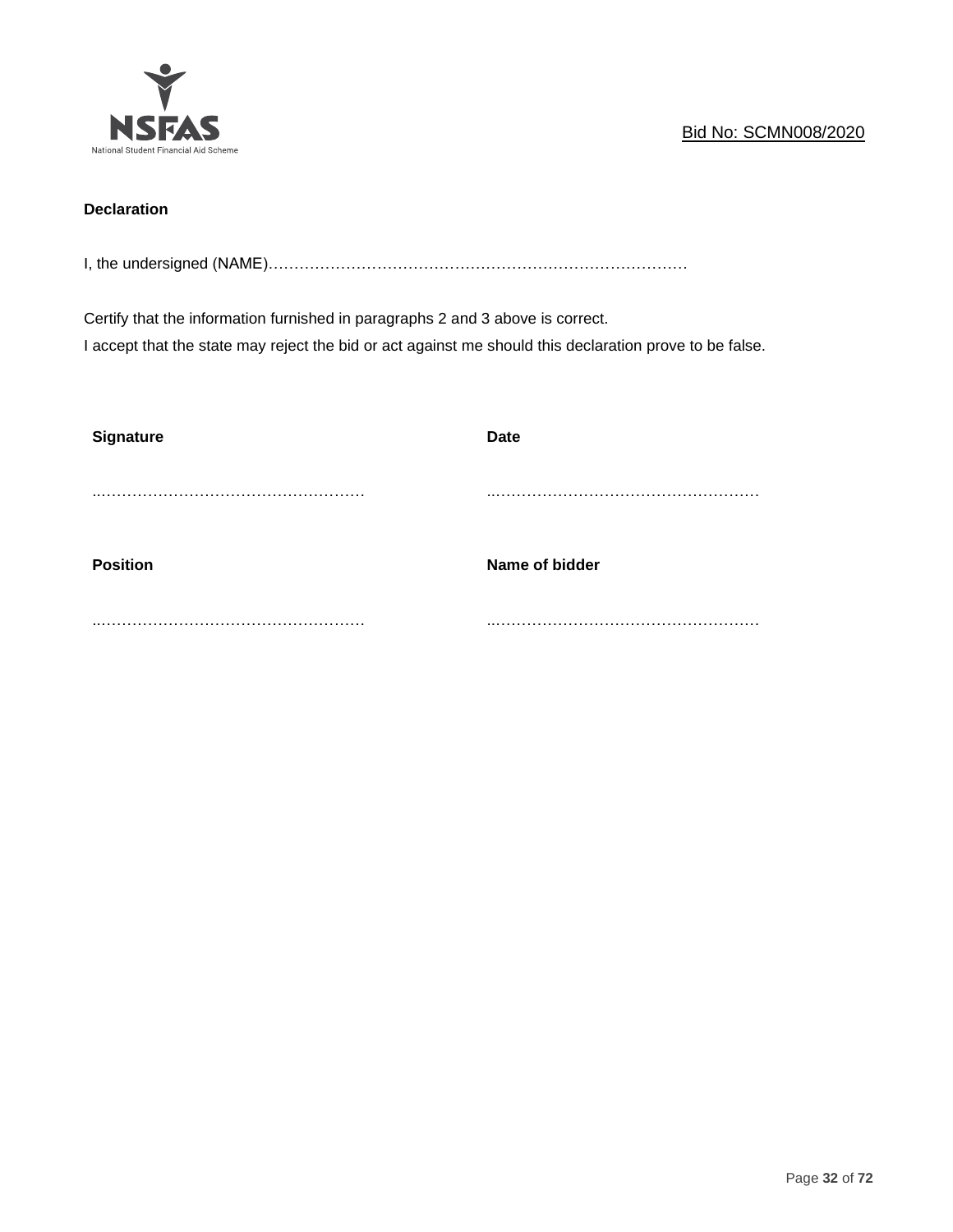

#### **This document must be signed and submitted together with your bid**

**SBD 5**

#### **THE NATIONAL INDUSTRIAL PARTICIPATION PROGRAMME**

#### **INTRODUCTION**

The National Industrial Participation (NIP) Programme, which is applicable to all government procurement ontracts that have an imported content, became effective on the 1 September 1996. The NIP policy and guidelines were fully endorsed by Cabinet on 30 April 1997. In terms of the Cabinet decision, all state and parastatal purchases / lease contracts (for goods, works and services) entered into after this date, are subject to the NIP requirements. NIP is obligatory and therefore must be complied with. The Industrial Participation Secretariat (IPS) of the Department of Trade and Industry (DTI) is charged with the responsibility of administering the programme.

#### **1 PILLARS OF THE PROGRAMME**

1.1 The NIP obligation is benchmarked on the imported content of the contract. Any contract having an imported content equal to or exceeding US\$ 10 million or other currency equivalent to US\$ 10 million will have a NIP obligation. This threshold of US\$ 10 million can be reached as follows:

(a) Any single contract with imported content exceeding US\$10 million.

or

(b) Multiple contracts for the same goods, works or services each with imported content exceeding US\$3 million awarded to one seller over a 2 year period which in total exceeds US\$10 million.

or

(c) A contract with a renewable option clause, where should the option be exercised the total value of the imported content will exceed US\$10 million.

or

(d) Multiple suppliers of the same goods, works or services under the same contract, where the value of the imported content of each allocation is equal to or exceeds US\$ 3 million worth of goods, works or services to the same government institution, which in total over a two (2) year period exceeds US\$10 million.

- 1.2 The NIP obligation applicable to suppliers in respect of sub-paragraphs 1.1 (a) to 1.1 (c) above will amount to 30 % of the imported content whilst suppliers in respect of paragraph 1.1 (d) shall incur 30% of the total NIP obligation on a *pro-rata* basis.
- 1.3 To satisfy the NIP obligation, the DTI would negotiate and conclude agreements such as investments, joint ventures, sub-contracting, licensee production, export promotion, sourcing arrangements and research and development (R&D) with partners or suppliers.
- 1.4 A period of seven years has been identified as the time frame within which to discharge the obligation.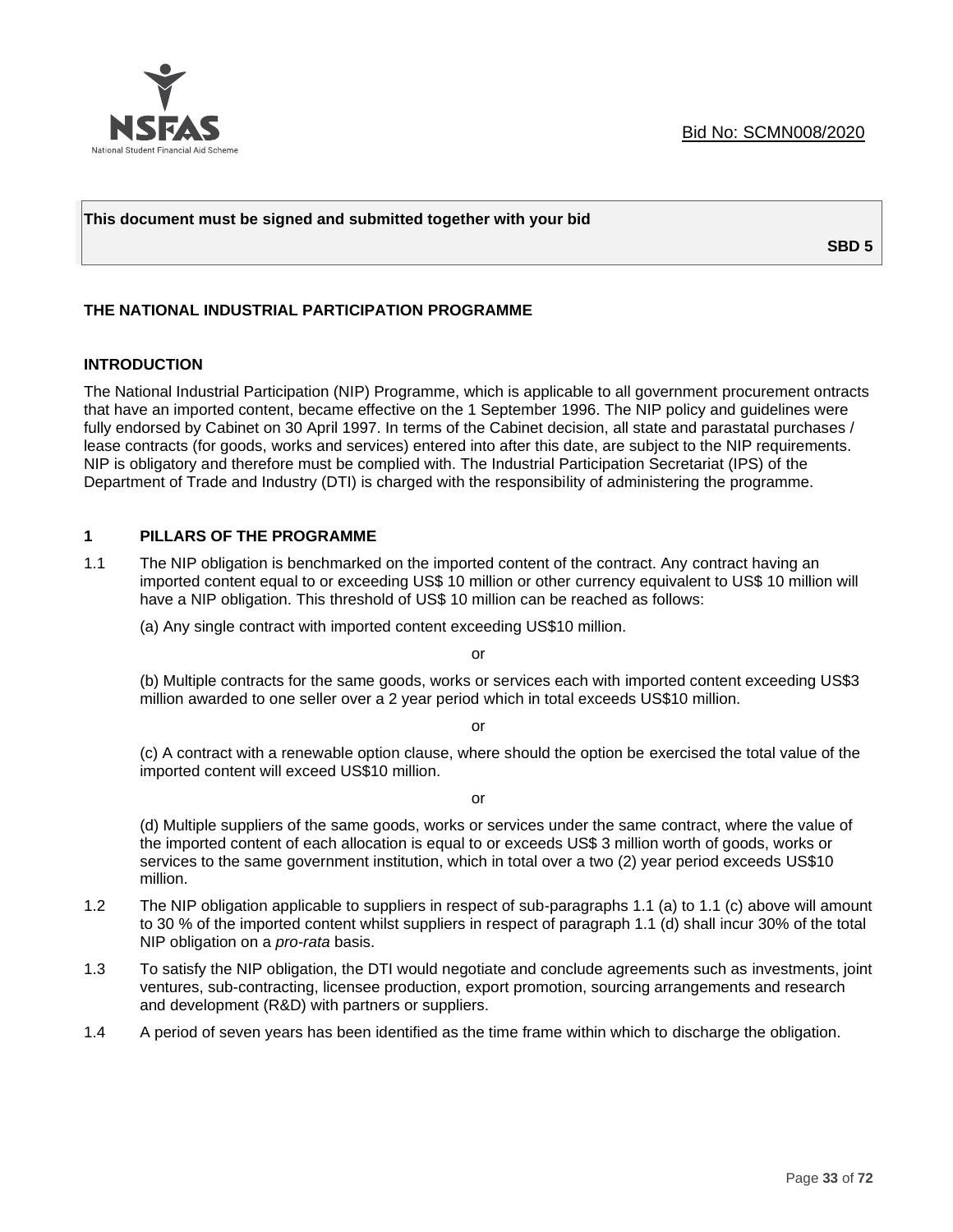

# **2 REQUIREMENTS OF THE DEPARTMENT OF TRADE AND INDUSTRY**

- 2.1 In order to ensure effective implementation of the programme, successful bidders (contractors) are required to, immediately after the award of a contract that is in excess of **R10 million** (ten million Rands), submit details of such a contract to the DTI for reporting purposes.
- 2.2 The purpose for reporting details of contracts in excess of the amount of R10 million (ten million Rands) is to cater for multiple contracts for the same goods, works or services; renewable contracts and multiple suppliers for the same goods, works or services under the same contract as provided for in paragraphs 1.1.(b) to 1.1. (d) above.

#### **3 BID SUBMISSION AND CONTRACT REPORTING REQUIREMENTS OF BIDDERS AND SUCCESSFUL BIDDERS (CONTRACTORS)**

- 3.1 Bidders are required to sign and submit this Standard Bidding Document (SBD 5) together with the bid on the closing date and time.
- 3.2 In order to accommodate multiple contracts for the same goods, works or services; renewable contracts and multiple suppliers for the same goods, works or services under the same contract as indicated in subparagraphs 1.1 (b) to 1.1 (d) above and to enable the DTI in determining the NIP obligation, successful bidders (contractors) are required, immediately after being officially notified about any successful bid with a value in excess of R10 million (ten million Rands), to contact and furnish the DTI with the following information:
	- Bid / contract number.
	- Description of the goods, works or services.
	- Date on which the contract was accepted.
	- Name, address and contact details of the government institution.
	- Value of the contract.
	- Imported content of the contract, if possible.
- 3.3 The information required in paragraph 3.2 above must be sent to the Department of Trade and Industry, Private Bag X 84, Pretoria, 0001 for the attention of Mr Elias Malapane within five (5) working days after award of the contract. Mr Malapane may be contacted on telephone (012) 394 1401, facsimile (012) 394 2401 or e-mail at Elias@thedti.gov.za for further details about the programme.

#### **4 PROCESS TO SATISFY THE NIP OBLIGATION**

- 4.1 Once the successful bidder (contractor) has made contact with and furnished the DTI with the information required, the following steps will be followed:
	- a. the contractor and the DTI will determine the NIP obligation;
	- b. the contractor and the DTI will sign the NIP obligation agreement;
	- c. the contractor will submit a performance guarantee to the DTI;
	- d. the contractor will submit a business concept for consideration and approval by the DTI;
	- e. upon approval of the business concept by the DTI, the contractor will submit detailed business plans outlining the business concepts;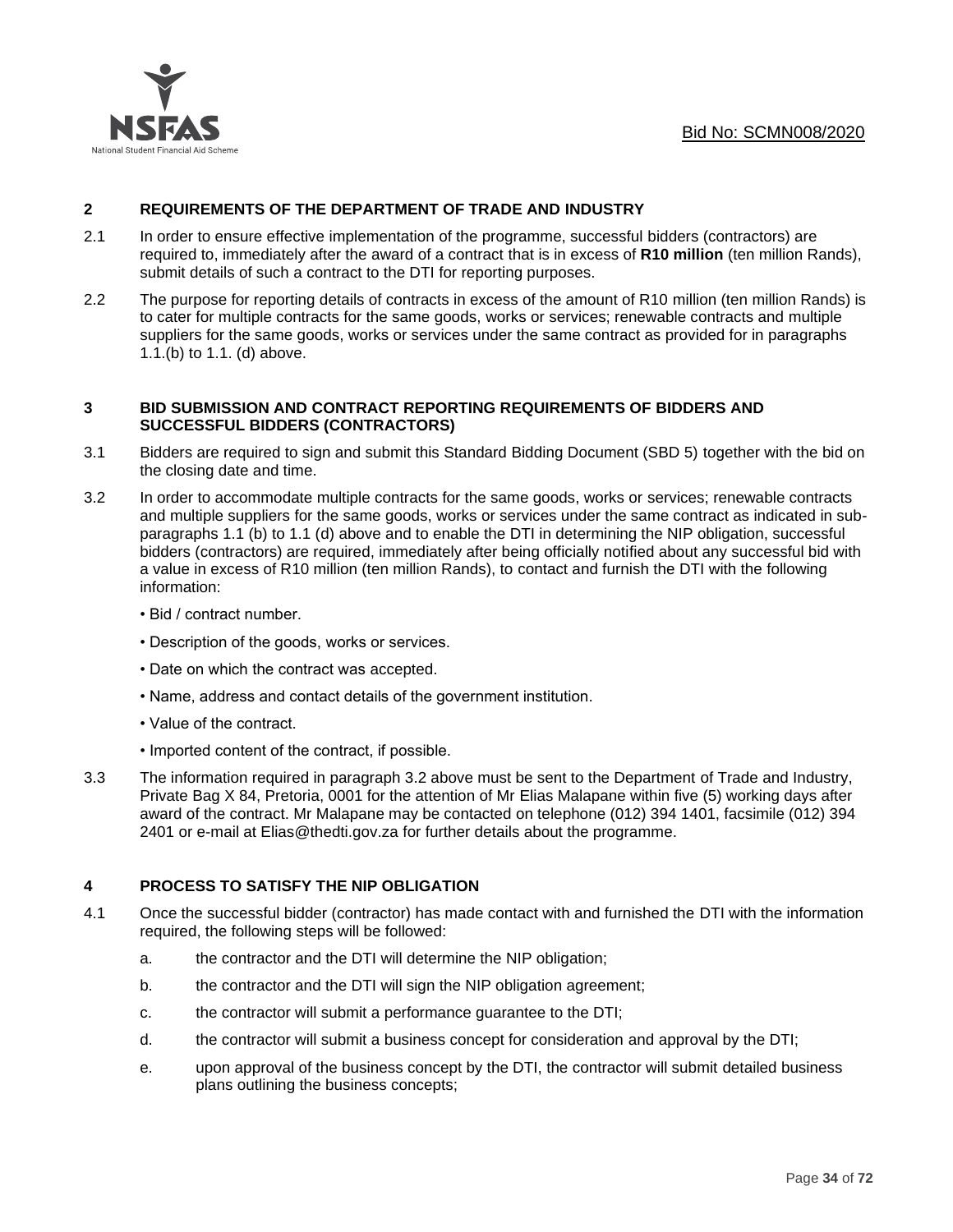

Г

- f. the contractor will implement the business plans; and
- g. the contractor will submit bi-annual progress reports on approved plans to the DTI.
- 4.2 The NIP obligation agreement is between the DTI and the successful bidder (contractor) and, therefore, does not involve the purchasing institution.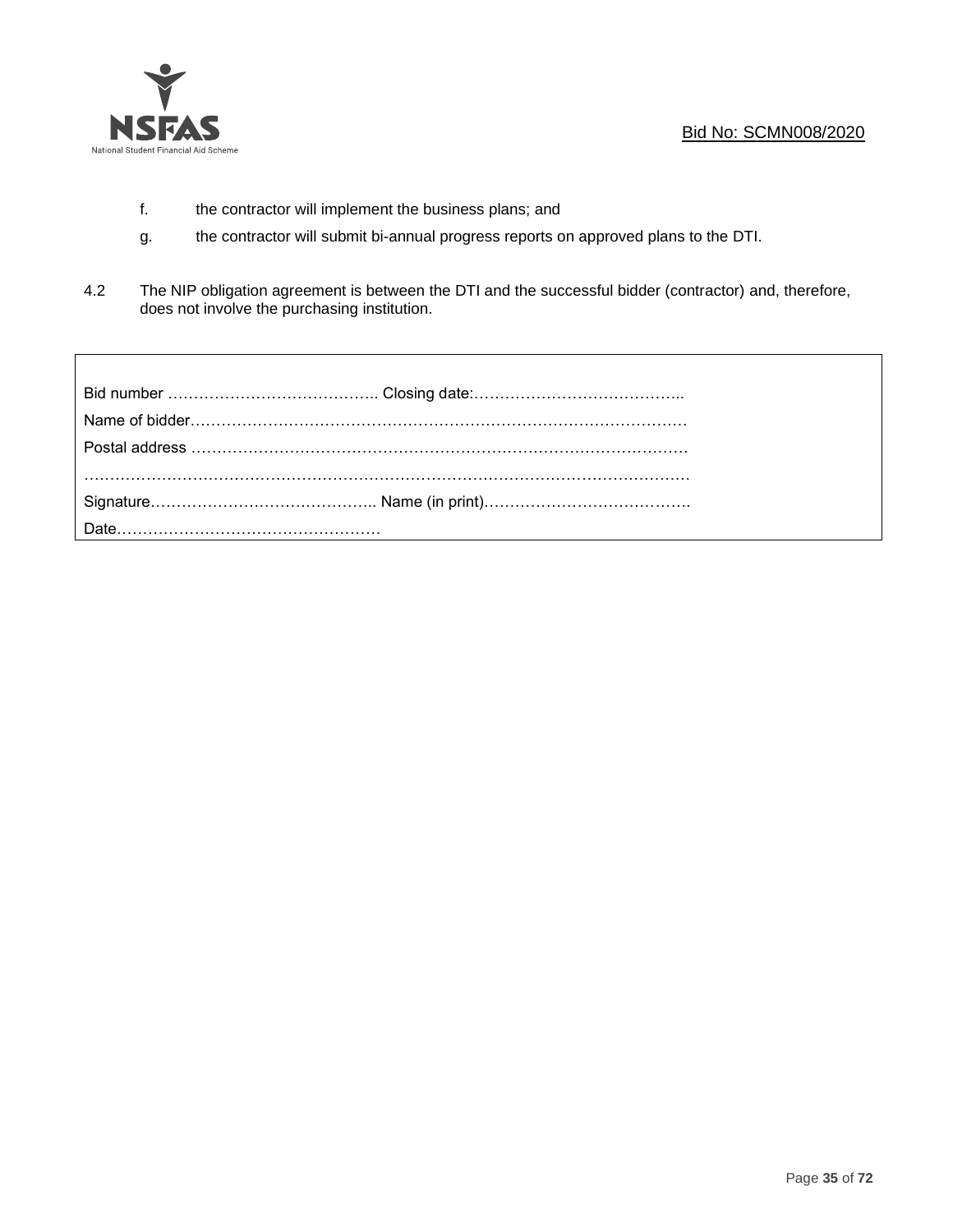

#### **Declaration of bidder's past Supply Chain Management practices**

**SBD 8**

This declaration will be used by institutions to ensure that when goods and services are being procured, all reasonable steps are taken to combat the abuse of the supply chain management system.

The bid of any bidder may be disregarded if that bidder, or any of its directors have -

- (a) abused the institution's supply chain management system;
- (b) committed fraud or any other improper conduct in relation to such system; or
- (c) failed to perform on any previous contract.

In order to give effect to the above, **the following questionnaire must be completed and submitted with the bid.**

**The following particulars must be furnished:**

|      | Is the bidder or any of its directors listed on the National Treasury's Database of Restricted Suppliers as<br>companies or persons prohibited from doing business with the public sector?                                                                                                                                                                                                                   |                             |  |  |
|------|--------------------------------------------------------------------------------------------------------------------------------------------------------------------------------------------------------------------------------------------------------------------------------------------------------------------------------------------------------------------------------------------------------------|-----------------------------|--|--|
| 1.1. | (Companies or persons who are listed on this Database were informed in writing of this restriction by the<br>Accounting Officer/Authority of the institution that imposed the restriction after the audi alteram partem<br>rule was applied).                                                                                                                                                                |                             |  |  |
|      | Database of Restricted Suppliers now resides on the National Treasury's website<br>The<br>(http://www.treasury.gov.za) and can be accessed by clicking on its link at the bottom of the home page.                                                                                                                                                                                                           |                             |  |  |
|      | Yes                                                                                                                                                                                                                                                                                                                                                                                                          | <b>No</b>                   |  |  |
| 1.2. |                                                                                                                                                                                                                                                                                                                                                                                                              | If so, furnish particulars: |  |  |
| 1.3. | Is the bidder or any of its directors listed on the Register for Tender Defaulters in terms of section 29 of<br>Prevention<br>Combating<br>(No<br>of<br>Corrupt<br>Activities<br>12<br>2004)?<br>the<br>and<br>Act<br>οf<br>Register for Tender Defaulters can be accessed on the National Treasury's website<br>The<br>(http://www.treasury.gov.za) by clicking on its link at the bottom of the home page. |                             |  |  |
|      | Yes                                                                                                                                                                                                                                                                                                                                                                                                          | No.                         |  |  |
| 1.4. |                                                                                                                                                                                                                                                                                                                                                                                                              | If so, furnish particulars: |  |  |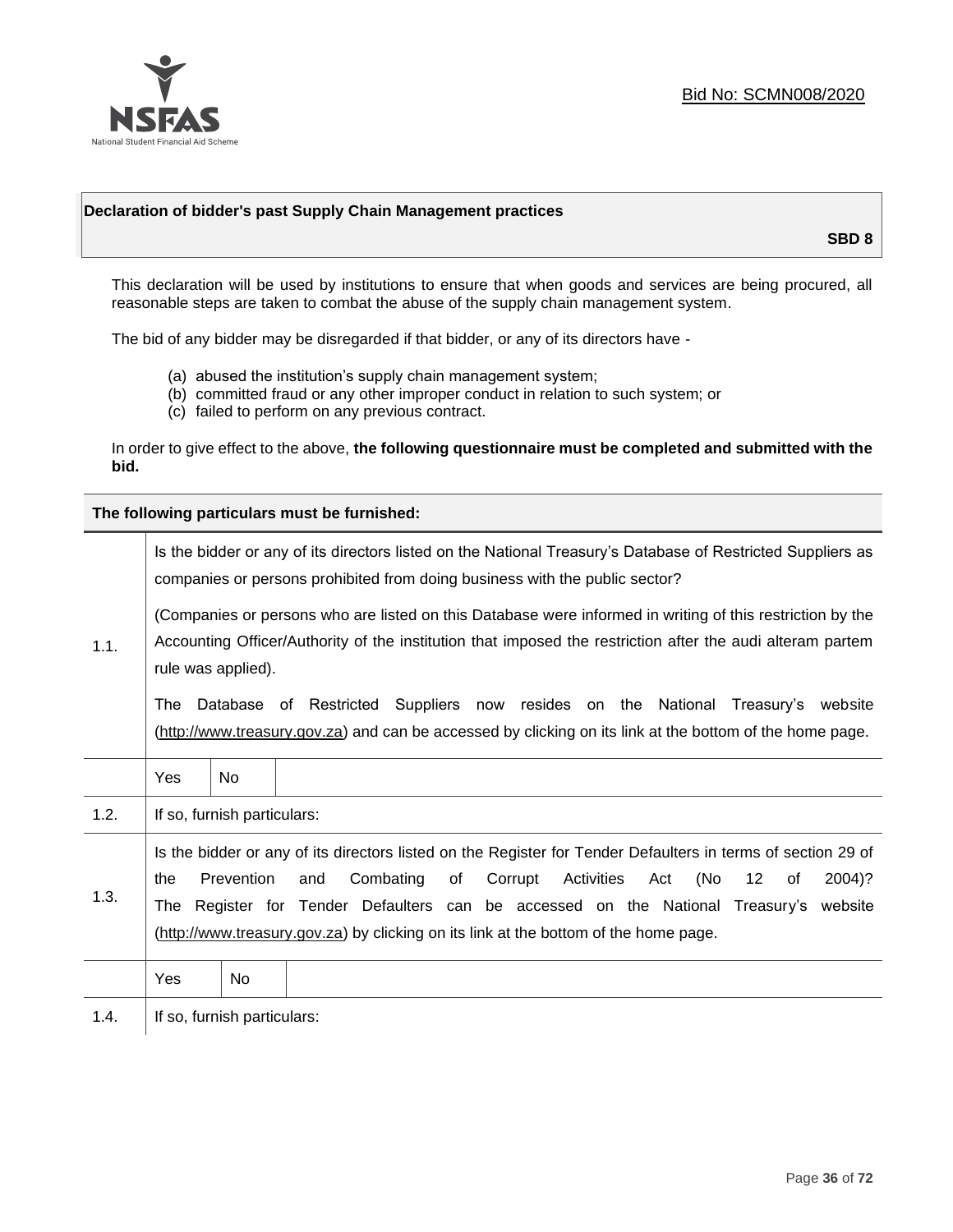

Τ

| 1.5. | Was the bidder or any of its directors convicted by a court of law (including a court outside of the<br>Republic of South Africa) for fraud or corruption during the past five years? |    |  |  |
|------|---------------------------------------------------------------------------------------------------------------------------------------------------------------------------------------|----|--|--|
|      | Yes                                                                                                                                                                                   | No |  |  |
| 1.6. | If so, furnish particulars:                                                                                                                                                           |    |  |  |
| 1.7. | Was any contract between the bidder and any organ of state terminated during the past five years on<br>account of failure to perform on or comply with the contract?                  |    |  |  |
|      | Yes                                                                                                                                                                                   | No |  |  |
| 1.8. | If so, furnish particulars:                                                                                                                                                           |    |  |  |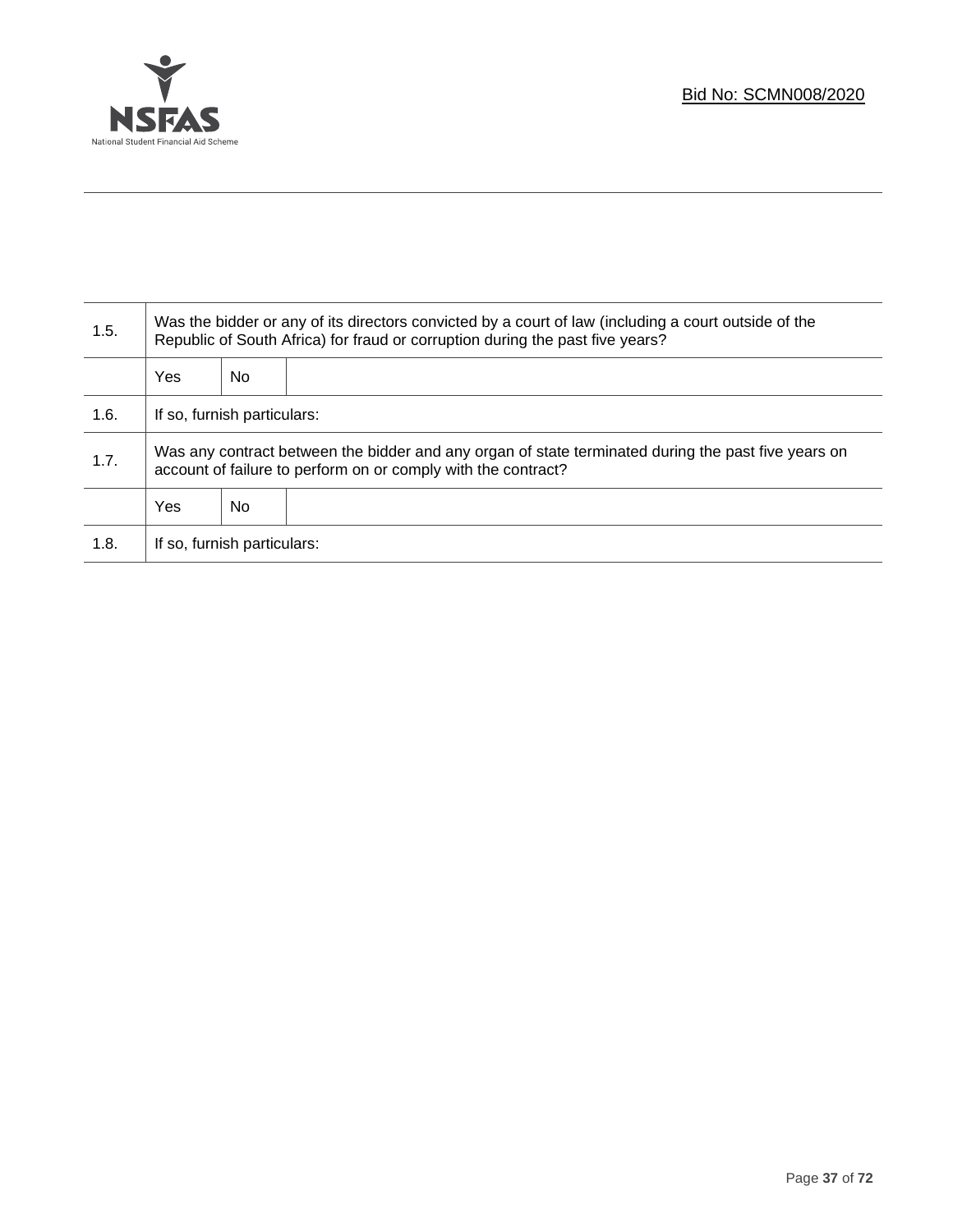

### **Declaration**

I, the undersigned (NAME)………………………………………………………………………

Certify that the information furnished on the declaration from is true and correct.

I accept that, in addition to cancellation of a contract, action may be taken against me should this declaration provide to be false.

| Signature       | <b>Date</b>    |
|-----------------|----------------|
|                 |                |
|                 |                |
| <b>Position</b> | Name of bidder |
|                 |                |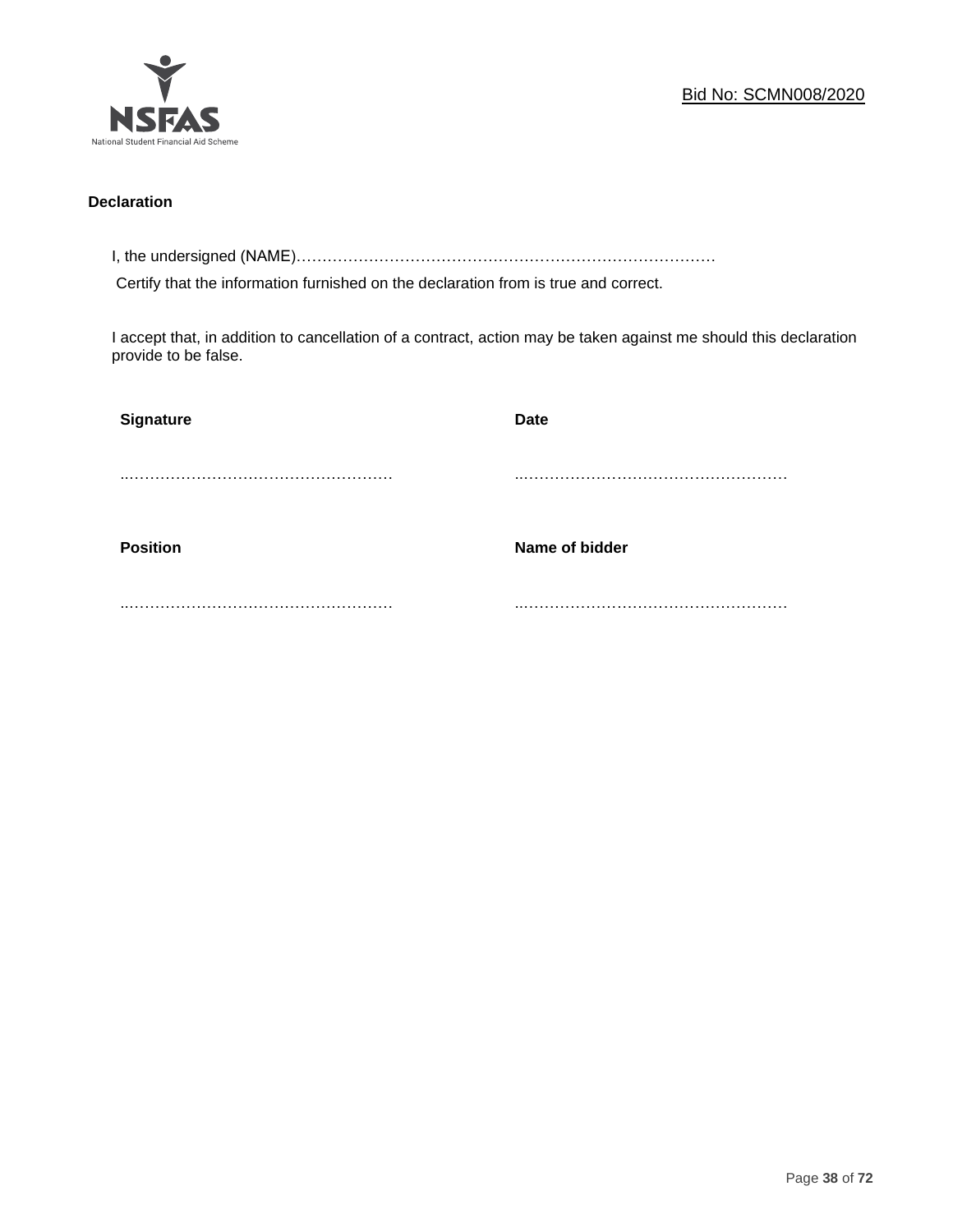

# **SBD 9**

# **CERTIFICATE OF INDEPENDENT BID DETERMINATION**

I, the undersigned, in submitting the accompanying bid in response to the invitation for the bid made by: NSFAS

(Name of Institution)

Do hereby make the following statements that I certify to be true and complete in every respect:

| I certify, on behalf of: |  |
|--------------------------|--|
| (Name of Bidder)         |  |

- 1. I have read, and I understand the contents of this Certificate;
- 6.1.I understand that the accompanying bid will be disqualified if this Certificate is found not to be true and complete in every respect;
- 6.2.I am authorized by the bidder to sign this Certificate, and to submit the accompanying bid, on behalf of the bidder;
- 6.3.Each person whose signature appears on the accompanying bid has been authorized by the bidder to determine the terms of, and to sign the bid, on behalf of the bidder;
- 6.4.For the purposes of this Certificate and the accompanying bid, I understand that the word "competitor" shall include any individual or organization, other than the bidder, whether or not affiliated with the bidder, who:
	- 6.4.1.1.1. has been requested to submit a bid in response to this bid invitation;
	- 6.4.1.1.2. could potentially submit a bid in response to this bid invitation, based on their qualifications,
	- 6.4.1.1.3. Abilities or experience;
- 6.10. Provides the same goods and services as the bidder and/or is in the same line of business as the bidder.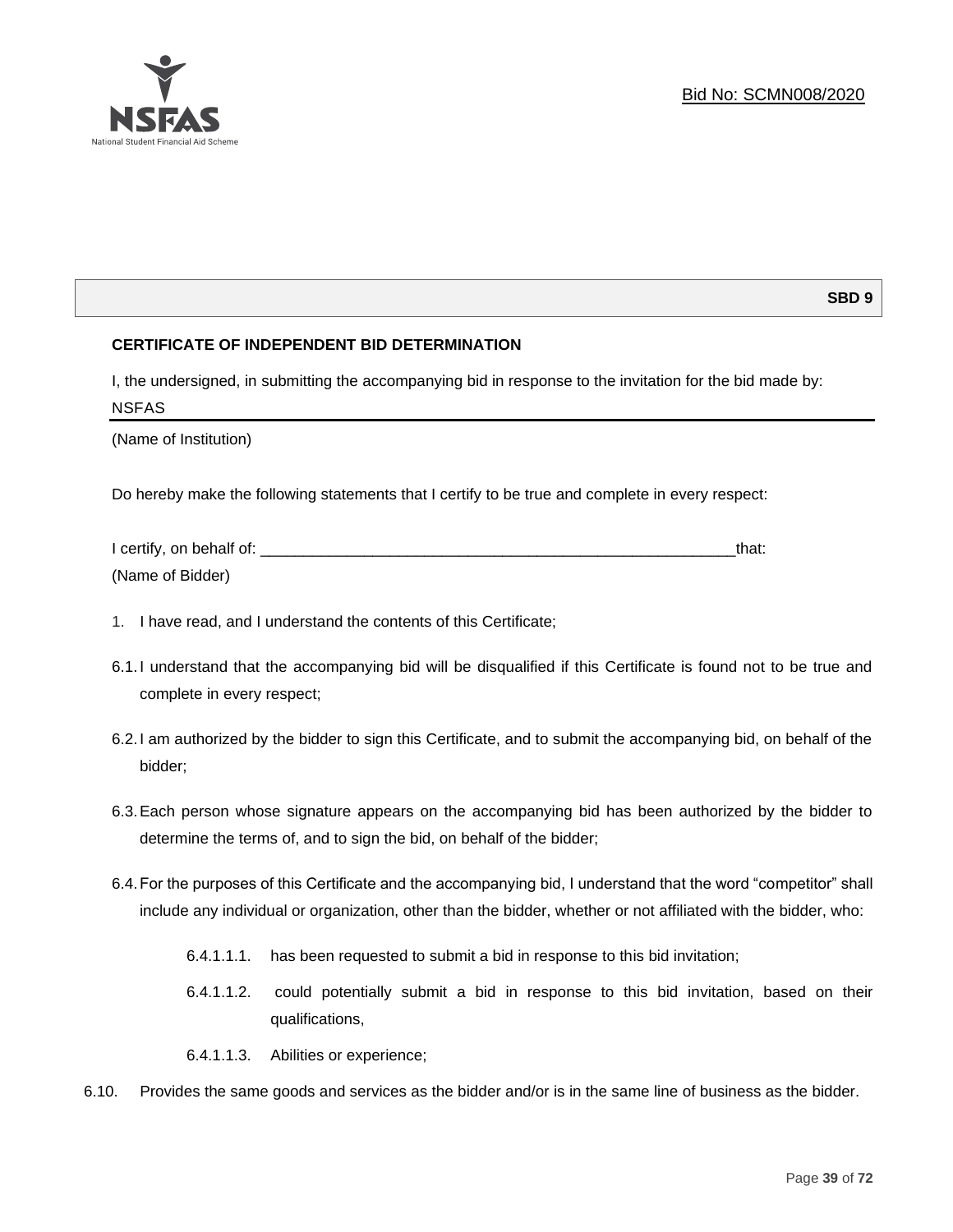

6.11. The bidder has arrived at the accompanying bid independently from, and without consultation, communication, agreement or arrangement with any competitor. However, communication between partners in a joint venture or consortium<sup>3</sup> will not be construed as collusive bidding.

<sup>3</sup> Joint venture or Consortium means an association of persons for the purpose of combining their expertise, property, capital, efforts, skill and knowledge in an activity for the execution of a contract.

- 6.12. In particular, without limiting the generality of paragraphs 6 above, there has been no consultation, communication, agreement or arrangement with any competitor regarding:
	- (a) prices
	- (b) geographical area where product or service will be rendered (market allocation)
	- (c) methods, factors or formulas used to calculate prices;
	- (d) the intention or decision to submit or not to submit, a bid;
	- (e) the submission of a bid which does not meet the specifications and conditions of the bid; or
	- (f) bidding with the intention not to win the bid.
- 6.13. In addition, there have been no consultations, communications, agreements or arrangements with any competitor regarding the quality, quantity, specifications and conditions or delivery particulars of the products or services to which this bid invitation relates.
- 6.14. The terms of the accompanying bid have not been, and will not be, disclosed by the bidder, directly or indirectly, to any competitor, prior to the date and time of the official bid opening or of the awarding of the contract.
- 6.15. I am aware that, in addition and without prejudice to any other remedy provided to combat any restrictive practices related to bids and contracts, bids that are suspicious will be reported to the Competition Commission for investigation and possible imposition of administrative penalties in terms of section 59 of the Competition Act No 89 of 1998 and or may be reported to the National Prosecuting Authority (NPA) for criminal investigation and or may be restricted from conducting business with the public sector for a period not exceeding ten (10) years in terms of the Prevention and Combating of Corrupt Activities Act No 12 of 2004 or any other applicable legislation.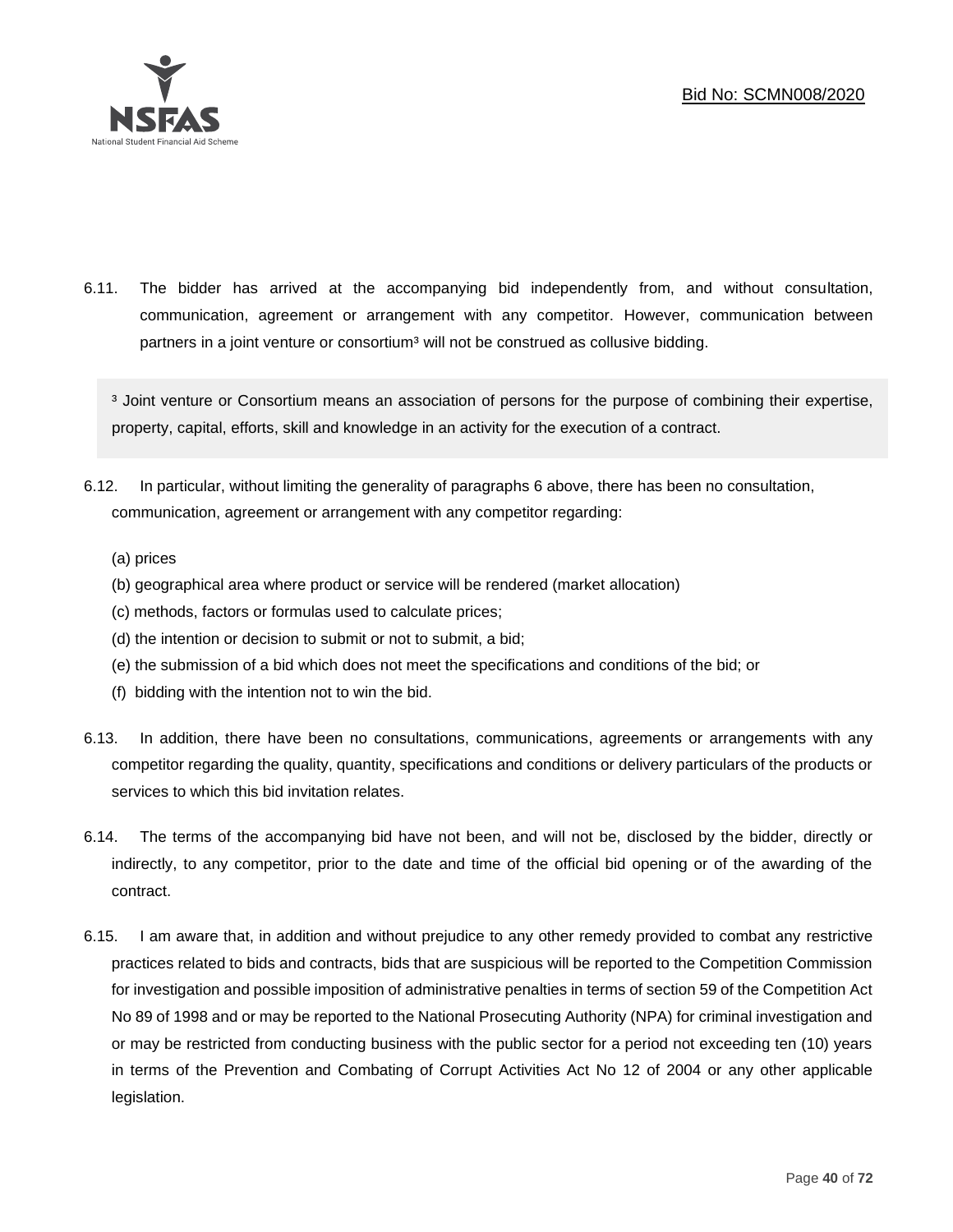

| Date           |
|----------------|
|                |
|                |
|                |
| Name of bidder |
|                |
|                |
|                |
|                |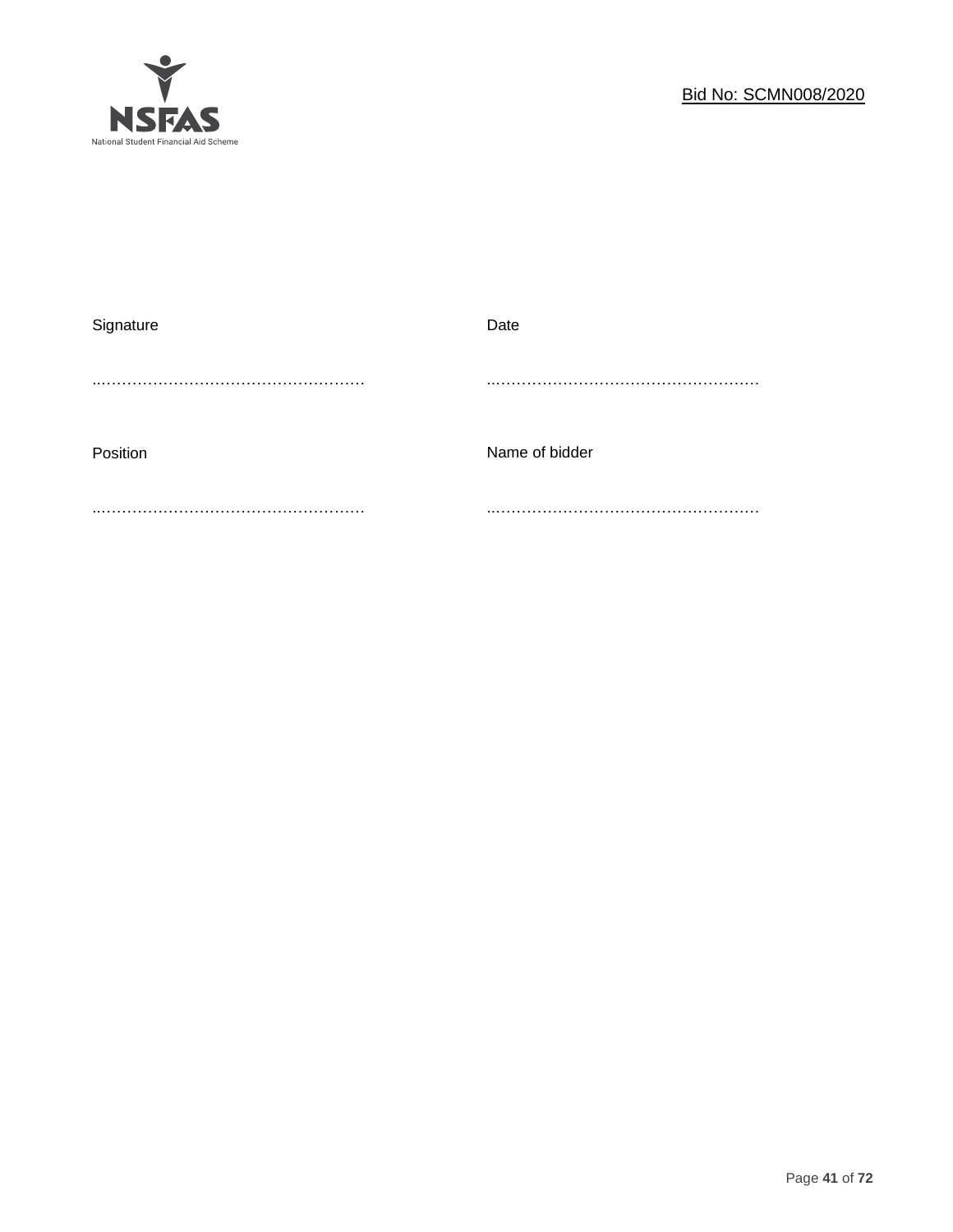

# **1. PREFERENCE POINTS CLAIM FORM IN TERMS OF THE PREFERENTIAL PROCUREMENT REGULATIONS 2017**

This preference form must form part of all bids invited. It contains general information and serves as a claim form for preference points for Broad-Based Black Economic Empowerment (B-BBEE) Status Level of Contribution

### **NB: BEFORE COMPLETING THIS FORM, BIDDERS MUST STUDY THE GENERAL CONDITIONS, DEFINITIONS AND DIRECTIVES APPLICABLE IN RESPECT OF B-BBEE, AS PRESCRIBED IN THE PREFERENTIAL PROCUREMENT REGULATIONS, 2017.**

#### **1. GENERAL CONDITIONS**

- 1.1 The following preference point system is applicable to all bid:
	- the 90/10 system for requirements with a Rand value exceeding R50 000 000 (all applicable taxes included); and
- 1.2
- a) The value of this bid is estimated to exceed R50 000 000 (all applicable taxes included) and therefore the 90/10 Preference point system shall be applicable.

Points for this bid shall be awarded for:

- (a) Price; and
- (b) B-BBEE Status Level of Contributor.
- 1.3 The maximum points for this bid are allocated as follows:

|                                                   | <b>POINTS</b> |
|---------------------------------------------------|---------------|
| <b>PRICE</b>                                      |               |
| <b>B-BBEE STATUS LEVEL OF CONTRIBUTOR</b>         |               |
| Total points for Price and B-BBEE must not exceed | 100           |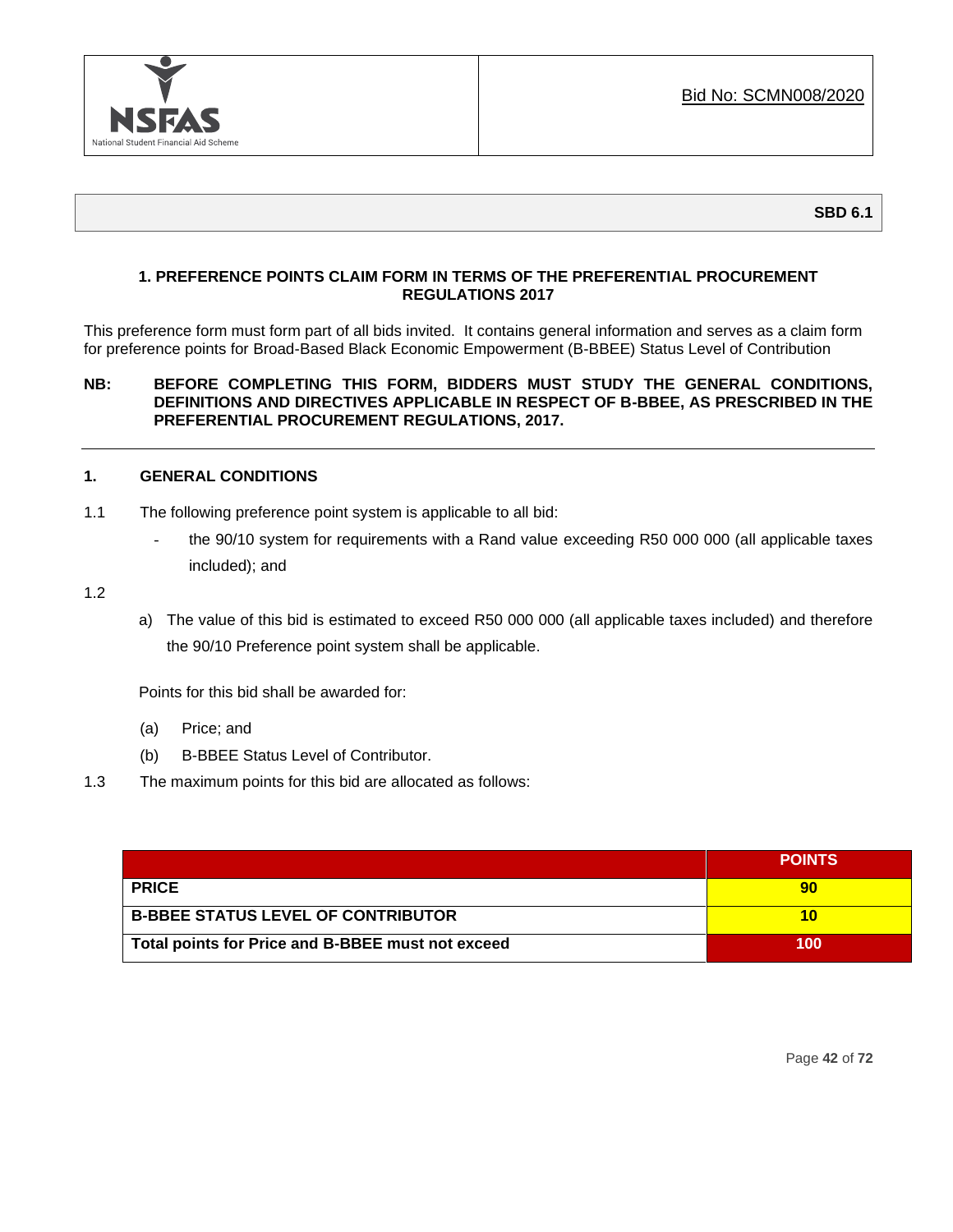

- 1.4 Failure on the part of a bidder to submit proof of B-BBEE Status level of contributor together with the bid, will be interpreted to mean that preference points for B-BBEE status level of contribution are not claimed.
- 1.5 The purchaser reserves the right to require of a bidder, either before a bid is adjudicated or at any time subsequently, to substantiate any claim in regard to preferences, in any manner required by the purchaser.

# **2. DEFINITIONS**

- (a) **"B-BBEE"** means broad-based black economic empowerment as defined in section 1 of the Broad-Based Black Economic Empowerment Act;
- (b) "**B-BBEE status level of contributor"** means the B-BBEE status of an entity in terms of a code of good practice on black economic empowerment, issued in terms of section 9(1) of the Broad-Based Black Economic Empowerment Act;
- (c) **"bid"** means a written offer in a prescribed or stipulated form in response to an invitation by an organ of state for the provision of goods or services, through price quotations, advertised competitive bidding processes or proposals;
- (d) **"Broad-Based Black Economic Empowerment Act"** means the Broad-Based Black Economic Empowerment Act, 2003 (Act No. 53 of 2003);
- **(e) "EME"** means an Exempted Micro Enterprise in terms of a code of good practice on black economic empowerment issued in terms of section 9 (1) of the Broad-Based Black Economic Empowerment Act;
- (f) **"functionality"** means the ability of a tenderer to provide goods or services in accordance with specifications as set out in the tender documents.
- (g) **"prices"** includes all applicable taxes less all unconditional discounts;
- (h) **"proof of B-BBEE status level of contributor"** means:
	- **1)** B-BBEE Status level certificate issued by an authorized body or person;
	- **2)** A sworn affidavit as prescribed by the B-BBEE Codes of Good Practice;
	- **3)** Any other requirement prescribed in terms of the B-BBEE Act;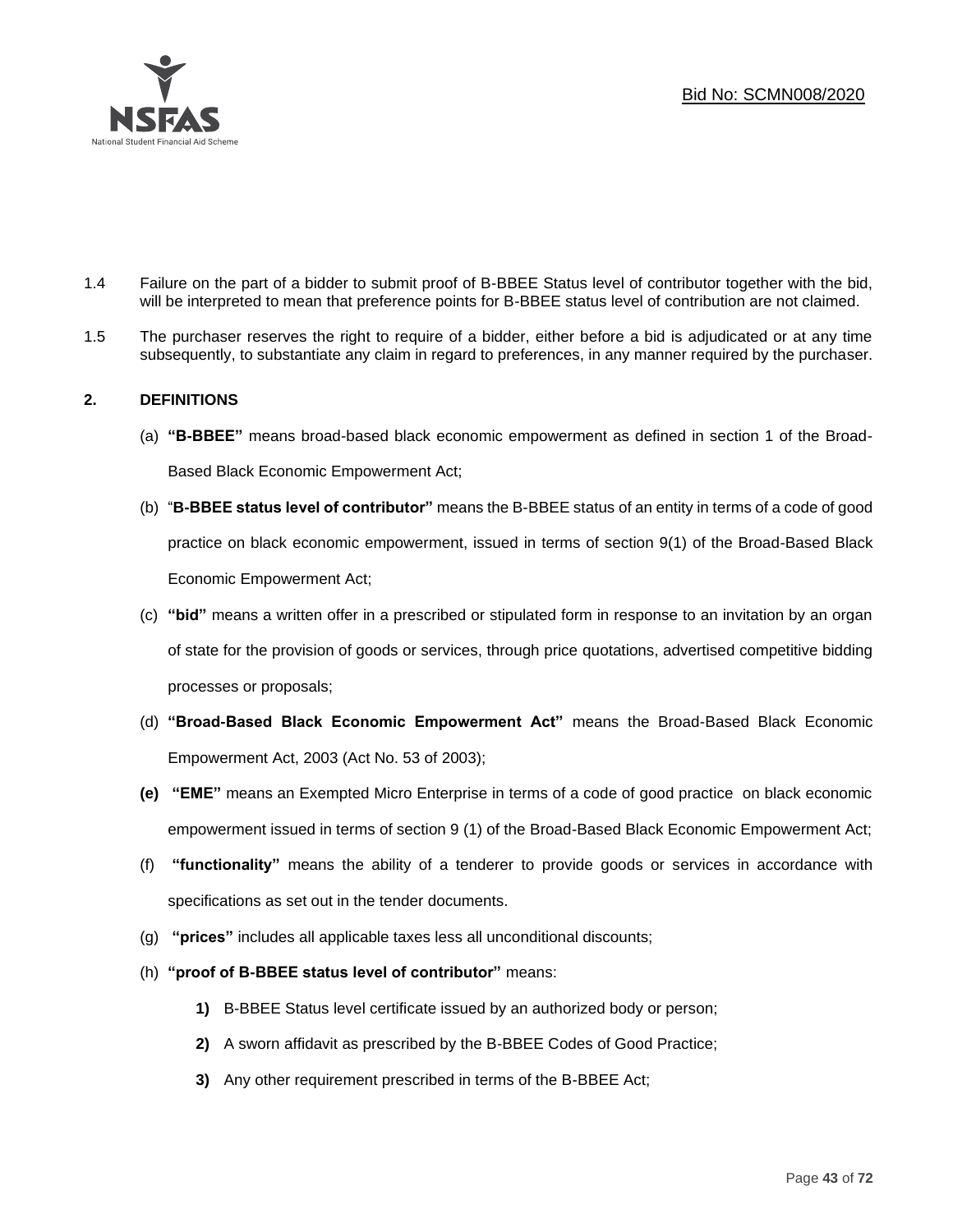

- (i) **"QSE"** means a qualifying small business enterprise in terms of a code of good practice on black economic empowerment issued in terms of section 9 (1) of the Broad-Based Black Economic Empowerment Act;
- *(j)* **"rand value"** means the total estimated value of a contract in Rand, calculated at the time of bid invitation, and includes all applicable taxes;

# **3. POINTS AWARDED FOR PRICE**

#### 3.1 **THE 90/10 PREFERENCE POINT SYSTEMS**

A maximum of 90 points is allocated for price on the following basis:

**90/10**

$$
Ps = 90(1 - \frac{Pt - P\min}{P\min})
$$

Where

Ps = Points scored for price of bid under consideration

Pt = Price of bid under consideration

Pmin = Price of lowest acceptable bid

# **4. POINTS AWARDED FOR B-BBEE STATUS LEVEL OF CONTRIBUTOR**

4.1 In terms of Regulation 6 (2) and 7 (2) of the Preferential Procurement Regulations, preference points must be awarded to a bidder for attaining the B-BBEE status level of contribution in accordance with the table below: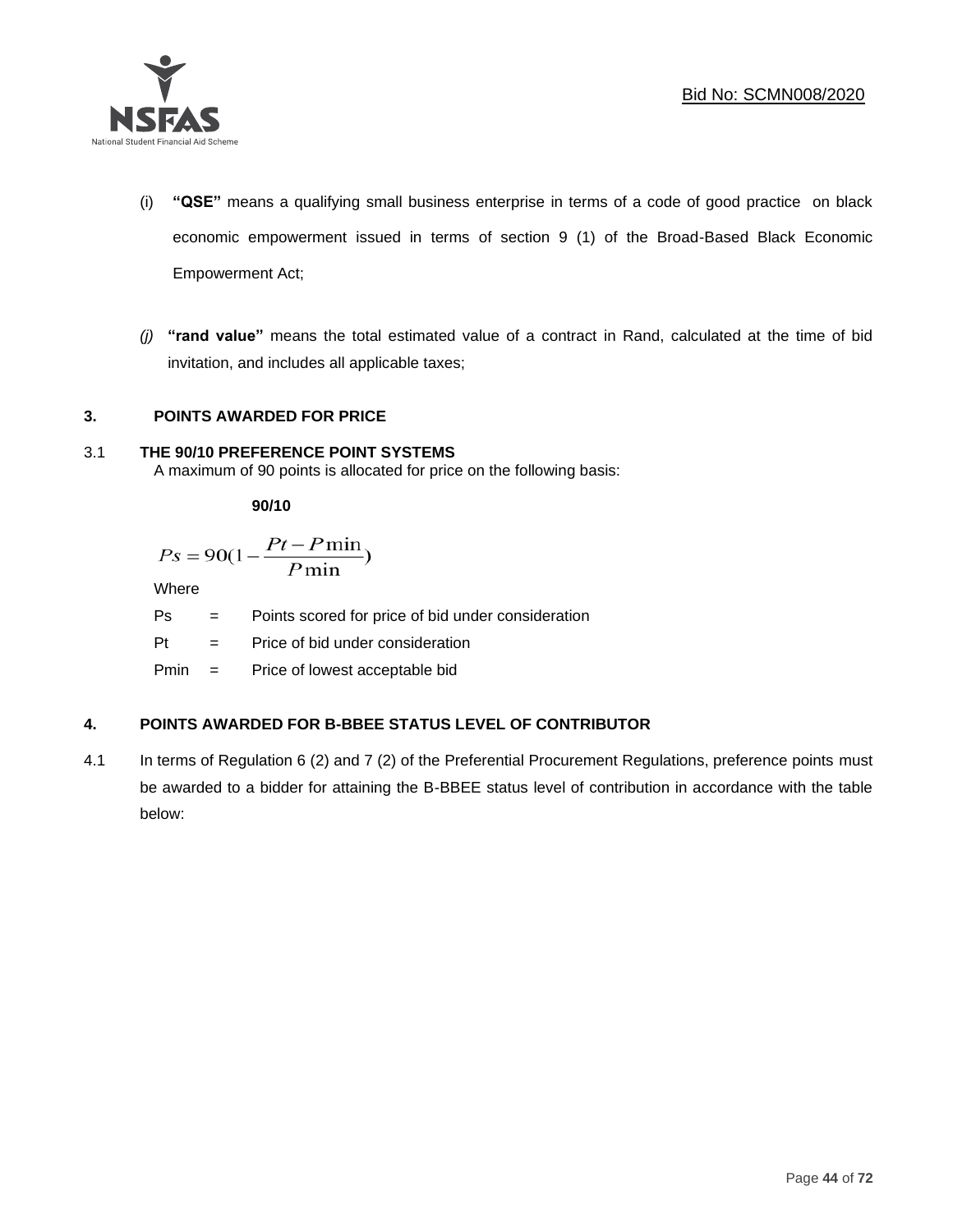

| <b>B-BBEE Status Level of</b><br><b>Contributor</b> | <b>Number of points</b><br>(90/10 system) | <b>Number of points</b><br>(80/20 system) |
|-----------------------------------------------------|-------------------------------------------|-------------------------------------------|
|                                                     | 10                                        | 20                                        |
| 2                                                   | 9                                         | 18                                        |
| 3                                                   | 6                                         | 14                                        |
|                                                     | 5                                         | 12                                        |
| 5                                                   |                                           | 8                                         |
| 6                                                   |                                           | 6                                         |
|                                                     |                                           |                                           |
| 8                                                   |                                           | ົ                                         |
| Non-compliant contributor                           |                                           |                                           |

# **5. BID DECLARATION**

5.1 Bidders who claim points in respect of B-BBEE Status Level of Contribution must complete the following:

# **6. B-BBEE STATUS LEVEL OF CONTRIBUTOR CLAIMED IN TERMS OF PARAGRAPHS 1.4 AND 4.1**

6.1 B-BBEE Status Level of Contributor: = ……… (maximum of 10 points)

(Points claimed in respect of paragraph 7.1 must be in accordance with the table reflected in paragraph

4.1 and must be substantiated by relevant proof of B-BBEE status level of contributor.

# **7. SUB-CONTRACTING- MUST SUB-CONTRACT 30%**

7.1 Will any portion of the contract be sub-contracted?

#### (*Tick applicable box*)



7.1.1 If yes, indicate:

- i) What percentage of the contract will be subcontracted............…………….…………%
- ii) The name of the sub-contractor…………………………………………………………...
- iii) The B-BBEE status level of the sub-contractor......................................……………...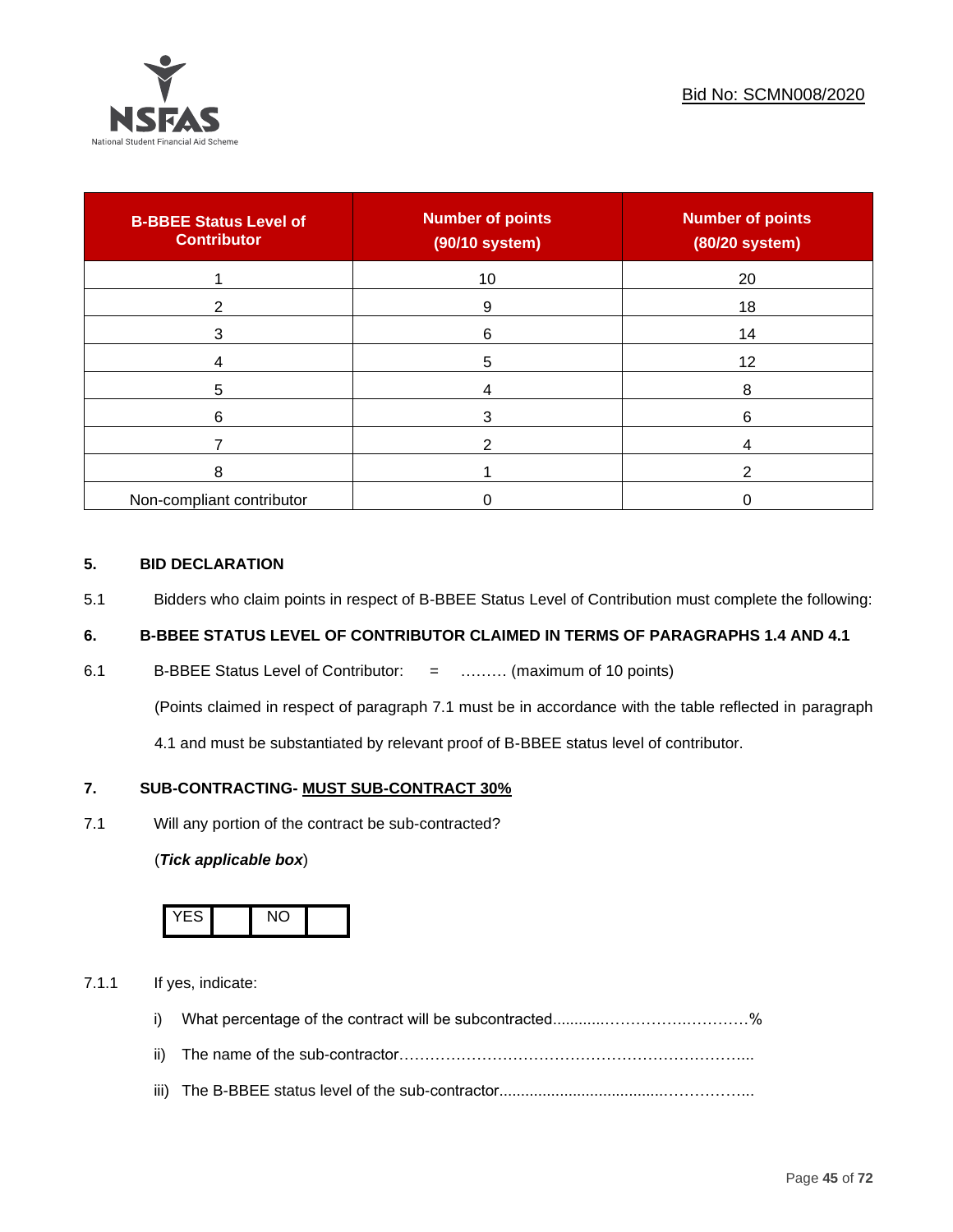

iv) Whether the sub-contractor is an EME or QSE

# *(Tick applicable box*)



v) Specify, by ticking the appropriate box, if subcontracting with an enterprise in terms of Preferential

Procurement Regulations,2017:

| Designated Group: An EME or QSE which is at last 51% owned by:    | <b>EME</b> | QSE |
|-------------------------------------------------------------------|------------|-----|
|                                                                   | $\sqrt{ }$ | V   |
| <b>Black people</b>                                               |            |     |
| Black people who are youth                                        |            |     |
| Black people who are women                                        |            |     |
| Black people with disabilities                                    |            |     |
| Black people living in rural or underdeveloped areas or townships |            |     |
| Cooperative owned by black people                                 |            |     |
| Black people who are military veterans                            |            |     |
| <b>OR</b>                                                         |            |     |
| Any EME                                                           |            |     |
| Any QSE                                                           |            |     |

# 8. **DECLARATION WITH REGARD TO COMPANY/FIRM**

- 8.1 Name of company/firm………………………………………………………………………….
- 8.2 VAT registration number…………………………………….…………………………………
- 8.3 Company registration number…………….……………………….…………………………….

# 8.4 TYPE OF COMPANY/ FIRM

- D Partnership/Joint Venture / Consortium
- □ One-person business/sole propriety
- **Close corporation**
- D Company
- (Pty) Limited

[TICK APPLICABLE BOX]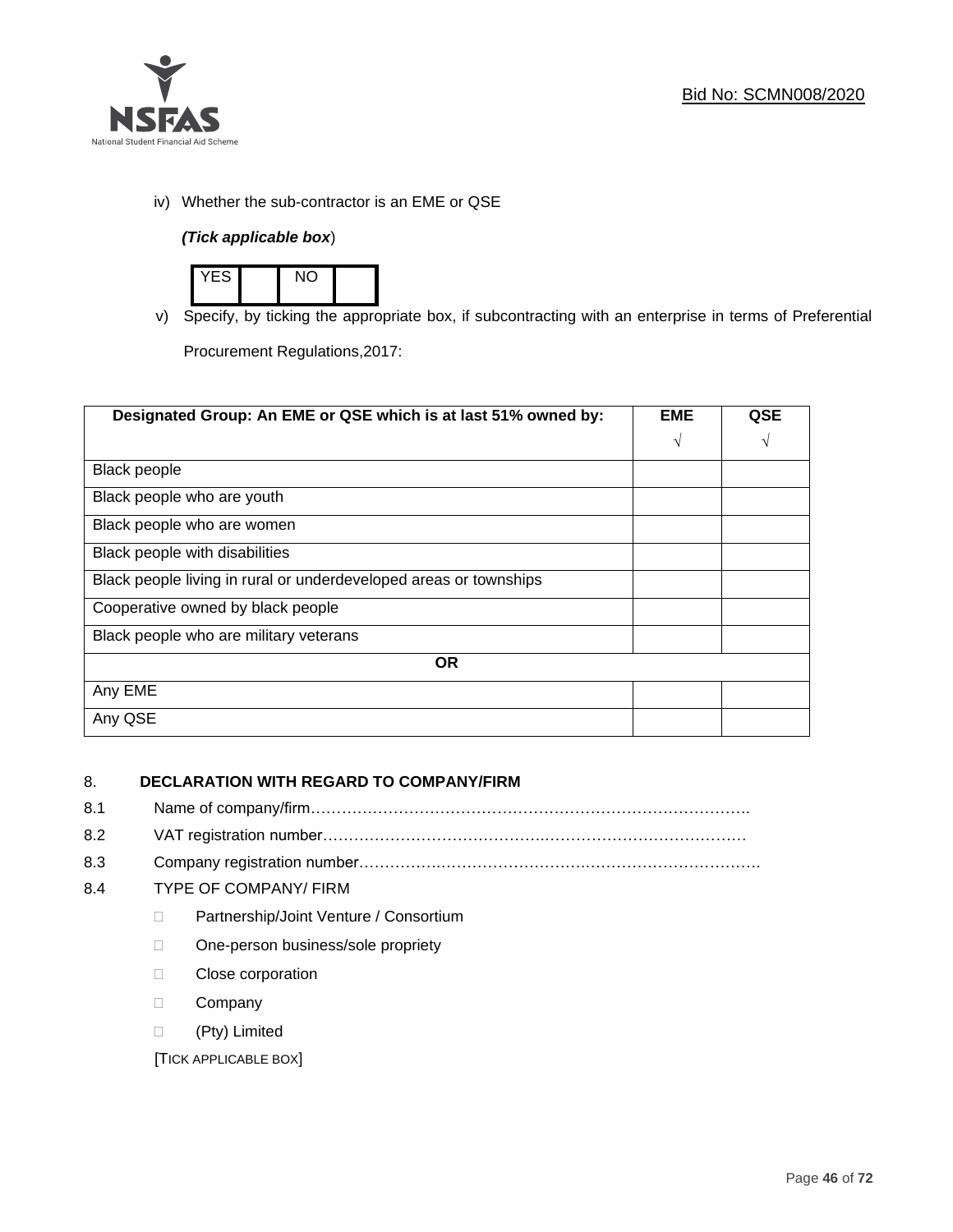

# Bid No: SCMN008/2020

| 8.5 | DESCRIBE PRINCIPAL BUSINESS ACTIVITIES                                                                        |  |  |  |
|-----|---------------------------------------------------------------------------------------------------------------|--|--|--|
|     |                                                                                                               |  |  |  |
|     |                                                                                                               |  |  |  |
|     |                                                                                                               |  |  |  |
| 8.6 | <b>COMPANY CLASSIFICATION</b>                                                                                 |  |  |  |
|     | Manufacturer<br>$\Box$                                                                                        |  |  |  |
|     | Supplier<br>$\Box$                                                                                            |  |  |  |
|     | Professional service provider<br>$\Box$                                                                       |  |  |  |
|     | Other service providers, e.g. transporter, etc.<br>$\Box$                                                     |  |  |  |
|     | [TICK APPLICABLE BOX]                                                                                         |  |  |  |
| 8.7 | Total number of years the company/firm has been in business:                                                  |  |  |  |
| 8.8 | I/we, the undersigned, who is / are duly authorised to do so on behalf of the company/firm, certify that the  |  |  |  |
|     | points claimed, based on the B-BBE status level of contributor indicated in paragraphs 1.4 and 6.1 of the     |  |  |  |
|     | foregoing certificates, qualifies the company/ firm for the preference(s) shown and I / we acknowledge        |  |  |  |
|     | that:                                                                                                         |  |  |  |
|     | The information furnished is true and correct;<br>i)                                                          |  |  |  |
|     | The preference points claimed are in accordance with the General Conditions as indicated in<br>ii)            |  |  |  |
|     | paragraph 1 of this form;                                                                                     |  |  |  |
|     | In the event of a contract being awarded as a result of points claimed as shown in paragraphs 1.4 and<br>iii) |  |  |  |
|     | 6.1, the contractor may be required to furnish documentary proof to the satisfaction of the purchaser         |  |  |  |
|     | that the claims are correct;                                                                                  |  |  |  |
|     | If the B-BBEE status level of contributor has been claimed or obtained on a fraudulent basis or any of<br>iv) |  |  |  |
|     | the conditions of contract have not been fulfilled, the purchaser may, in addition to any other remedy        |  |  |  |
|     | it may have $-$                                                                                               |  |  |  |
|     |                                                                                                               |  |  |  |
|     | disqualify the person from the bidding process;<br>(a)                                                        |  |  |  |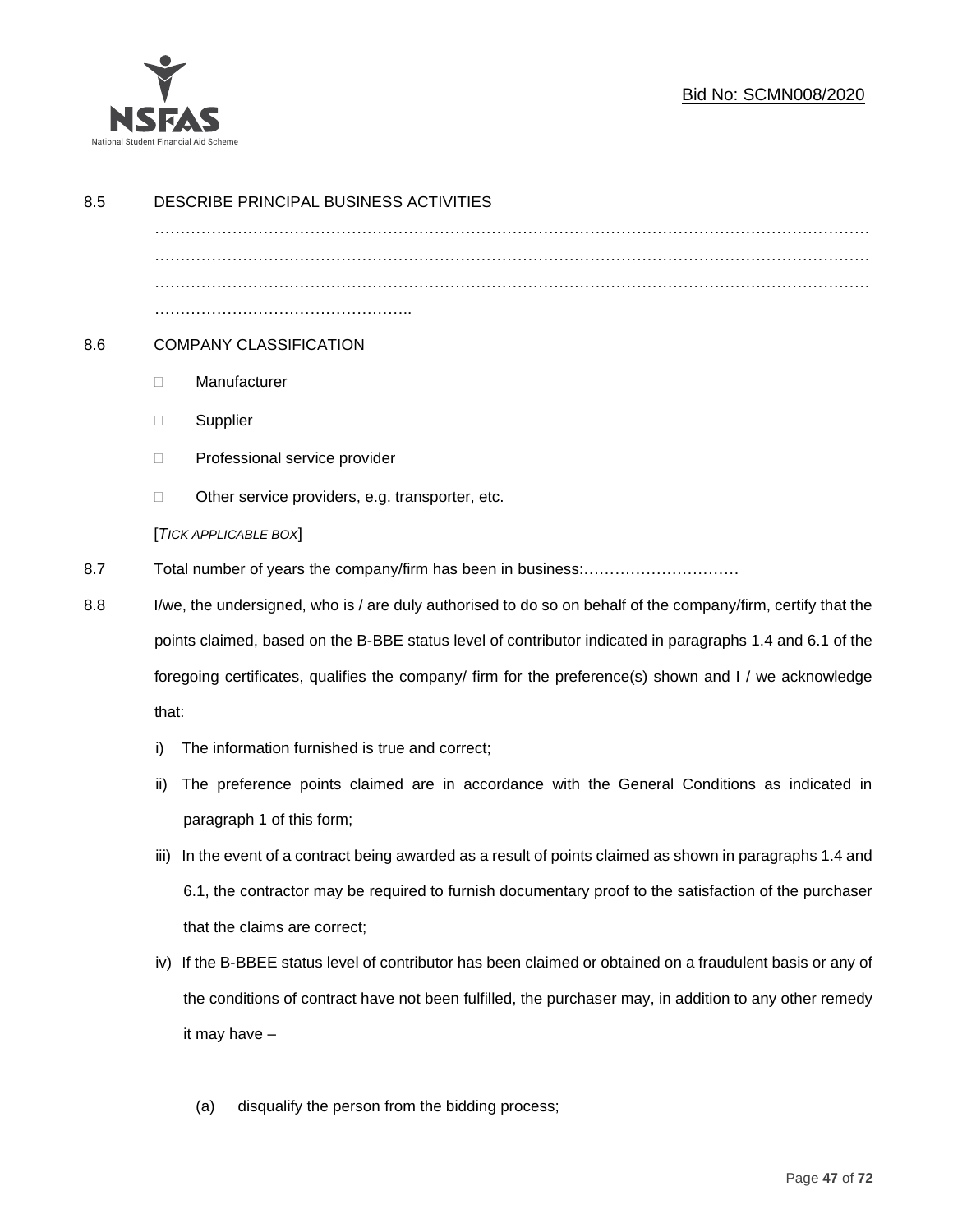

- (b) recover costs, losses or damages it has incurred or suffered as a result of that person's conduct;
- (c) cancel the contract and claim any damages which it has suffered as a result of having to make less favourable arrangements due to such cancellation;
- (d) recommend that the bidder or contractor, its shareholders and directors, or only the shareholders and directors who acted on a fraudulent basis, be restricted by the National Treasury from obtaining business from any organ of state for a period not exceeding 10 years, after the *audi alteram partem* (hear the other side) rule has been applied; and
- (e) forward the matter for criminal prosecution.

| <b>WITNESSES</b> |                              |
|------------------|------------------------------|
|                  | SIGNATURE(S) OF BIDDERS(S)   |
|                  | DATE:<br>.<br><b>ADDRESS</b> |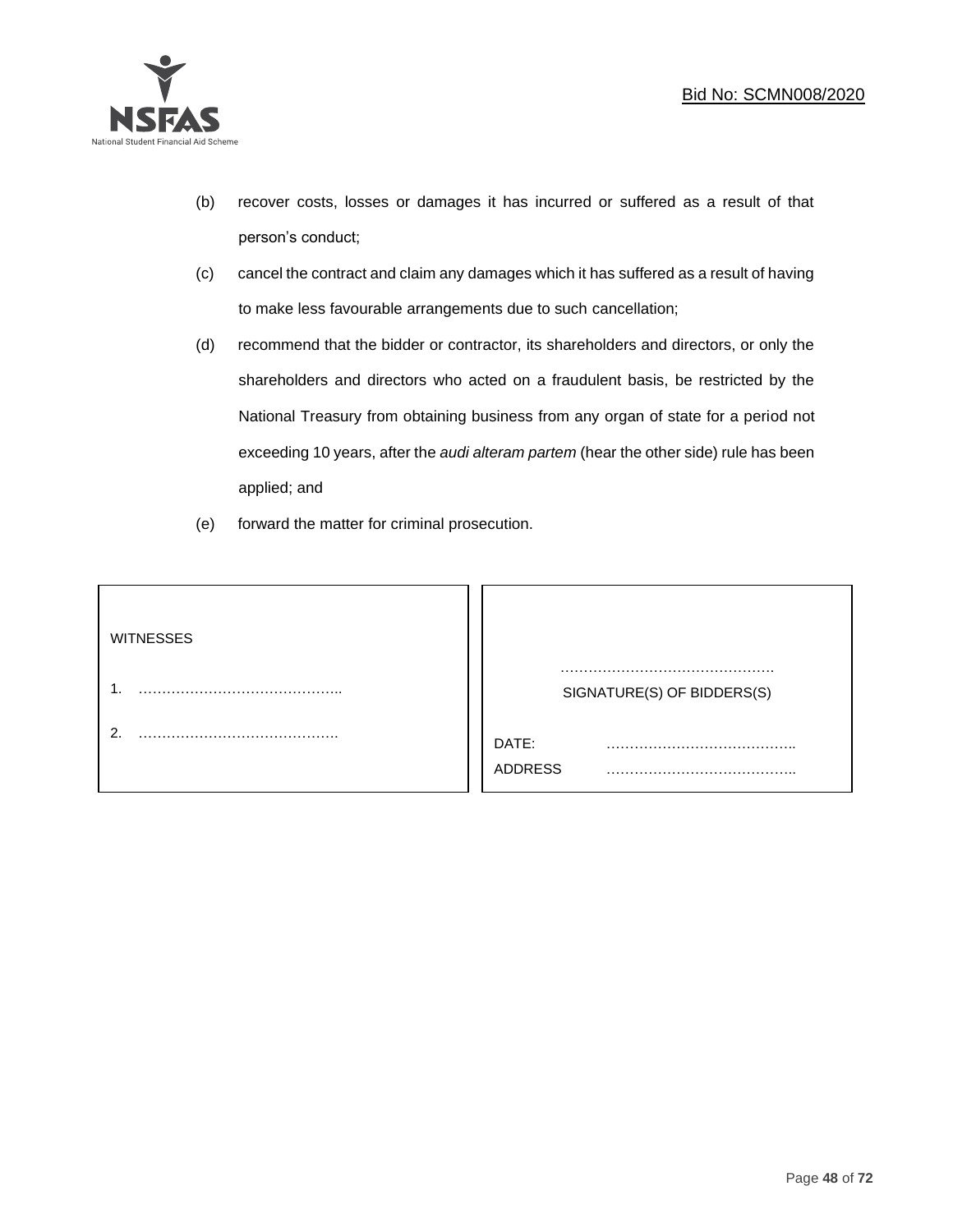

#### **SBD 6.2**

### **DECLARATION CERTIFICATE FOR LOCAL PRODUCTION AND CONTENT FOR DESIGNATED SECTORS**

This Standard Bidding Document (SBD) must form part of all bids invited. It contains general information and serves as a declaration form for local content (local production and local content are used interchangeably).

Before completing this declaration, bidders must study the General Conditions, Definitions, Directives applicable in respect of Local Content as prescribed in the Preferential Procurement Regulations, 2017, the South African Bureau of Standards (SABS) approved technical specification number SATS 1286:2011 (Edition 1) and the Guidance on the Calculation of Local Content together with the Local Content Declaration Templates [Annex C (Local Content Declaration: Summary Schedule), D (Imported Content Declaration: Supporting Schedule to Annex C) and E (Local Content Declaration: Supporting Schedule to Annex C)].

#### **1. General Conditions**

- 1.1. Preferential Procurement Regulations, 2017 (Regulation 8) make provision for the promotion of local production and content.
- 1.2. Regulation 8.(2) prescribes that in the case of designated sectors, organs of state must advertise such tenders with the specific bidding condition that only locally produced or manufactured goods, with a stipulated minimum threshold for local production and content will be considered.
- 1.3. Where necessary, for tenders referred to in paragraph 1.2 above, a two-stage bidding process may be followed, where the first stage involves a minimum threshold for local production and content and the second stage price and B-BBEE.
- 1.4. A person awarded a contract in relation to a designated sector, may not sub-contract in such a manner that the local production and content of the overall value of the contract is reduced to below the stipulated minimum threshold.
- 1.5. The local content (LC) expressed as a percentage of the bid price must be calculated in accordance with the SABS approved technical specification number SATS 1286: 2011 as follows:

 $LC = [1 - x / y] * 100$ 

**Where** 

- x is the imported content in Rand
- y is the bid price in Rand excluding value added tax (VAT)

Prices referred to in the determination of x must be converted to Rand (ZAR) by using the exchange rate published by South African Reserve Bank (SARB) on the date of advertisement of the bid as indicated in paragraph 3.1 below.

#### **The SABS approved technical specification number SATS 1286:2011 is accessible on http:/www.thedti.gov.za/industrial development/ip.jsp at no cost.**

1.6. A bid may be disqualified if this Declaration Certificate and the Annex C (Local Content Declaration: Summary Schedule) are not submitted as part of the bid documentation;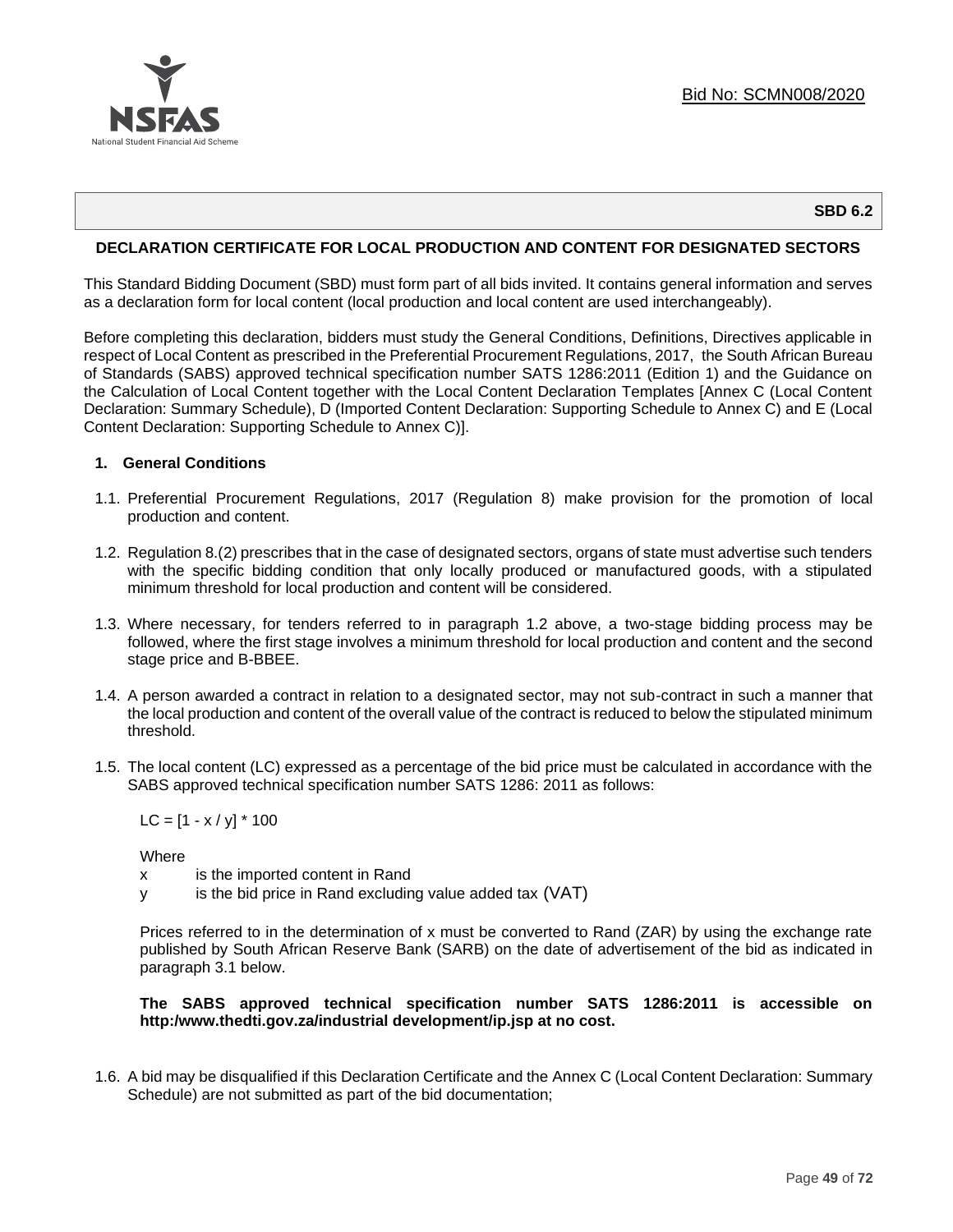

**2. The stipulated minimum threshold(s) for local production and content (refer to Annex A of SATS 1286:2011) for this bid is/are as follows:**

| Description of services, works or goods | Stipulated minimum threshold |  |
|-----------------------------------------|------------------------------|--|
|                                         |                              |  |

\_\_\_\_LAPTOP BAG\_\_\_\_\_\_\_\_\_\_\_\_\_\_\_ \_\_100% \_\_\_\_\_\_\_\_\_\_\_\_\_\_\_\_\_\_\_\_\_\_\_\_\_\_\_\_\_\_\_ \_\_\_\_\_\_\_% \_\_\_\_\_\_\_\_\_\_\_\_\_\_\_\_\_\_\_\_\_\_\_\_\_\_\_\_\_\_\_ \_\_\_\_\_\_\_%

**3**. Does any portion of the goods or services offered have any imported content? (*Tick applicable box*)



3..1 If yes, the rate(s) of exchange to be used in this bid to calculate the local content as prescribed in paragraph 1.5 of the general conditions must be the rate(s) published by SARB for the specific currency on the date of advertisement of the bid.

The relevant rates of exchange information is accessible on [www.resbank.co.za](http://www.resbank.co.za/)

Indicate the rate(s) of exchange against the appropriate currency in the table below (refer to Annex A of SATS 1286:2011):

| <b>Currency</b> | Rates of exchange |
|-----------------|-------------------|
| US Dollar       |                   |
| Pound Sterling  |                   |
| Euro            |                   |
| Yen             |                   |
| Other           |                   |

NB: Bidders must submit proof of the SARB rate (s) of exchange used.

**4.** Where, after the award of a bid, challenges are experienced in meeting the stipulated minimum threshold for local content the dti must be informed accordingly in order for the dti to verify and in consultation with the AO/AA provide directives in this regard.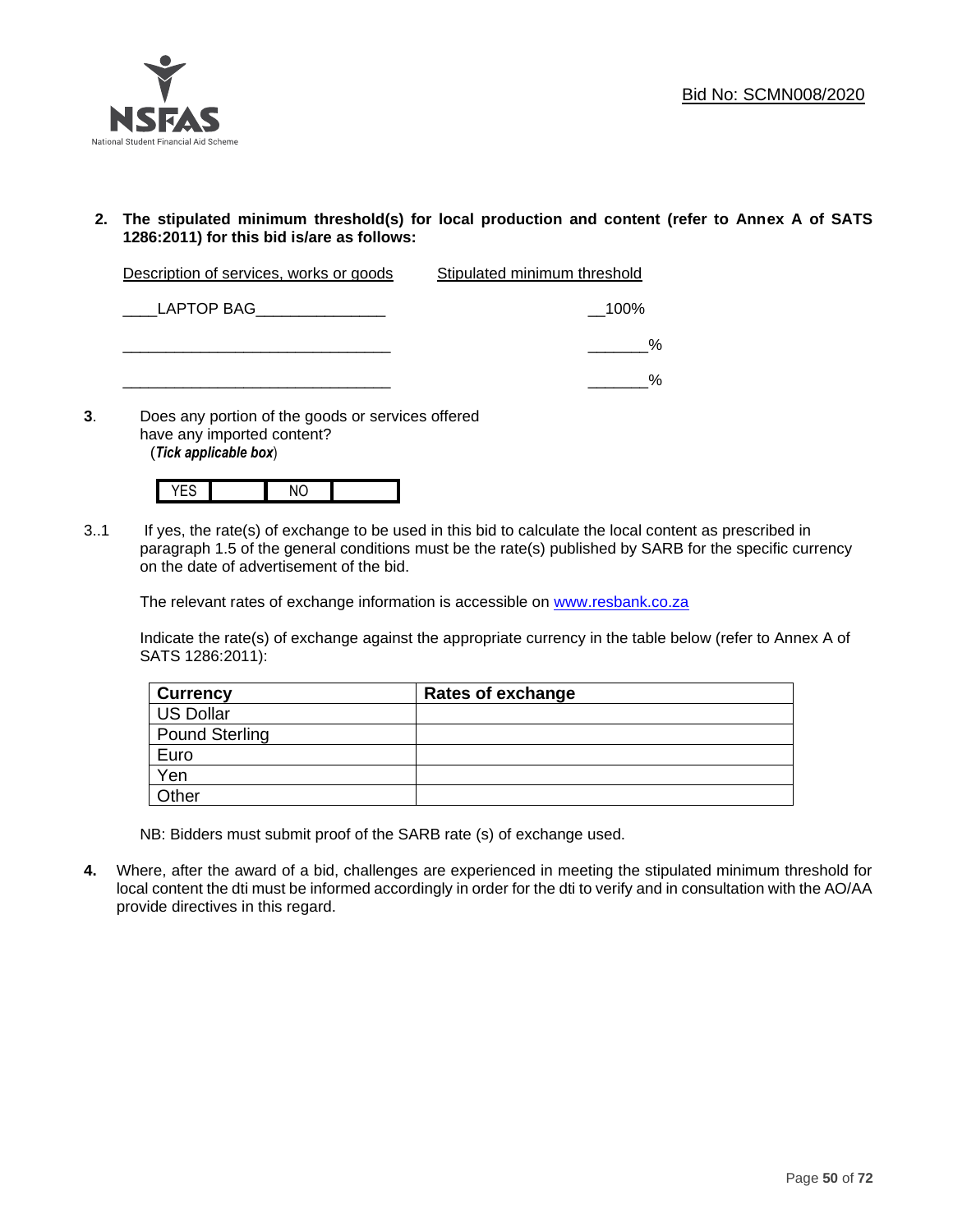

# **LOCAL CONTENT DECLARATION (REFER TO ANNEX B OF SATS 1286:2011)**

| LOCAL CONTENT DECLARATION BY CHIEF FINANCIAL OFFICER OR OTHER LEGALLY<br>RESPONSIBLE PERSON NOMINATED IN WRITING BY THE CHIEF EXECUTIVE OR SENIOR<br>MEMBER/PERSON WITH MANAGEMENT RESPONSIBILITY (CLOSE CORPORATION,<br><b>PARTNERSHIP OR INDIVIDUAL)</b>                                                                                                                                                                                                                                                                                                                                                                                                                                                                                                                                                                                                                                                                                                                                                                                                                        |   |  |  |  |
|-----------------------------------------------------------------------------------------------------------------------------------------------------------------------------------------------------------------------------------------------------------------------------------------------------------------------------------------------------------------------------------------------------------------------------------------------------------------------------------------------------------------------------------------------------------------------------------------------------------------------------------------------------------------------------------------------------------------------------------------------------------------------------------------------------------------------------------------------------------------------------------------------------------------------------------------------------------------------------------------------------------------------------------------------------------------------------------|---|--|--|--|
|                                                                                                                                                                                                                                                                                                                                                                                                                                                                                                                                                                                                                                                                                                                                                                                                                                                                                                                                                                                                                                                                                   |   |  |  |  |
| <b>ISSUED BY:</b> (Procurement Authority / Name of Institution):                                                                                                                                                                                                                                                                                                                                                                                                                                                                                                                                                                                                                                                                                                                                                                                                                                                                                                                                                                                                                  |   |  |  |  |
| NB.                                                                                                                                                                                                                                                                                                                                                                                                                                                                                                                                                                                                                                                                                                                                                                                                                                                                                                                                                                                                                                                                               |   |  |  |  |
| $\mathbf 1$<br>The obligation to complete, duly sign and submit this declaration cannot be transferred to an<br>external authorized representative, auditor or any other third party acting on behalf of the<br>bidder.<br>$\overline{2}$<br>Guidance on the Calculation of Local Content together with Local Content<br>Declaration Templates (Annexe C, D and E) is accessible on<br>http://www.thedti.gov.za/industrial_development/ip.jsp. Bidders should first complete<br>Declaration D. After completing Declaration D, bidders should complete Declaration E and<br>then consolidate the information on Declaration C. Declaration C should be submitted with<br>the bid documentation at the closing date and time of the bid in order to substantiate<br>the declaration made in paragraph (c) below. Declarations D and E should be kept by the<br>bidders for verification purposes for a period of at least 5 years. The successful bidder is<br>required to continuously update Declarations C, D and E with the actual values for the<br>duration of the contract. |   |  |  |  |
| following:                                                                                                                                                                                                                                                                                                                                                                                                                                                                                                                                                                                                                                                                                                                                                                                                                                                                                                                                                                                                                                                                        |   |  |  |  |
| The facts contained herein are within my own personal knowledge.<br>(a)                                                                                                                                                                                                                                                                                                                                                                                                                                                                                                                                                                                                                                                                                                                                                                                                                                                                                                                                                                                                           |   |  |  |  |
| (b)<br>I have satisfied myself that:<br>the goods/services/works to be delivered in terms of the above-specified bid comply with<br>(i)<br>the minimum local content requirements as specified in the bid, and as measured in<br>terms of SATS 1286:2011; and<br>The local content percentage (%) indicated below has been calculated using the formula given<br>(c)<br>in clause 3 of SATS 1286:2011, the rates of exchange indicated in paragraph 3.1 above and<br>the information contained in Declaration D and E which has been consolidated in Declaration<br>C:                                                                                                                                                                                                                                                                                                                                                                                                                                                                                                            |   |  |  |  |
| Bid price, excluding VAT (y)                                                                                                                                                                                                                                                                                                                                                                                                                                                                                                                                                                                                                                                                                                                                                                                                                                                                                                                                                                                                                                                      | R |  |  |  |
| Imported content (x), as calculated in terms of SATS 1286:2011                                                                                                                                                                                                                                                                                                                                                                                                                                                                                                                                                                                                                                                                                                                                                                                                                                                                                                                                                                                                                    | R |  |  |  |
| Stipulated minimum threshold for local content (paragraph 3 above)                                                                                                                                                                                                                                                                                                                                                                                                                                                                                                                                                                                                                                                                                                                                                                                                                                                                                                                                                                                                                |   |  |  |  |
| Local content %, as calculated in terms of SATS 1286:2011                                                                                                                                                                                                                                                                                                                                                                                                                                                                                                                                                                                                                                                                                                                                                                                                                                                                                                                                                                                                                         |   |  |  |  |
| If the bid is for more than one product, the local content percentages for each product<br>contained in Declaration C shall be used instead of the table above.                                                                                                                                                                                                                                                                                                                                                                                                                                                                                                                                                                                                                                                                                                                                                                                                                                                                                                                   |   |  |  |  |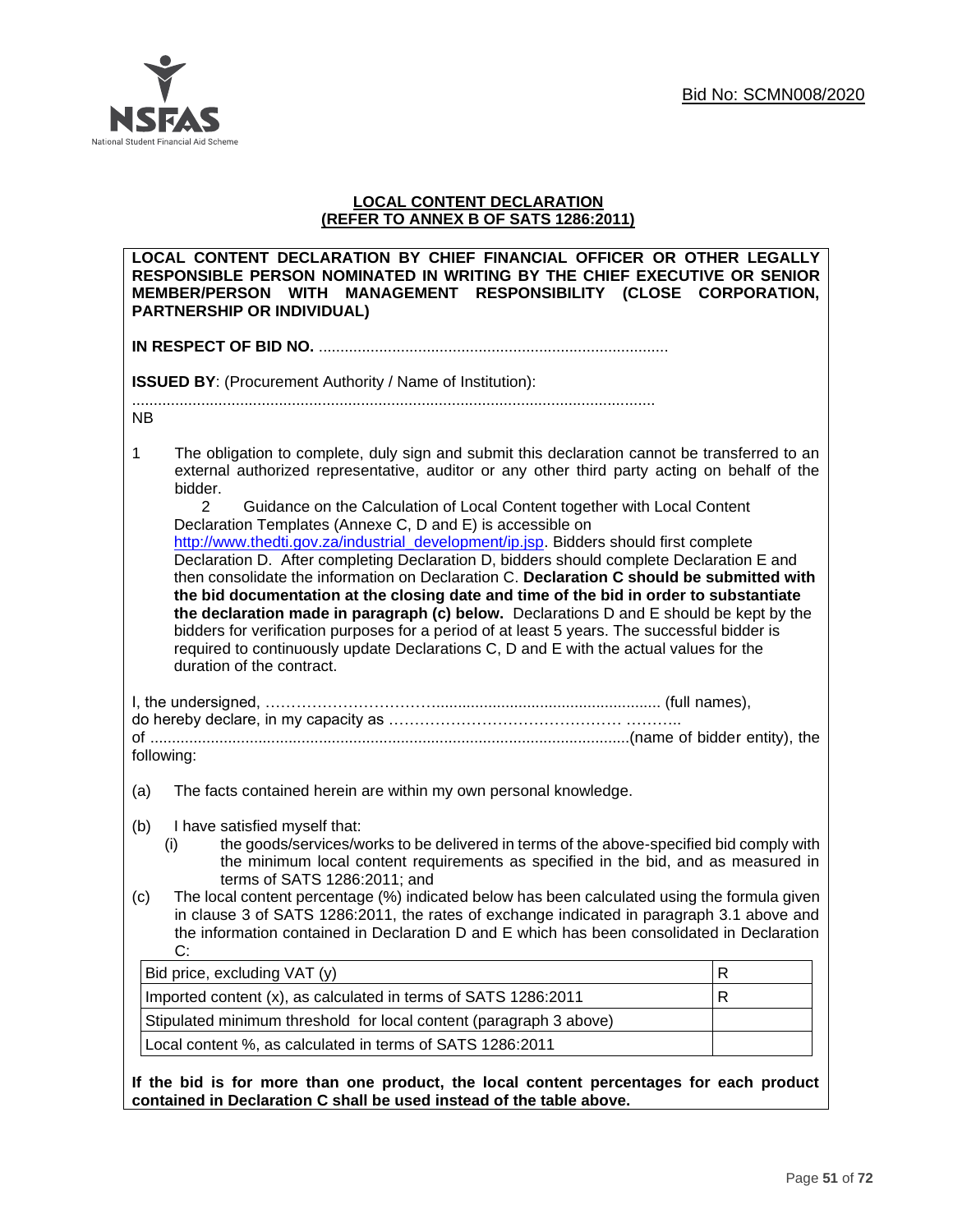

#### **The local content percentages for each product has been calculated using the formula given in clause 3 of SATS 1286:2011, the rates of exchange indicated in paragraph 3.1 above and the information contained in Declaration D and E.**

- (d) I accept that the Procurement Authority / Institution has the right to request that the local content be verified in terms of the requirements of SATS 1286:2011.
- (e) I understand that the awarding of the bid is dependent on the accuracy of the information furnished in this application. I also understand that the submission of incorrect data, or data that are not verifiable as described in SATS 1286:2011, may result in the Procurement Authority / Institution imposing any or all of the remedies as provided for in Regulation 14 of the Preferential Procurement Regulations, 2017 promulgated under the Preferential Policy Framework Act (PPPFA), 2000 (Act No. 5 of 2000).

| <b>SIGNATURE:</b>    |              |
|----------------------|--------------|
| <b>WITNESS No. 1</b> | <b>DATE:</b> |
| <b>WITNESS No. 2</b> | <b>DATE:</b> |
|                      |              |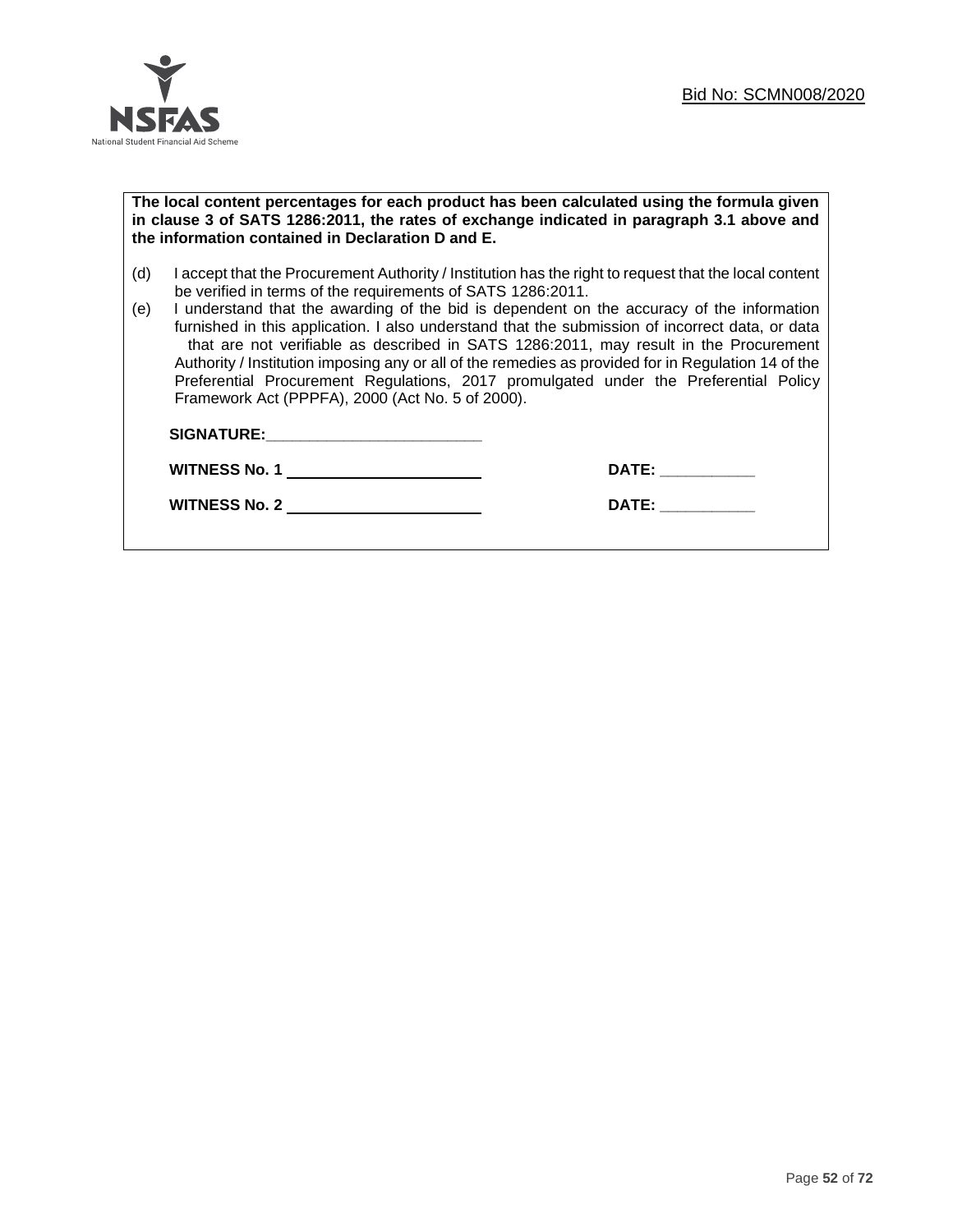

|      |                                             |      |        |                     |           |                                                     |             |          |                                     |                     |                                                         |                                                           | SATS 1286.2011 |
|------|---------------------------------------------|------|--------|---------------------|-----------|-----------------------------------------------------|-------------|----------|-------------------------------------|---------------------|---------------------------------------------------------|-----------------------------------------------------------|----------------|
|      | <b>Annex C</b>                              |      |        |                     |           |                                                     |             |          |                                     |                     |                                                         |                                                           |                |
|      |                                             |      |        |                     |           |                                                     |             |          |                                     |                     |                                                         |                                                           |                |
|      |                                             |      |        |                     |           | <b>Local Content Declaration - Summary Schedule</b> |             |          |                                     |                     |                                                         |                                                           |                |
|      |                                             |      |        |                     |           |                                                     |             |          |                                     |                     |                                                         |                                                           |                |
| (C1) | Tender No.                                  |      |        |                     |           |                                                     |             |          |                                     |                     |                                                         | Note: VAT to be excluded from all                         |                |
| (C2) | Tender description:                         |      |        |                     |           |                                                     |             |          |                                     |                     | calculations                                            |                                                           |                |
| (C3) | Designated product(s)                       |      |        |                     |           |                                                     |             |          |                                     |                     |                                                         |                                                           |                |
| (C4) | <b>Tender Authority:</b>                    |      |        |                     |           |                                                     |             |          |                                     |                     |                                                         |                                                           |                |
| (C5) | Tendering Entity name:                      |      |        |                     |           |                                                     |             |          |                                     |                     |                                                         |                                                           |                |
| (C6) | Tender Exchange Rate:                       |      | Pula   |                     | <b>EU</b> |                                                     | GBP         |          |                                     |                     |                                                         |                                                           |                |
| (C7) | Specified local content %                   |      |        |                     |           |                                                     |             |          |                                     |                     |                                                         |                                                           |                |
|      |                                             |      |        |                     |           | <b>Calculation of local content</b>                 |             |          |                                     |                     |                                                         | Tender summary                                            |                |
|      |                                             |      |        | <b>Tender price</b> | Exempted  | Tender value<br>net of                              |             |          | Local                               |                     |                                                         |                                                           |                |
|      | <b>Tender item</b><br>List of items<br>no's |      | - each | imported            | exempted  | Imported                                            | Local value | content% | <b>Tender</b>                       | <b>Total tender</b> | <b>Total exempted</b>                                   | <b>Total Imported</b>                                     |                |
|      |                                             |      |        | (excl VAT)          | value     | imported                                            | value       |          | (per item)                          | Qty                 | value                                                   | imported content                                          | content        |
|      |                                             |      |        |                     |           | content                                             |             |          |                                     |                     |                                                         |                                                           |                |
|      | (C8)                                        | (C9) |        | (C10)               | (C11)     | (C12)                                               | (C13)       | (C14)    | (C15)                               | (C16)               | (C17)                                                   | (C18)                                                     | (C19)          |
|      |                                             |      |        |                     |           |                                                     |             |          |                                     |                     |                                                         |                                                           |                |
|      |                                             |      |        |                     |           |                                                     |             |          |                                     |                     |                                                         |                                                           |                |
|      |                                             |      |        |                     |           |                                                     |             |          |                                     |                     |                                                         |                                                           |                |
|      |                                             |      |        |                     |           |                                                     |             |          |                                     |                     |                                                         |                                                           |                |
|      |                                             |      |        |                     |           |                                                     |             |          |                                     |                     |                                                         |                                                           |                |
|      |                                             |      |        |                     |           |                                                     |             |          |                                     |                     |                                                         |                                                           |                |
|      |                                             |      |        |                     |           |                                                     |             |          |                                     |                     |                                                         |                                                           |                |
|      |                                             |      |        |                     |           |                                                     |             |          | (C20) Total tender value            |                     | <b>R0</b>                                               |                                                           |                |
|      | Signature of tenderer from Annex B          |      |        |                     |           |                                                     |             |          | (C21) Total Exempt imported content |                     |                                                         | <b>R0</b>                                                 |                |
|      |                                             |      |        |                     |           |                                                     |             |          |                                     |                     | (C22) Total Tender value net of exempt imported content | <b>R0</b>                                                 | <b>R0</b>      |
|      |                                             |      |        |                     |           |                                                     |             |          |                                     |                     |                                                         | (C23) Total Imported content<br>(C24) Total local content | <b>R0</b>      |
|      | Date:                                       |      |        |                     |           |                                                     |             |          |                                     |                     |                                                         | (C25) Average local content % of tender                   |                |
|      |                                             |      |        |                     |           |                                                     |             |          |                                     |                     |                                                         |                                                           |                |

Page **53** of **72**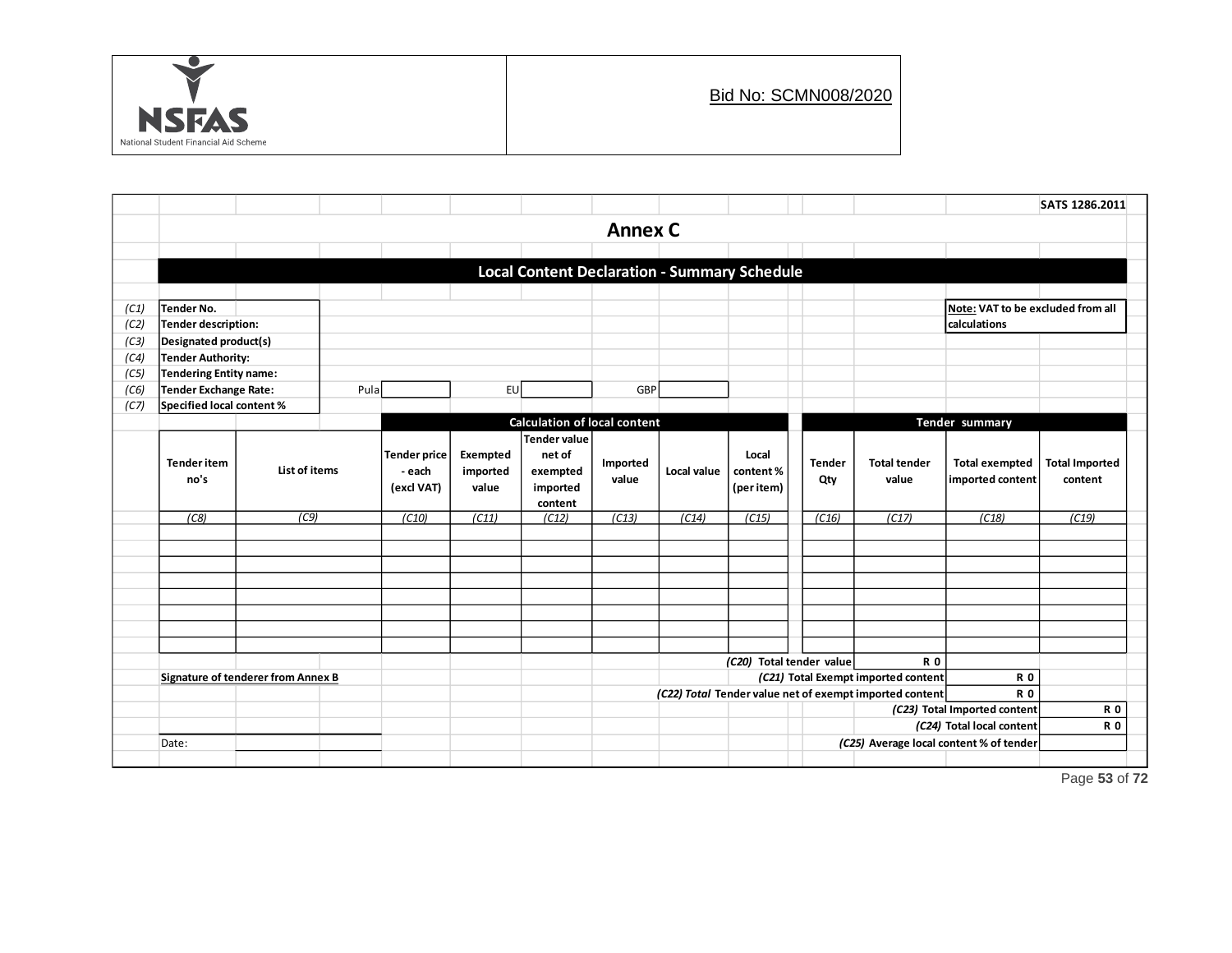

|              |                                                                                                  |                                           |                                             |                          |                                                                      |                                                             |                                                                                          |                                                                                |                                                              |                                                   |                                                     |                                   | SATS 1286.2011                                    |
|--------------|--------------------------------------------------------------------------------------------------|-------------------------------------------|---------------------------------------------|--------------------------|----------------------------------------------------------------------|-------------------------------------------------------------|------------------------------------------------------------------------------------------|--------------------------------------------------------------------------------|--------------------------------------------------------------|---------------------------------------------------|-----------------------------------------------------|-----------------------------------|---------------------------------------------------|
|              | <b>Annex D</b>                                                                                   |                                           |                                             |                          |                                                                      |                                                             |                                                                                          |                                                                                |                                                              |                                                   |                                                     |                                   |                                                   |
|              |                                                                                                  |                                           |                                             |                          |                                                                      |                                                             |                                                                                          |                                                                                |                                                              |                                                   |                                                     |                                   |                                                   |
|              |                                                                                                  |                                           |                                             |                          | <b>Imported Content Declaration - Supporting Schedule to Annex C</b> |                                                             |                                                                                          |                                                                                |                                                              |                                                   |                                                     |                                   |                                                   |
| (D1)         | Tender No.                                                                                       |                                           |                                             |                          |                                                                      |                                                             |                                                                                          |                                                                                | Note: VAT to be excluded                                     |                                                   |                                                     |                                   |                                                   |
| (D2)<br>(D3) | <b>Tender description:</b><br><b>Designated Products:</b>                                        |                                           |                                             |                          |                                                                      |                                                             |                                                                                          |                                                                                | from all calculations                                        |                                                   |                                                     |                                   |                                                   |
| (D4)         | <b>Tender Authority:</b>                                                                         |                                           |                                             |                          |                                                                      |                                                             |                                                                                          |                                                                                |                                                              |                                                   |                                                     |                                   |                                                   |
| (D5)<br>(D6) | <b>Tendering Entity name:</b><br><b>Tender Exchange Rate:</b>                                    |                                           | Pula                                        |                          | EU                                                                   | R 9.00                                                      | <b>GBP</b>                                                                               | R 12.00                                                                        |                                                              |                                                   |                                                     |                                   |                                                   |
|              |                                                                                                  |                                           |                                             |                          |                                                                      |                                                             |                                                                                          |                                                                                |                                                              |                                                   |                                                     |                                   |                                                   |
|              | A. Exempted imported content                                                                     |                                           |                                             |                          |                                                                      |                                                             |                                                                                          |                                                                                | Calculation of imported content                              |                                                   |                                                     |                                   | Summary                                           |
|              | <b>Tender item</b><br>Description of imported content<br>no's                                    |                                           | Local supplier                              | <b>Overseas Supplier</b> | Forign<br>currency<br>value as per<br>Commercial<br>Invoice          | <b>Tender</b><br>Exchange<br>Rate                           | imports                                                                                  | Local value of Freight costs to<br>port of entry                               | All locally<br>incurred<br>anding costs<br>& duties          | <b>Total landed</b><br>cost excl VAT              | Tender<br>Qty                                       | <b>Exempted imported</b><br>value |                                                   |
|              | (D7)                                                                                             | (D8)                                      |                                             | (D9)                     | (D10)                                                                | (D11)                                                       | (D12)                                                                                    | (D13)                                                                          | (D14)                                                        | (D15)                                             | (D16)                                               | (D17)                             | (D18)                                             |
|              |                                                                                                  |                                           |                                             |                          |                                                                      |                                                             |                                                                                          |                                                                                |                                                              |                                                   |                                                     |                                   |                                                   |
|              |                                                                                                  |                                           |                                             |                          |                                                                      |                                                             |                                                                                          |                                                                                |                                                              |                                                   |                                                     |                                   |                                                   |
|              |                                                                                                  |                                           |                                             |                          |                                                                      |                                                             |                                                                                          |                                                                                |                                                              |                                                   | (D19) Total exempt imported value                   |                                   | R 0<br>This total must correspond with            |
|              |                                                                                                  |                                           |                                             |                          |                                                                      |                                                             |                                                                                          |                                                                                |                                                              |                                                   |                                                     |                                   | Annex C - C 21                                    |
|              |                                                                                                  |                                           |                                             |                          |                                                                      |                                                             |                                                                                          |                                                                                |                                                              |                                                   |                                                     |                                   |                                                   |
|              |                                                                                                  | B. Imported directly by the Tenderer      |                                             |                          |                                                                      |                                                             |                                                                                          |                                                                                | Calculation of imported content                              |                                                   |                                                     |                                   | Summary                                           |
|              | <b>Tender item</b><br>Description of imported content<br>no's<br>(D21)<br>(D20)                  |                                           | Unit of<br>measure                          | <b>Overseas Supplier</b> | Forign<br>currency<br>value as peı<br>Commercial<br>Invoice          | Tender Rate<br>of Exchange                                  | Local value of<br>imports                                                                | Freight costs to<br>port of entry                                              | All locally<br>incurred<br>& duties                          | <b>Total landed</b><br>anding costs cost excl VAT | <b>Tender</b><br>Qty                                | <b>Total imported</b><br>value    |                                                   |
|              |                                                                                                  |                                           |                                             | (D22)                    | (D23)                                                                | (D24)                                                       | (D25)                                                                                    | (D26)                                                                          | (D27)                                                        | (D28)                                             | (D29)                                               | (D30)                             | (D31)                                             |
|              |                                                                                                  |                                           |                                             |                          |                                                                      |                                                             |                                                                                          |                                                                                |                                                              |                                                   |                                                     |                                   |                                                   |
|              |                                                                                                  |                                           |                                             |                          |                                                                      |                                                             |                                                                                          |                                                                                |                                                              |                                                   |                                                     |                                   |                                                   |
|              |                                                                                                  |                                           |                                             |                          |                                                                      |                                                             |                                                                                          |                                                                                |                                                              |                                                   |                                                     |                                   |                                                   |
|              |                                                                                                  |                                           |                                             |                          |                                                                      |                                                             |                                                                                          |                                                                                |                                                              |                                                   |                                                     |                                   |                                                   |
|              |                                                                                                  |                                           |                                             |                          |                                                                      |                                                             |                                                                                          |                                                                                |                                                              |                                                   |                                                     |                                   |                                                   |
|              |                                                                                                  |                                           |                                             |                          |                                                                      |                                                             |                                                                                          |                                                                                |                                                              |                                                   | (D32) Total imported value by tenderer              |                                   | <b>R0</b>                                         |
|              | C. Imported by a 3rd party and supplied to the Tenderer                                          |                                           |                                             |                          |                                                                      |                                                             |                                                                                          |                                                                                | Calculation of imported content                              |                                                   |                                                     |                                   | Summary                                           |
|              | Description of imported content                                                                  |                                           | Unit of measure                             | Local supplier           | <b>Overseas Supplier</b>                                             | Forign<br>currency<br>value as pei<br>Commercial<br>Invoice | of Exchange                                                                              | imports                                                                        | Tender Rate Local value of Freight costs to<br>port of entry | All locally<br>incurred<br>& duties               | <b>Total landed</b><br>anding costs   cost excl VAT | Quantity<br>imported              | <b>Total imported</b><br>value                    |
|              |                                                                                                  | (D33)                                     | (D34)                                       | (D35)                    | (D36)                                                                | (D37)                                                       | (D38)                                                                                    | (D39)                                                                          | (D40)                                                        | (D41)                                             | (D42)                                               | (D43)                             | (D44)                                             |
|              |                                                                                                  |                                           |                                             |                          |                                                                      |                                                             |                                                                                          |                                                                                |                                                              |                                                   |                                                     |                                   |                                                   |
|              |                                                                                                  |                                           |                                             |                          |                                                                      |                                                             |                                                                                          |                                                                                |                                                              |                                                   |                                                     |                                   |                                                   |
|              |                                                                                                  |                                           |                                             |                          |                                                                      |                                                             |                                                                                          |                                                                                |                                                              |                                                   |                                                     |                                   |                                                   |
|              |                                                                                                  |                                           |                                             |                          |                                                                      |                                                             |                                                                                          |                                                                                |                                                              |                                                   |                                                     |                                   |                                                   |
|              |                                                                                                  |                                           |                                             |                          |                                                                      |                                                             |                                                                                          |                                                                                |                                                              |                                                   | (D45) Total imported value by 3rd party             |                                   | R <sub>0</sub>                                    |
|              | D. Other foreign currency payments<br>Local supplier<br>Type of payment<br>making the<br>payment |                                           | Calculation of foreign currency<br>payments |                          |                                                                      |                                                             |                                                                                          |                                                                                |                                                              |                                                   |                                                     | Summary of<br>payments            |                                                   |
|              |                                                                                                  |                                           |                                             | Overseas<br>beneficiary  | Foreign currency<br>value paid                                       | <b>Tender Rate</b><br>of Exchange                           |                                                                                          |                                                                                |                                                              |                                                   |                                                     |                                   | Local value of<br>payments                        |
|              |                                                                                                  | (D46)                                     | (D47)                                       | (D48)                    | (D49)                                                                | (D50)                                                       |                                                                                          |                                                                                |                                                              |                                                   |                                                     |                                   | (D51)                                             |
|              |                                                                                                  |                                           |                                             |                          |                                                                      |                                                             |                                                                                          |                                                                                |                                                              |                                                   |                                                     |                                   |                                                   |
|              |                                                                                                  |                                           |                                             |                          |                                                                      |                                                             |                                                                                          |                                                                                |                                                              |                                                   |                                                     |                                   |                                                   |
|              |                                                                                                  |                                           |                                             |                          |                                                                      |                                                             |                                                                                          | (D52) Total of foreign currency payments declared by tenderer and/or 3rd party |                                                              |                                                   |                                                     |                                   |                                                   |
|              |                                                                                                  | <b>Signature of tenderer from Annex B</b> |                                             |                          |                                                                      |                                                             | (D53) Total of imported content & foreign currency payments - (D32), (D45) & (D52) above |                                                                                |                                                              |                                                   |                                                     |                                   |                                                   |
|              |                                                                                                  |                                           |                                             |                          |                                                                      |                                                             |                                                                                          |                                                                                |                                                              |                                                   |                                                     |                                   | R <sub>0</sub>                                    |
|              | Date:                                                                                            |                                           |                                             |                          |                                                                      |                                                             |                                                                                          |                                                                                |                                                              |                                                   |                                                     |                                   | This total must correspond with<br>Annex C - C 23 |
|              |                                                                                                  |                                           |                                             |                          |                                                                      |                                                             |                                                                                          |                                                                                |                                                              |                                                   |                                                     |                                   |                                                   |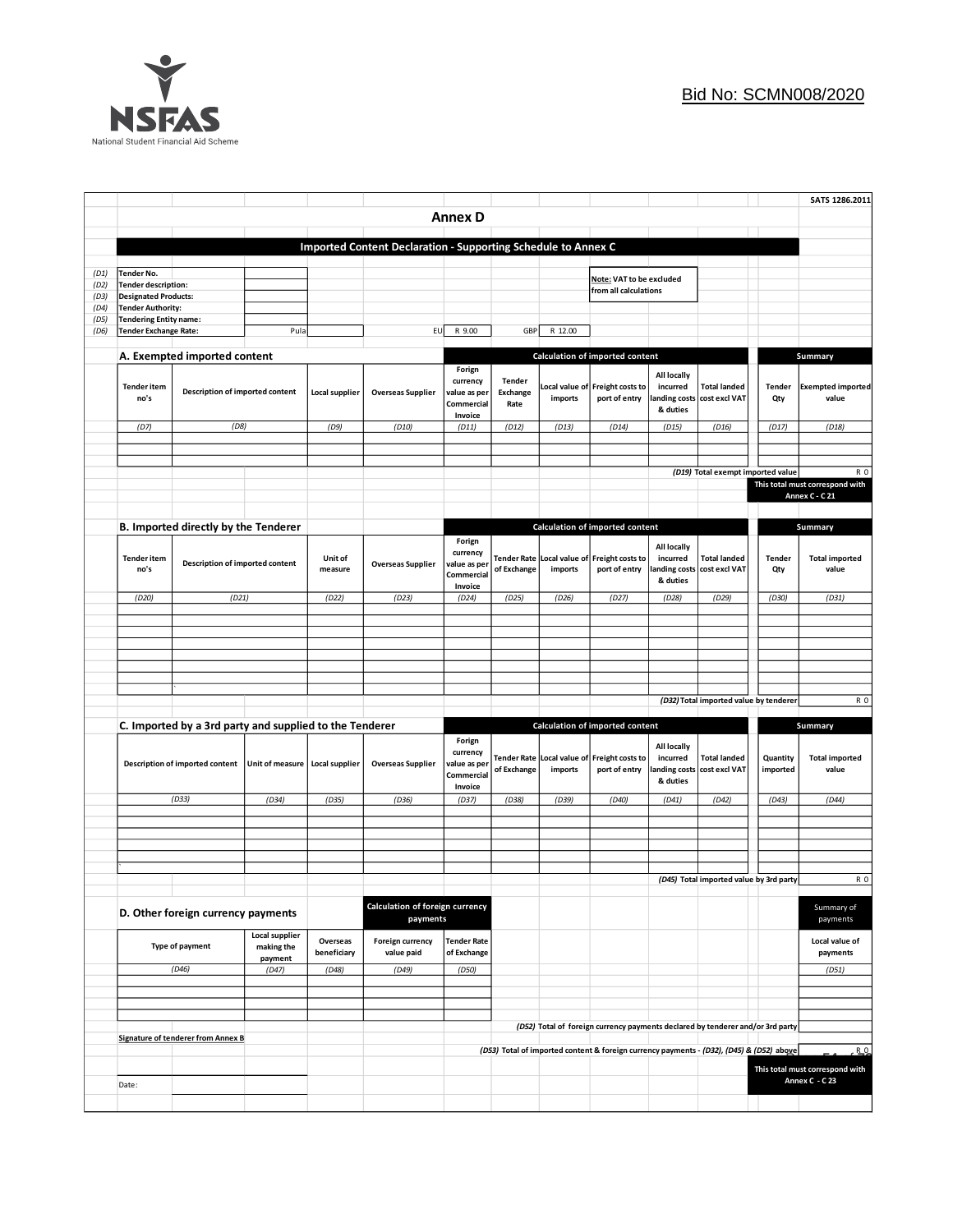

|      |                        |                                                                                             |                            |                                |  |                                                                                          | SATS 1286.2011 |  |
|------|------------------------|---------------------------------------------------------------------------------------------|----------------------------|--------------------------------|--|------------------------------------------------------------------------------------------|----------------|--|
|      |                        |                                                                                             |                            | <b>Annex E</b>                 |  |                                                                                          |                |  |
|      |                        |                                                                                             |                            |                                |  |                                                                                          |                |  |
|      |                        |                                                                                             |                            |                                |  | Local Content Declaration - Supporting Schedule to Annex C                               |                |  |
|      |                        |                                                                                             |                            |                                |  |                                                                                          |                |  |
| (E1) | <b>Tender No.</b>      |                                                                                             |                            |                                |  | Note: VAT to be excluded from all                                                        |                |  |
| (E2) | Tender description:    |                                                                                             |                            |                                |  | calculations                                                                             |                |  |
| (E3) | Designated products:   |                                                                                             |                            |                                |  |                                                                                          |                |  |
| (E4) | Tender Authority:      |                                                                                             |                            |                                |  |                                                                                          |                |  |
| (E5) | Tendering Entity name: |                                                                                             |                            |                                |  |                                                                                          |                |  |
|      |                        |                                                                                             |                            |                                |  |                                                                                          |                |  |
|      |                        | <b>Local Products</b><br>(Goods, Services<br>and Works)                                     |                            | Description of items purchased |  | <b>Local suppliers</b>                                                                   | Value          |  |
|      |                        |                                                                                             |                            | (E6)                           |  | (E7)                                                                                     | (E8)           |  |
|      |                        |                                                                                             |                            |                                |  |                                                                                          |                |  |
|      |                        |                                                                                             |                            |                                |  |                                                                                          |                |  |
|      |                        |                                                                                             |                            |                                |  |                                                                                          |                |  |
|      |                        |                                                                                             |                            |                                |  |                                                                                          |                |  |
|      |                        |                                                                                             |                            |                                |  |                                                                                          |                |  |
|      |                        |                                                                                             |                            |                                |  |                                                                                          |                |  |
|      |                        |                                                                                             |                            |                                |  |                                                                                          |                |  |
|      |                        |                                                                                             |                            |                                |  |                                                                                          |                |  |
|      |                        |                                                                                             |                            |                                |  |                                                                                          |                |  |
|      |                        |                                                                                             |                            |                                |  |                                                                                          |                |  |
|      |                        |                                                                                             |                            |                                |  | (E9) Total local products (Goods, Services and Works)                                    | R O            |  |
|      |                        |                                                                                             |                            |                                |  |                                                                                          |                |  |
|      | (E10)                  | <b>Manpower costs</b>                                                                       | (Tenderer's manpower cost) |                                |  |                                                                                          | R <sub>0</sub> |  |
|      | (E11)                  |                                                                                             |                            |                                |  | Factory overheads (Rental, depreciation & amortisation, utility costs, consumables etc.) | R0             |  |
|      |                        |                                                                                             |                            |                                |  |                                                                                          |                |  |
|      |                        | (E12) Administration overheads and mark-up (Marketing, insurance, financing, interest etc.) |                            |                                |  |                                                                                          | R O            |  |
|      |                        |                                                                                             |                            |                                |  |                                                                                          |                |  |
|      |                        |                                                                                             |                            |                                |  | (E13) Total local content                                                                | R <sub>0</sub> |  |
|      |                        |                                                                                             |                            |                                |  | This total must correspond with Annex C -<br>C <sub>24</sub>                             |                |  |
|      |                        |                                                                                             |                            |                                |  |                                                                                          |                |  |
|      |                        | Signature of tenderer from Annex B                                                          |                            |                                |  |                                                                                          |                |  |
|      |                        |                                                                                             |                            |                                |  |                                                                                          |                |  |
|      |                        |                                                                                             |                            |                                |  |                                                                                          |                |  |
|      | Date:                  |                                                                                             |                            |                                |  |                                                                                          |                |  |
|      |                        |                                                                                             |                            |                                |  |                                                                                          |                |  |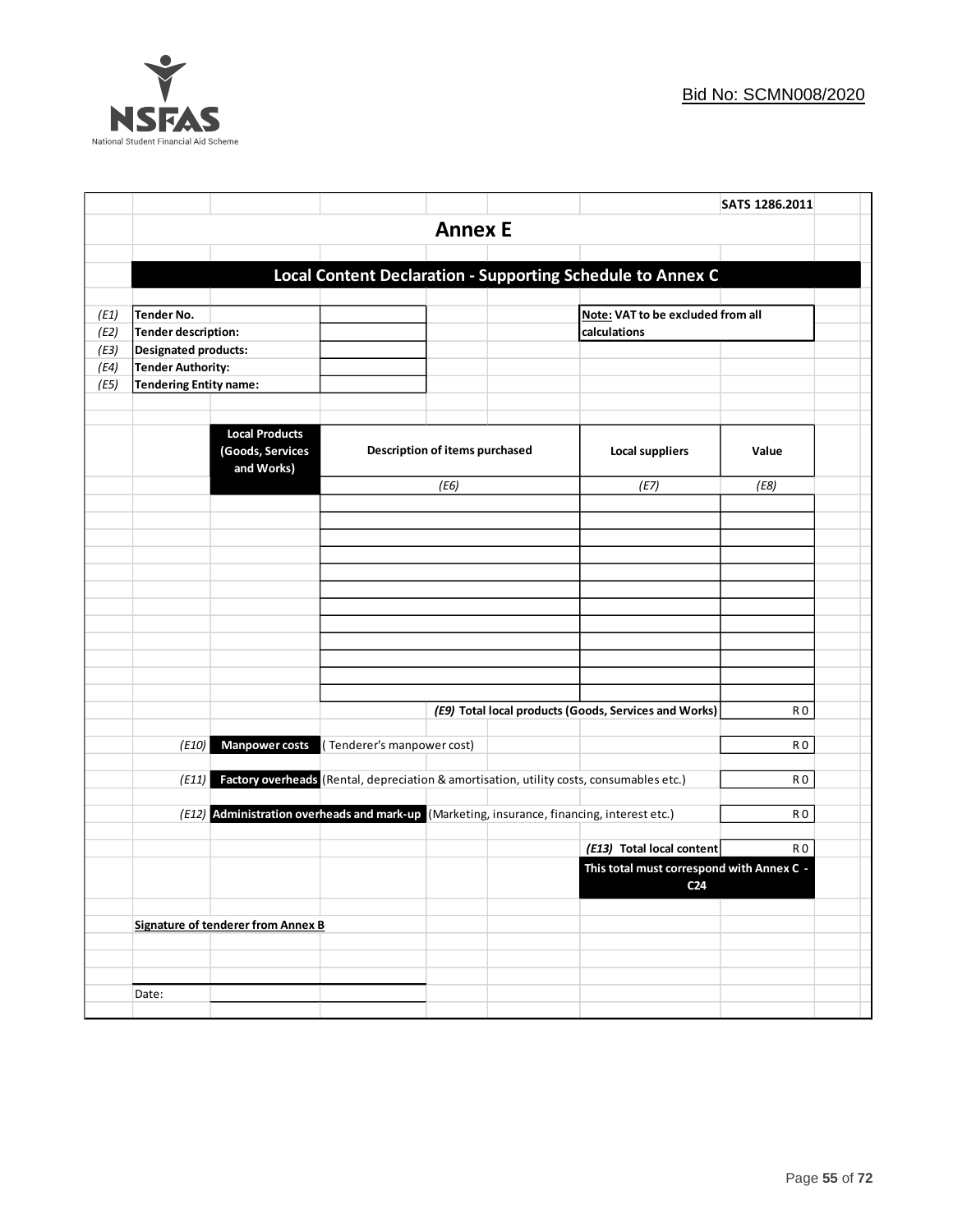

# GOVERNMENT PROCUREMENT

# **GENERAL CONDITIONS OF CONTRACT July 2010**

### **NOTES**

The purpose of this document is to:

(i) Draw special attention to certain general conditions applicable to government bids, contracts and orders; and

(ii) To ensure that clients be familiar with regard to the rights and obligations of all parties involved in doing business with government.

In this document words in the singular also mean in the plural and vice versa and words in the masculine also mean in the feminine and neuter.

• The General Conditions of Contract will form part of all bid documents and may not be amended.

Special Conditions of Contract (SCC) relevant to a specific bid, should be compiled separately for every bid (if applicable) and will supplement the General Conditions of Contract. Whenever there is a conflict, the provisions in the SCC shall prevail.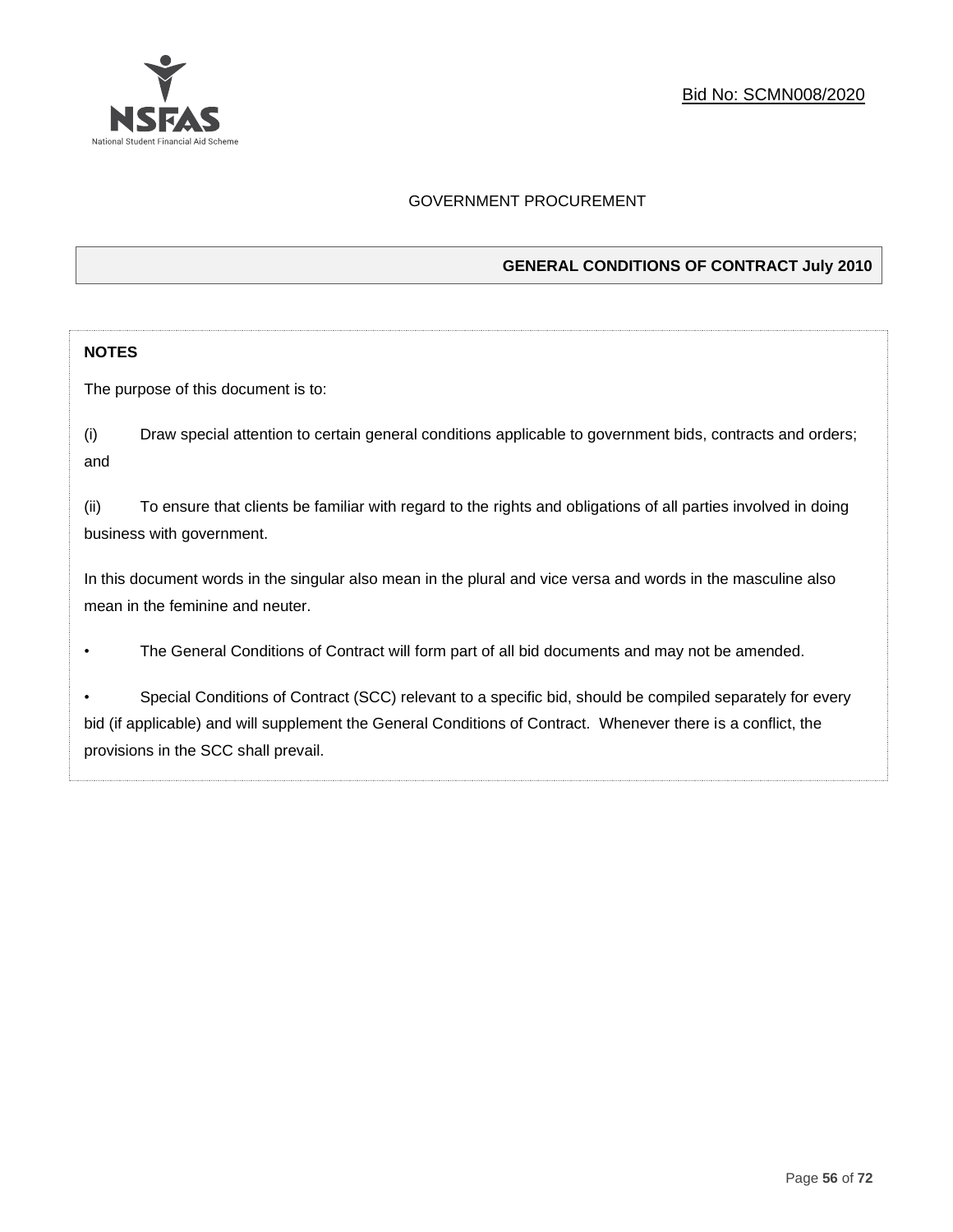

# TABLE OF CLAUSES

- 1. Definitions
- 2. Application
- 3. General
- 4. Standards
- 5. Use of contract documents and information; inspection
- 6. Patent rights
- 7. Performance security
- 8. Inspections, tests and analysis
- 9. Packing
- 10. Delivery and documents
- 11. Insurance
- 12. Transportation
- 13. Incidental services
- 14. Spare parts
- 15. Warranty
- 16. Payment
- 17. Prices
- 18. Contract amendments
- 19. Assignment
- 20. Subcontracts
- 21. Delays in the supplier's performance
- 22. Penalties
- 23. Termination for default
- 24. Dumping and countervailing duties
- 25. Force Majeure
- 26. Termination for insolvency
- 27. Settlement of disputes
- 28. Limitation of liability
- 29. Governing language
- 30. Applicable law
- 31. Notices
- 32. Taxes and duties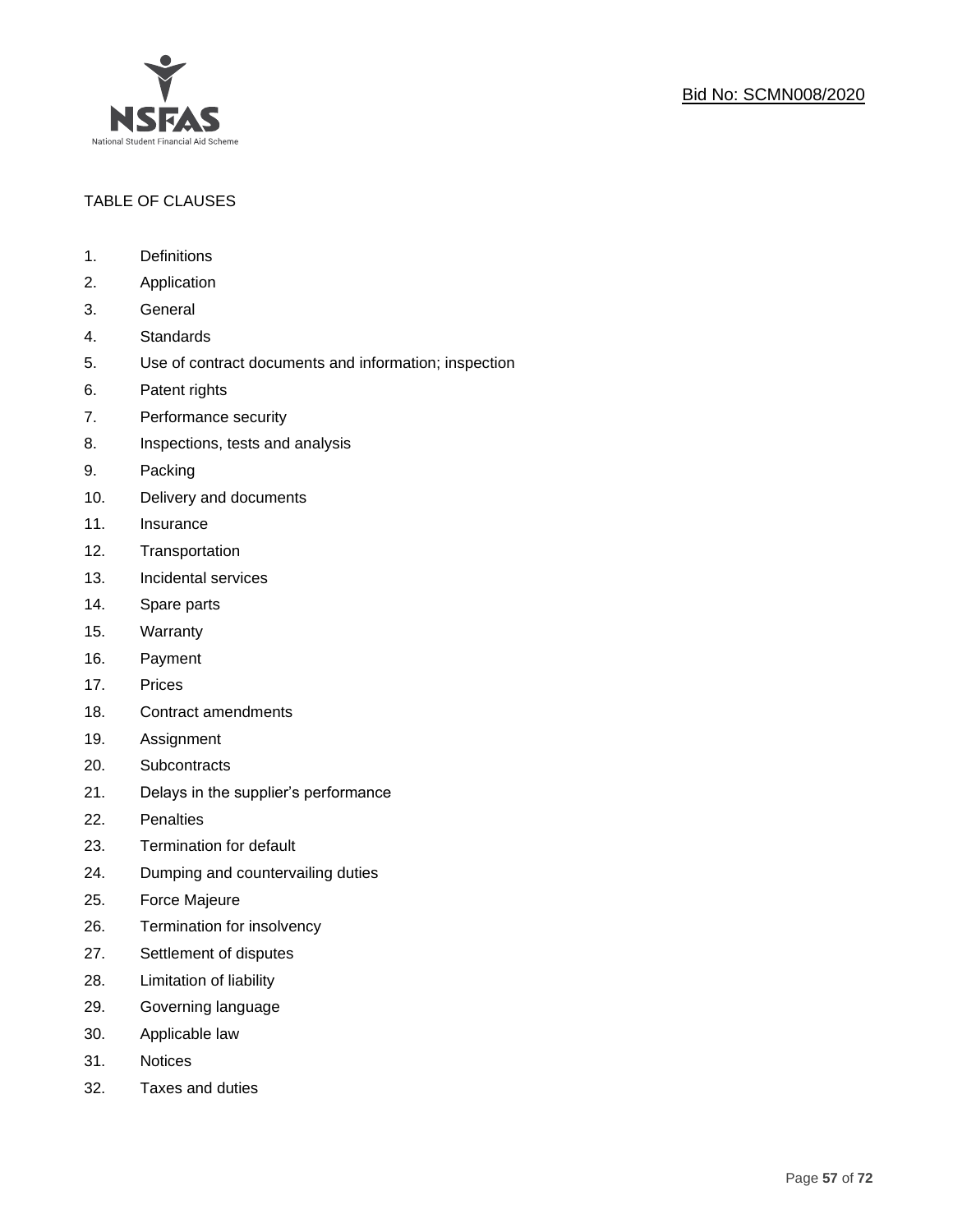



- 33. National Industrial Participation Programme (NIPP)
- 34. Prohibition of restrictive practices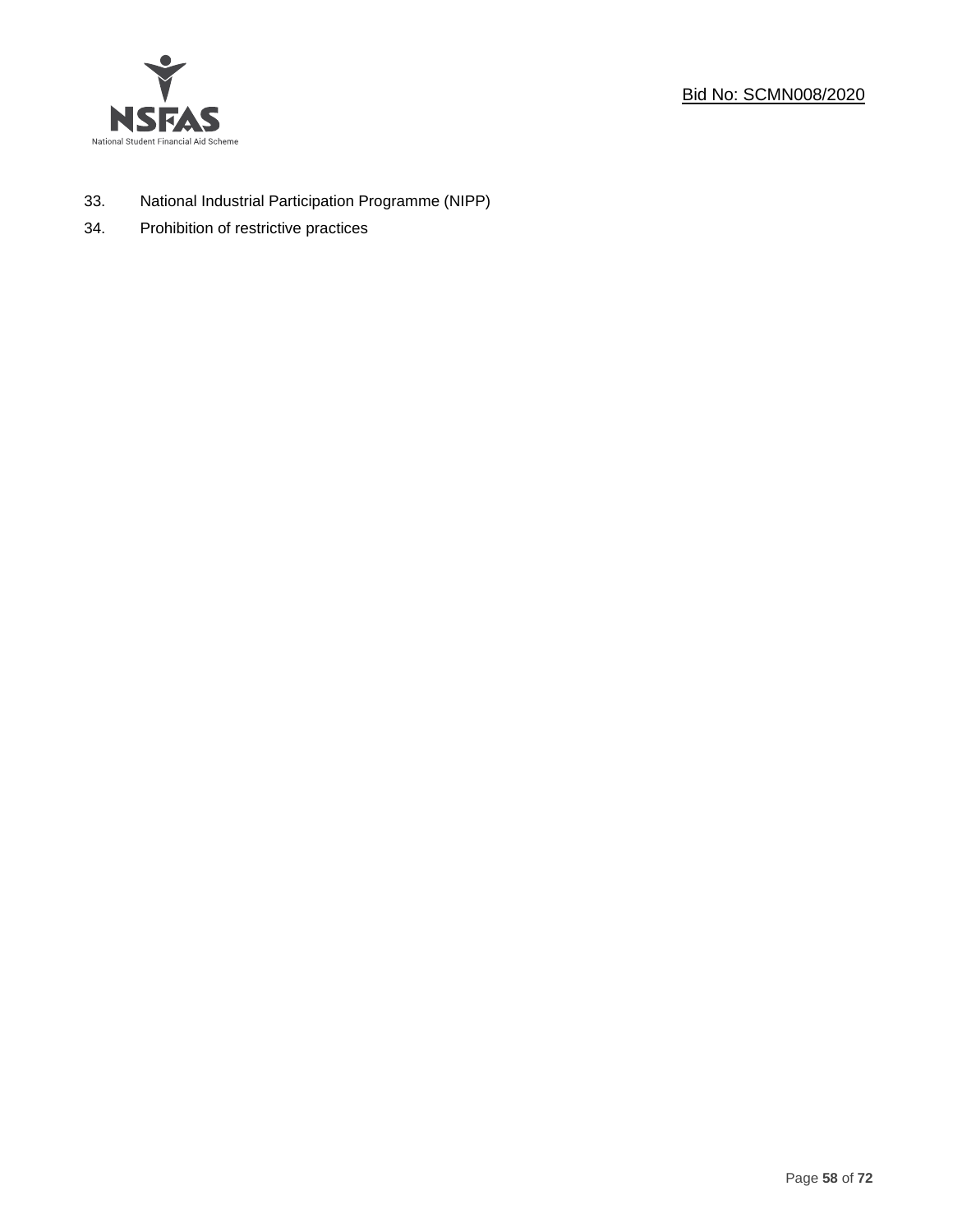

# **General Conditions of Contract**

#### **1. Definitions**

- 1. The following terms shall be interpreted as indicated:
- 1.1 "Closing time" means the date and hour specified in the bidding documents for the receipt of bids.
- 1.2 "Contract" means the written agreement entered into between the purchaser and the supplier, as recorded in the contract form signed by the parties, including all attachments and appendices thereto and all documents incorporated by reference therein.
- 1.3 "Contract price" means the price payable to the supplier under the contract for the full and proper performance of his contractual obligations.
- 1.4 "Corrupt practice" means the offering, giving, receiving, or soliciting of anything of value to influence the action of a public official in the procurement process or in contract execution.
- 1.5 "Countervailing duties" are imposed in cases where an enterprise abroad is subsidized by its government and encouraged to market its products internationally.
- 1.6 "Country of origin" means the place where the goods were mined, grown or produced or from which the services are supplied. Goods are produced when, through manufacturing, processing or substantial and major assembly of components, a commercially recognized new product results that is substantially different in basic characteristics or in purpose or utility from its components.
- 1.7 "Day" means calendar day.
- 1.8 "Delivery" means delivery in compliance of the conditions of the contract or order.
- 1.9 "Delivery ex stock" means immediate delivery directly from stock actually on hand.
- 1.10 "Delivery into consignees store or to his site" means delivered and unloaded in the specified store or depot or on the specified site in compliance with the conditions of the contract or order, the supplier bearing all risks and charges involved until the supplies are so delivered and a valid receipt is obtained.
- 1.11 "Dumping" occurs when a private enterprise abroad market its goods on own initiative in the RSA at lower prices than that of the country of origin and which have the potential to harm the local industries in the RSA.
- 1.12 " Force majeure" means an event beyond the control of the supplier and not involving the supplier's fault or negligence and not foreseeable. Such events may include, but is not restricted to, acts of the purchaser in its sovereign capacity, wars or revolutions, fires, floods, epidemics, quarantine restrictions and freight embargoes.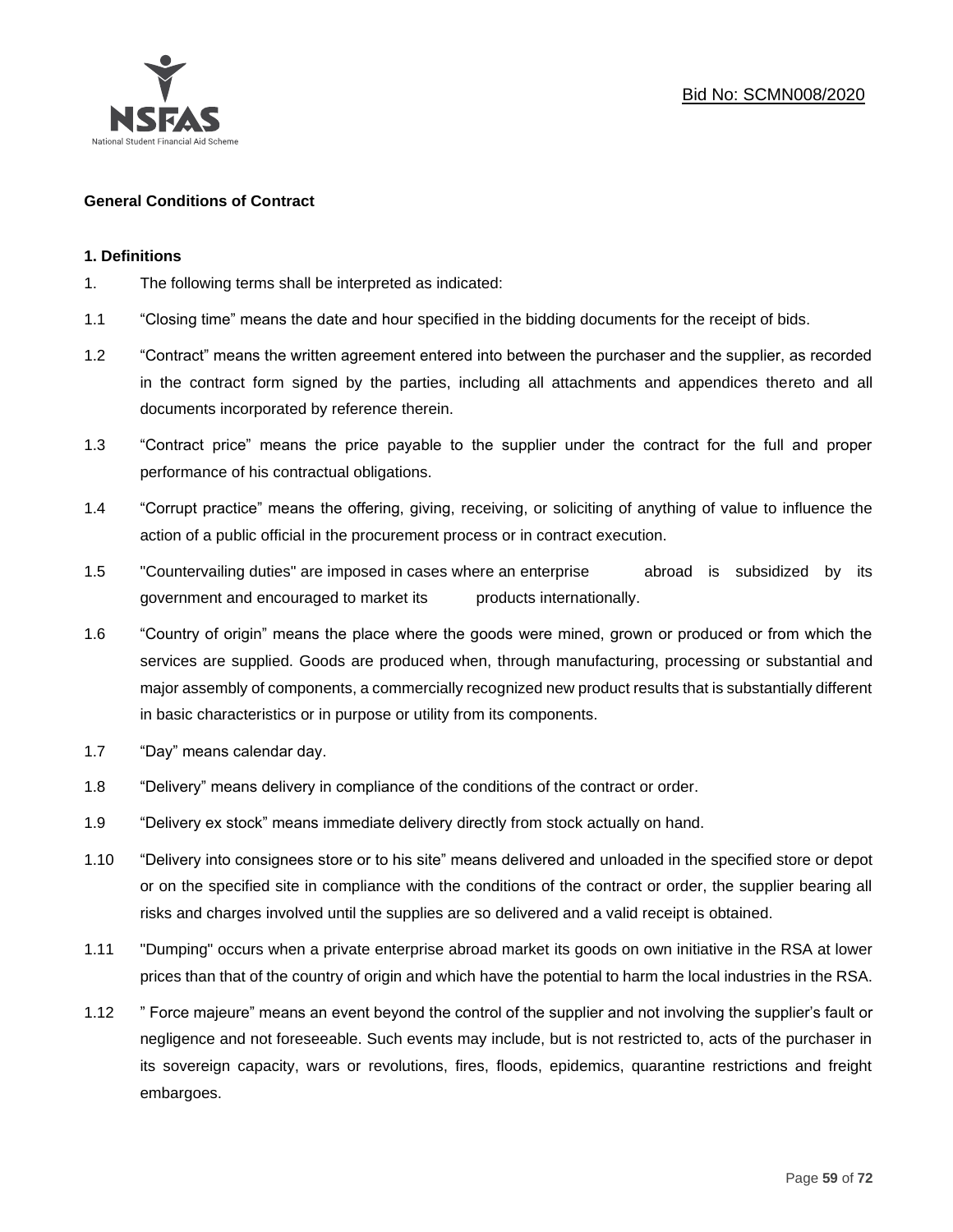

- 1.13 "Fraudulent practice" means a misrepresentation of facts in order to influence a procurement process or the execution of a contract to the detriment of any bidder and includes collusive practice among bidders (prior to or after bid submission) designed to establish bid prices at artificial non-competitive levels and to deprive the bidder of the benefits of free and open competition.
- 1.14 "GCC" means the General Conditions of Contract.
- 1.15 "Goods" means all of the equipment, machinery, and/or other materials that the supplier is required to supply to the purchaser under the contract.
- 1.16 "Imported content" means that portion of the bidding price represented by the cost of components, parts or materials which have been or are still to be imported (whether by the supplier or his subcontractors) and which costs are inclusive of the costs abroad, plus freight and other direct importation costs such as landing costs, dock dues, import duty, sales duty or other similar tax or duty at the South African place of entry as well as transportation and handling charges to the factory in the Republic where the supplies covered by the bid will be manufactured.
- 1.17 "Local content" means that portion of the bidding price which is not included in the imported content provided that local manufacture does take place.
- 1.18 "Manufacture" means the production of products in a factory using labour, materials, components and machinery and includes other related value-adding activities.
- 1.19 "Order" means an official written order issued for the supply of goods or works or the rendering of a service.
- 1.20 "Project site," where applicable, means the place indicated in bidding documents.
- 1.21 "Purchaser" means the organization purchasing the goods.
- 1.22 "Republic" means the Republic of South Africa.
- 1.23 "SCC" means the Special Conditions of Contract.
- 1.24 "Services" means those functional services ancillaries to the supply of the goods, such as transportation and any other incidental services, such as installation, commissioning, provision of technical assistance, training, catering, gardening, security, maintenance and other such obligations of the supplier covered under the contract.
- 1.25 "Written" or "in writing" means handwritten in ink or any form of electronic or mechanical writing.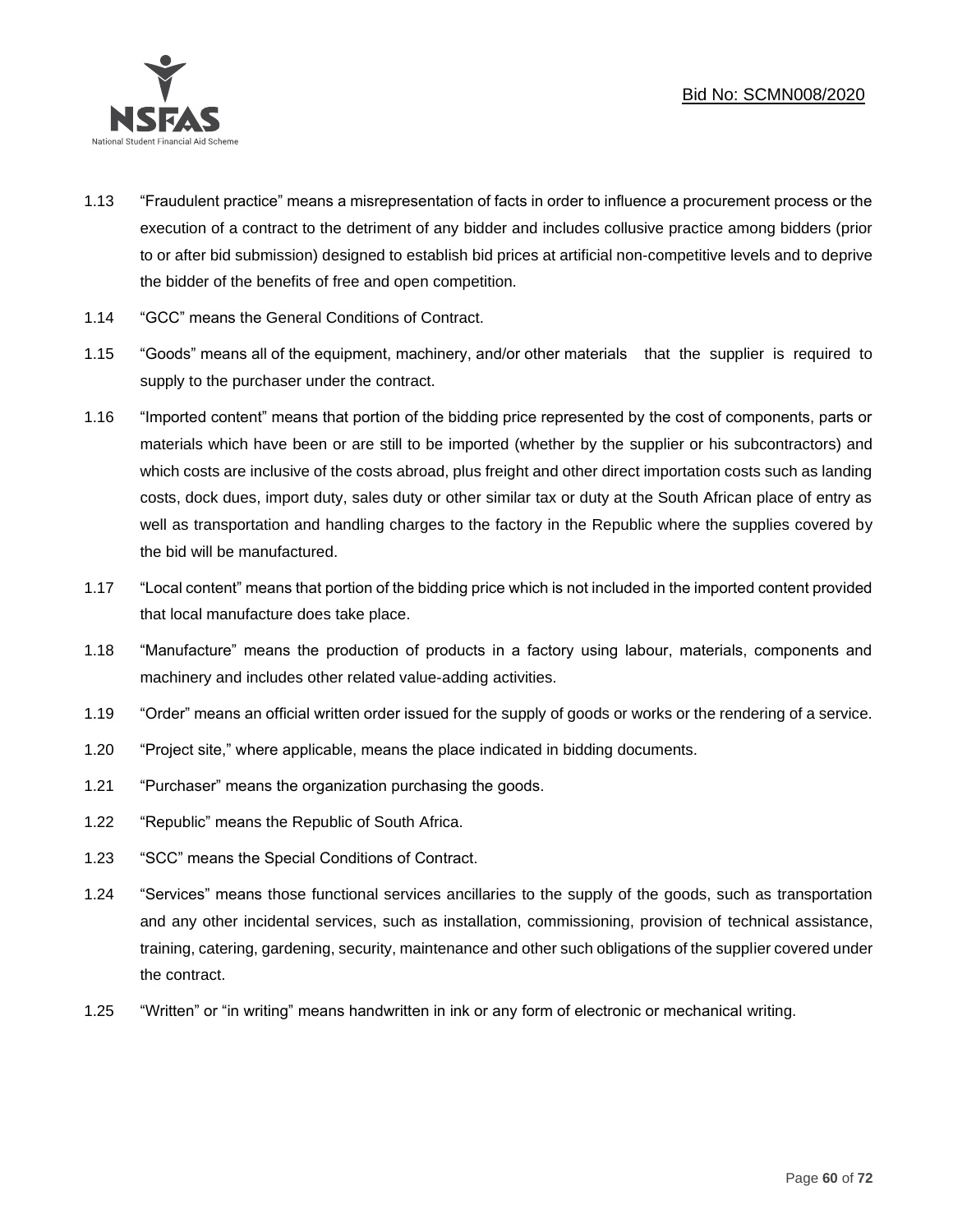

# **2. Application**

- 2.1 These general conditions are applicable to all bids, contracts and orders including bids for functional and professional services, sales, hiring, letting and the granting or acquiring of rights, but excluding immovable property, unless otherwise indicated in the bidding documents.
- 2.2 Where applicable, special conditions of contract are also laid down to cover specific supplies, services or works.
- 2.3 Where such special conditions of contract are in conflict with these general conditions, the special conditions shall apply.

#### **3 General**

- 3.1 Unless otherwise indicated in the bidding documents, the purchaser shall not be liable for any expense incurred in the preparation and submission of a bid. Where applicable a non-refundable fee for documents may be charged.
- 3.2 With certain exceptions, invitations to bid are only published in the Government Tender Bulletin. The Government Tender Bulletin may be obtained directly from the Government Printer, Private Bag X85, Pretoria 0001, or accessed electronically from [www.treasury.gov.za](http://www.treasury.gov.za/)

#### **4. Standards**

4.1 The goods supplied shall conform to the standards mentioned in the bidding documents and specifications.

# **5. Use of contract documents and information; inspection**.

- 5.1 The supplier shall not, without the purchaser's prior written consent, disclose the contract, or any provision thereof, or any specification, plan, drawing, pattern, sample, or information furnished by or on behalf of the purchaser in connection therewith, to any person other than a person employed by the supplier in the performance of the contract. Disclosure to any such employed person shall be made in confidence and shall extend only so far as may be necessary for purposes of such performance.
- 5.2 The supplier shall not, without the purchaser's prior written consent, make use of any document or information mentioned in GCC clause 5.1 except for purposes of performing the contract.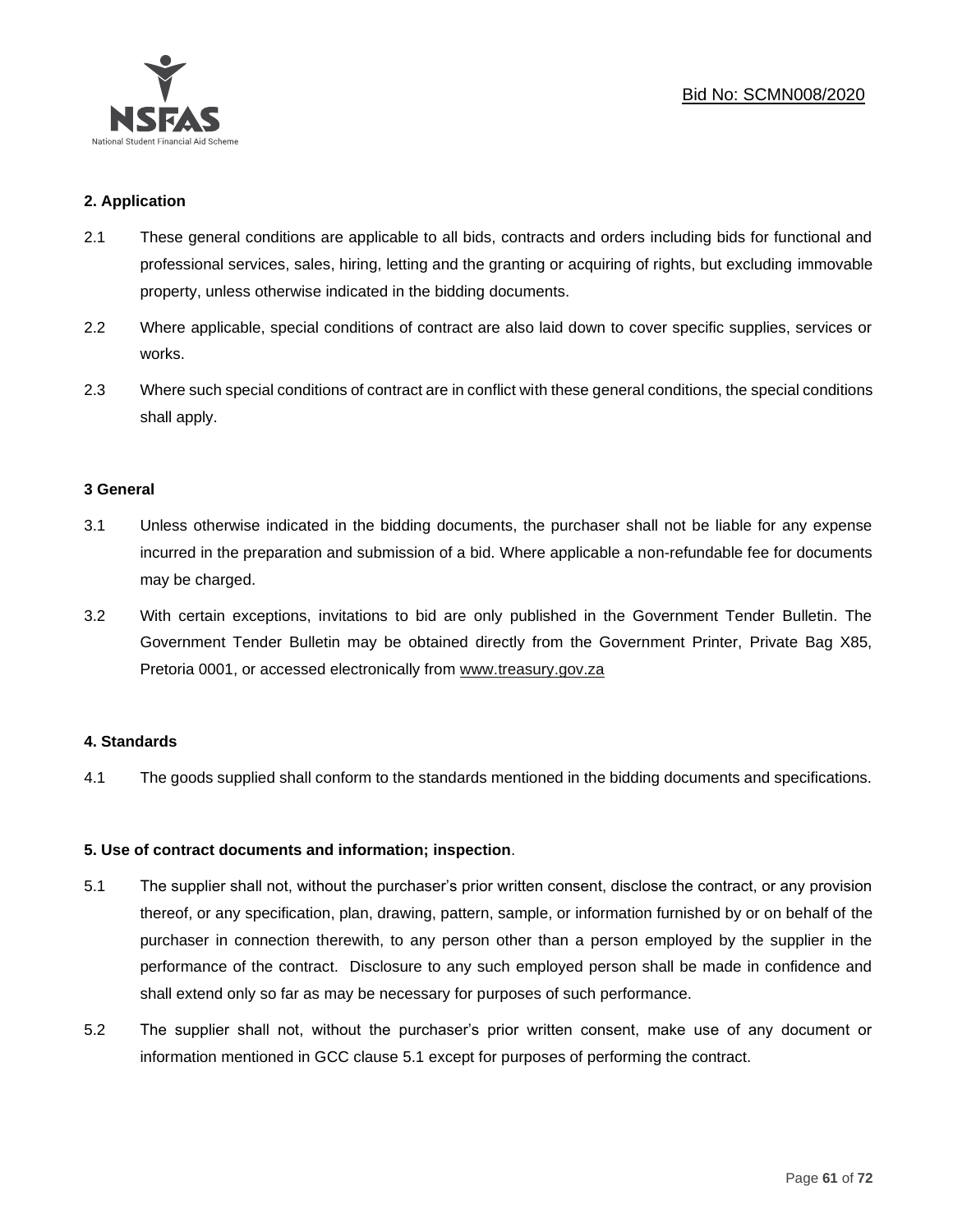

- 5.3 Any document, other than the contract itself mentioned in GCC clause 5.1 shall remain the property of the purchaser and shall be returned (all copies) to the purchaser on completion of the supplier's performance under the contract if so, required by the purchaser.
- 5.4 The supplier shall permit the purchaser to inspect the supplier's records relating to the performance of the supplier and to have them audited by auditors appointed by the purchaser, if so, required by the purchaser.

# **6. Patent rights**

6.1 The supplier shall indemnify the purchaser against all third-party claims of infringement of patent, trademark, or industrial design rights arising from use of the goods or any part thereof by the purchaser.

# **7. Performance security**

- 7.1 Within thirty (30) days of receipt of the notification of contract award, the successful bidder shall furnish to the purchaser the performance security of the amount specified in SCC.
- 7.2 The proceeds of the performance security shall be payable to the purchaser as compensation for any loss resulting from the supplier's failure to complete his obligations under the contract.
- 7.3 The performance security shall be denominated in the currency of the contract, or in a freely convertible currency acceptable to the purchaser and shall be in one of the following forms:
	- (a) a bank guarantee or an irrevocable letter of credit issued by a reputable bank located in the purchaser's country or abroad, acceptable to the purchaser, in the form provided in the bidding documents or another form acceptable to the purchaser; or
	- (b) a cashier's or certified cheque
- 7.4 The performance security will be discharged by the purchaser and returned to the supplier not later than thirty (30) days following the date of completion of the supplier's performance obligations under the contract, including any warranty obligations, unless otherwise specified in SCC.

# **8. Inspections, tests and analyses**

- 8.1 All pre-bidding testing will be for the account of the bidder.
- 8.2 If it is a bid condition that supplies to be produced or services to be rendered should at any stage during production or execution or on completion be subject to inspection, the premises of the bidder or contractor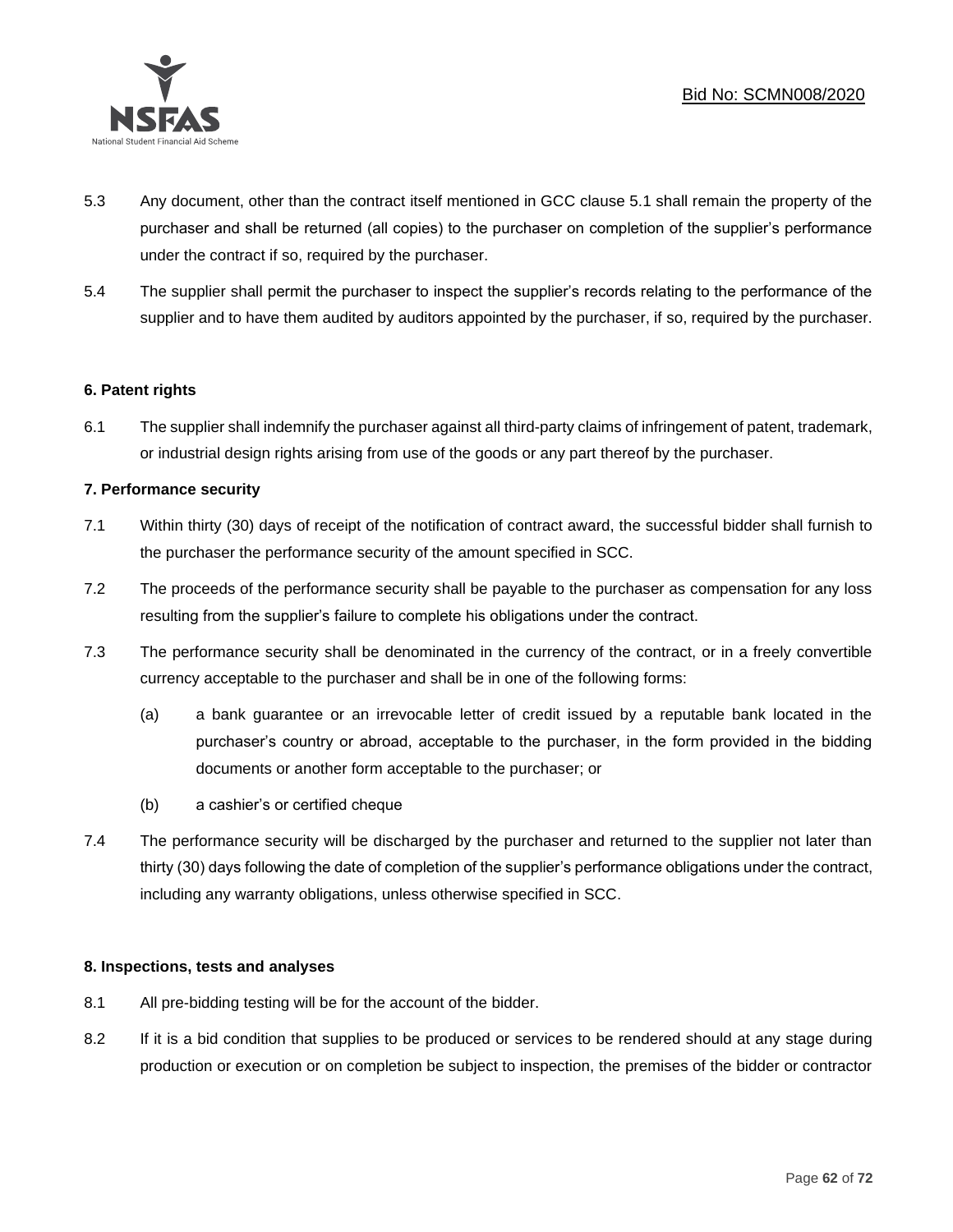

shall be open, at all reasonable hours, for inspection by a representative of the Department or an organization acting on behalf of the Department.

- 8.3 If there are no inspection requirements indicated in the bidding documents and no mention is made in the contract, but during the contract period it is decided that inspections shall be carried out, the purchaser shall itself make the necessary arrangements, including payment arrangements with the testing authority concerned.
- 8.4 If the inspections, tests and analyses referred to in clauses 8.2 and 8.3 show the supplies to be in accordance with the contract requirements, the cost of the inspections, tests and analyses shall be defrayed by the purchaser.
- 8.5 Where the supplies or services referred to in clauses 8.2 and 8.3 do not comply with the contract requirements, irrespective of whether such supplies or services are accepted or not, the cost in connection with these inspections, tests or analyses shall be defrayed by the supplier.
- 8.6 Supplies and services which are referred to in clauses 8.2 and 8.3 and which do not comply with the contract requirements may be rejected.
- 8.7 Any contract supplies may on or after delivery be inspected, tested or analysed and may be rejected if found not to comply with the requirements of the contract. Such rejected supplies shall be held at the cost and risk of the supplier who shall, when called upon, remove them immediately at his own cost and forthwith substitute them with supplies which do comply with the requirements of the contract. Failing such removal, the rejected supplies shall be returned at the supplier's cost and risk. Should the supplier fail to provide the substitute supplies forthwith, the purchaser may, without giving the supplier further opportunity to substitute the rejected supplies, purchase such supplies as may be necessary at the expense of the supplier.
- 8.8 The provisions of clauses 8.4 to 8.7 shall not prejudice the right of the purchaser to cancel the contract on account of a breach of the conditions thereof, or to act in terms of Clause 23 of GCC.

# **9. Packing**

9.1 The supplier shall provide such packing of the goods as is required to prevent their damage or deterioration during transit to their final destination, as indicated in the contract. The packing shall be sufficient to withstand, without limitation, rough handling during transit and exposure to extreme temperatures, salt and precipitation during transit, and open storage. Packing, case size and weights shall take into consideration, where appropriate, the remoteness of the goods' final destination and the absence of heavy handling facilities at all points in transit.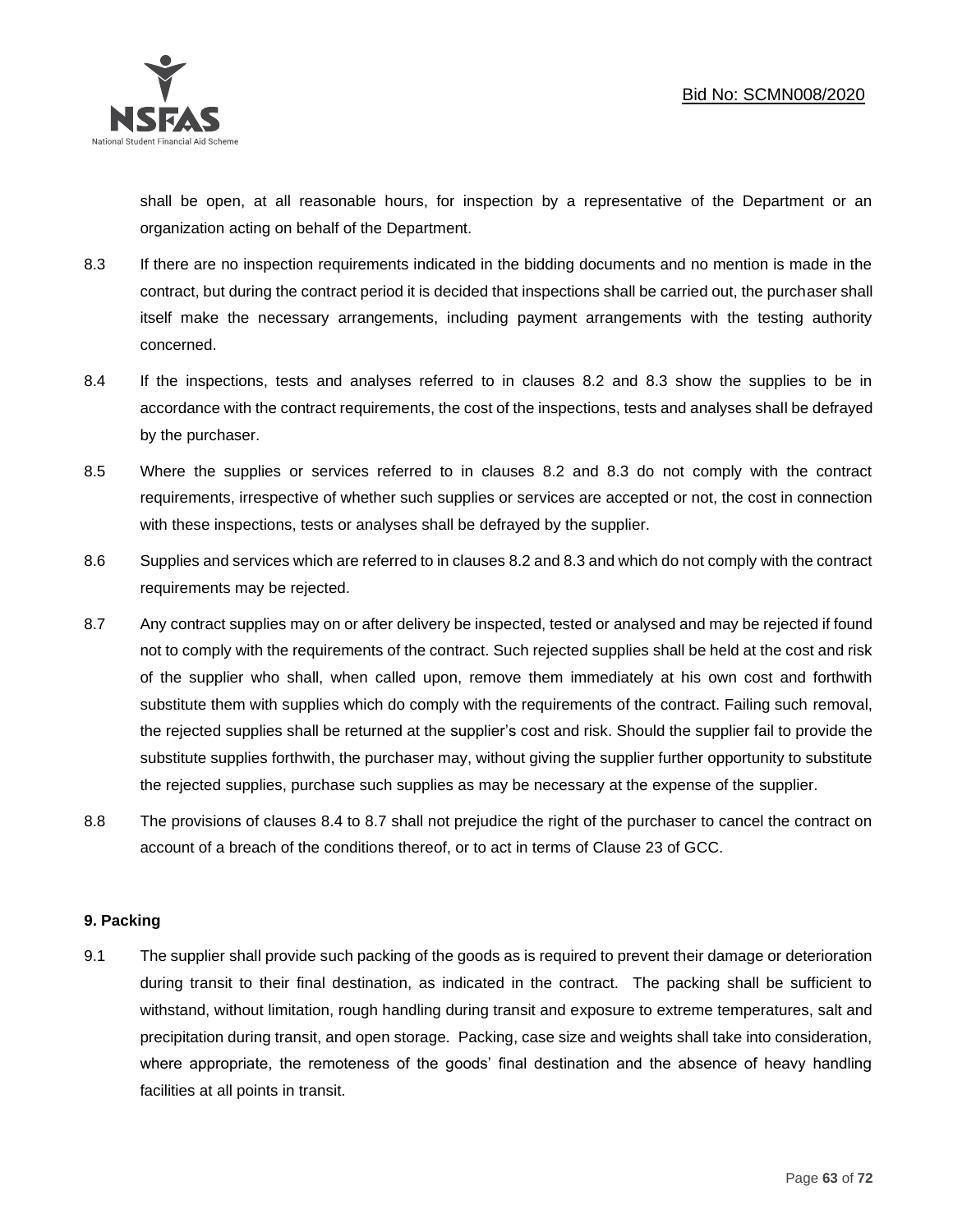

9.2 The packing, marking, and documentation within and outside the packages shall comply strictly with such special requirements as shall be expressly provided for in the contract, including additional requirements, if any, specified in SCC, and in any subsequent instructions ordered by the purchaser.

# **10. Delivery and documents**

- 10.1 Delivery of the goods shall be made by the supplier in accordance with the terms specified in the contract. The details of shipping and/or other documents to be furnished by the supplier are specified in SCC.
- 10.2 Documents to be submitted by the supplier are specified in SCC.

#### **11. Insurance**

11.1 The goods supplied under the contract shall be fully insured in a freely convertible currency against loss or damage incidental to manufacture or acquisition, transportation, storage and delivery in the manner specified in the SCC.

#### **12. Transportation**

12.1 Should a price other than an all-inclusive delivered price be required, this shall be specified in the SCC.

#### **13. Incidental services**

13.1 The supplier may be required to provide any or all of the following services, including additional services, if any, specified in SCC:

(a) performance or supervision of on-site assembly and/or commissioning of the supplied ` goods;

- (b) furnishing of tools required for assembly and/or maintenance of the supplied goods;
- (c) furnishing of a detailed operations and maintenance manual for each appropriate unit of the supplied goods;
- (d) performance or supervision or maintenance and/or repair of the supplied goods, for a period of time agreed by the parties, provided that this service shall not relieve the supplier of any warranty obligations under this contract; and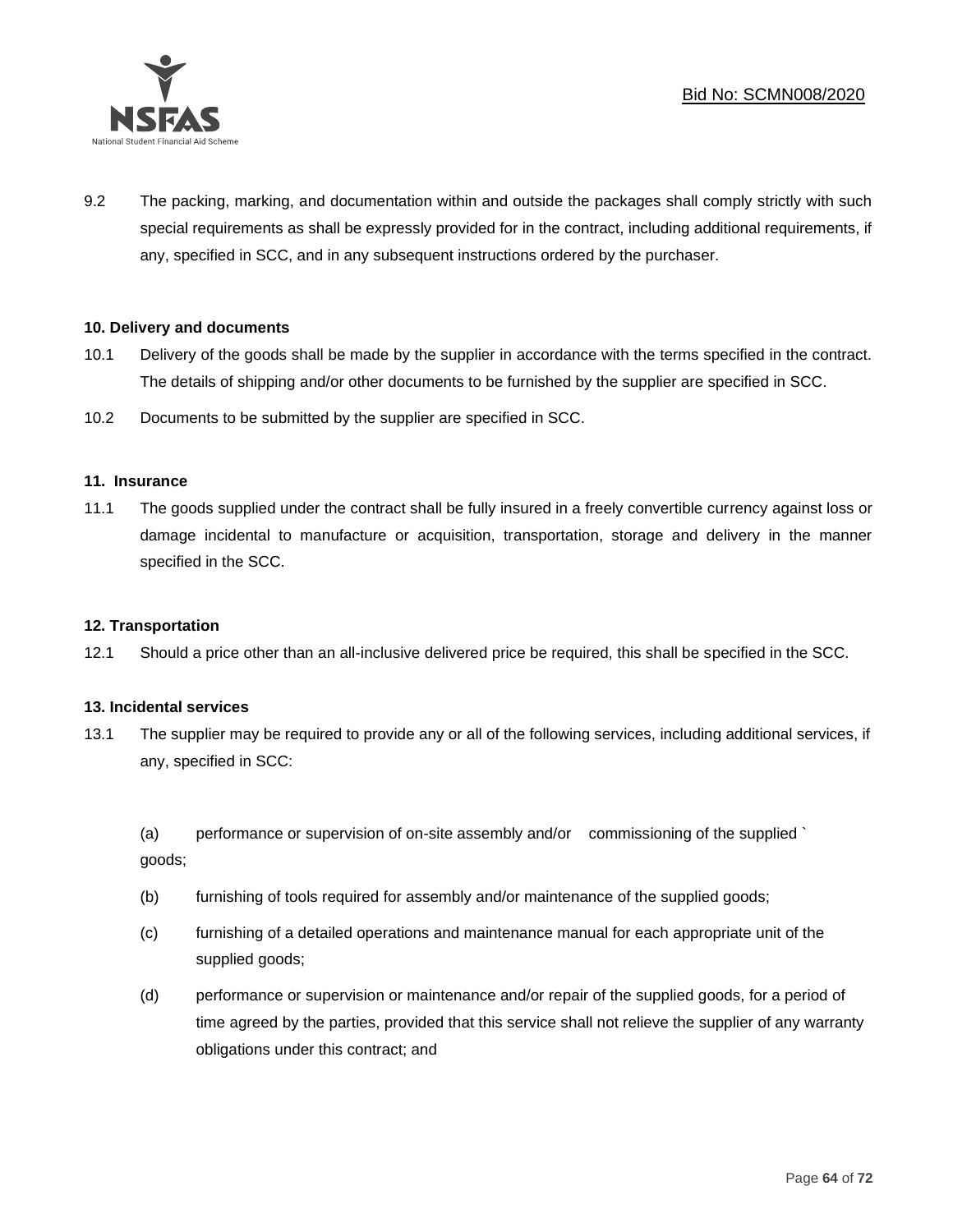

- (e) training of the purchaser's personnel, at the supplier's plant and/or on-site, in assembly, start-up, operation, maintenance, and/or repair of the supplied goods.
- 13.2 Prices charged by the supplier for incidental services, if not included in the contract price for the goods, shall be agreed upon in advance by the parties and shall not exceed the prevailing rates charged to other parties by the supplier for similar services.

#### **14. Spare parts**

- 14.1 As specified in SCC, the supplier may be required to provide any or all of the following materials, notifications, and information pertaining to spare parts manufactured or distributed by the supplier:
	- (a) such spare parts as the purchaser may elect to purchase from the supplier, provided that this election shall not relieve the supplier of any warranty obligations under the contract; and
	- (b) in the event of termination of production of the spare parts:

(i) Advance notification to the purchaser of the pending termination, in sufficient time to permit the purchaser to procure needed requirements; and

(ii) following such termination, furnishing at no cost to the purchaser, the blueprints, drawings, and specifications of the spare parts, if requested.

# **15. Warranty**

- 15.1 The supplier warrants that the goods supplied under the contract are new, unused, of the most recent or current models, and that they incorporate all recent improvements in design and materials unless provided otherwise in the contract. The supplier further warrants that all goods supplied under this contract shall have no defect, arising from design, materials, or workmanship (except when the design and/or material is required by the purchaser's specifications) or from any act or omission of the supplier, that may develop under normal use of the supplied goods in the conditions prevailing in the country of final destination.
- 15.2 This warranty shall remain valid for twelve (12) months after the goods, or any portion thereof as the case may be, have been delivered to and accepted at the final destination indicated in the contract, or for eighteen (18) months after the date of shipment from the port or place of loading in the source country, whichever period concludes earlier, unless specified otherwise in SCC.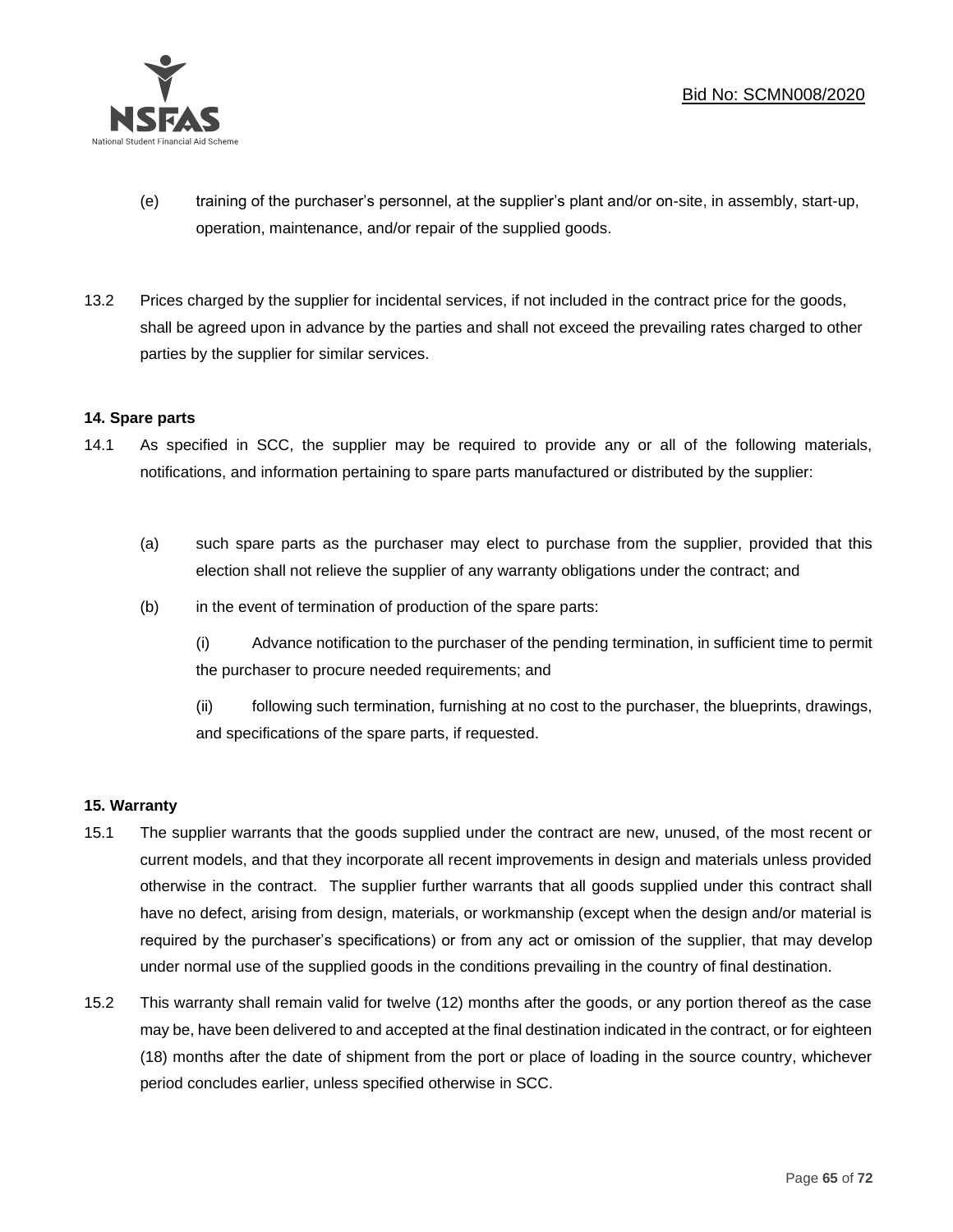

- 15.3 The purchaser shall promptly notify the supplier in writing of any claims arising under this warranty.
- 15.4 Upon receipt of such notice, the supplier shall, within the period specified in SCC and with all reasonable speed, repair or replace the defective goods or parts thereof, without costs to the purchaser.
- 15.5 If the supplier, having been notified, fails to remedy the defect(s) within the period specified in SCC, the purchaser may proceed to take such remedial action as may be necessary, at the supplier's risk and expense and without prejudice to any other rights which the purchaser may have against the supplier under the contract.

# **16. Payment**

- 16.1 The method and conditions of payment to be made to the supplier under this contract shall be specified in SCC.
- 16.2 The supplier shall furnish the purchaser with an invoice accompanied by a copy of the delivery note and upon fulfilment of other obligations stipulated in the contract.
- 16.3 Payments shall be made promptly by the purchaser, but in no case later than thirty (30) days after submission of an invoice or claim by the supplier.
- 16.4 Payment will be made in Rand unless otherwise stipulated in SCC.

# **17. Prices**

17.1 Prices charged by the supplier for goods delivered and services performed under the contract shall not vary from the prices quoted by the supplier in his bid, with the exception of any price adjustments authorized in SCC or in the purchaser's request for bid validity extension, as the case may be.

# **18. Contract amendments**

18.1 No variation in or modification of the terms of the contract shall be made except by written amendment signed by the parties concerned.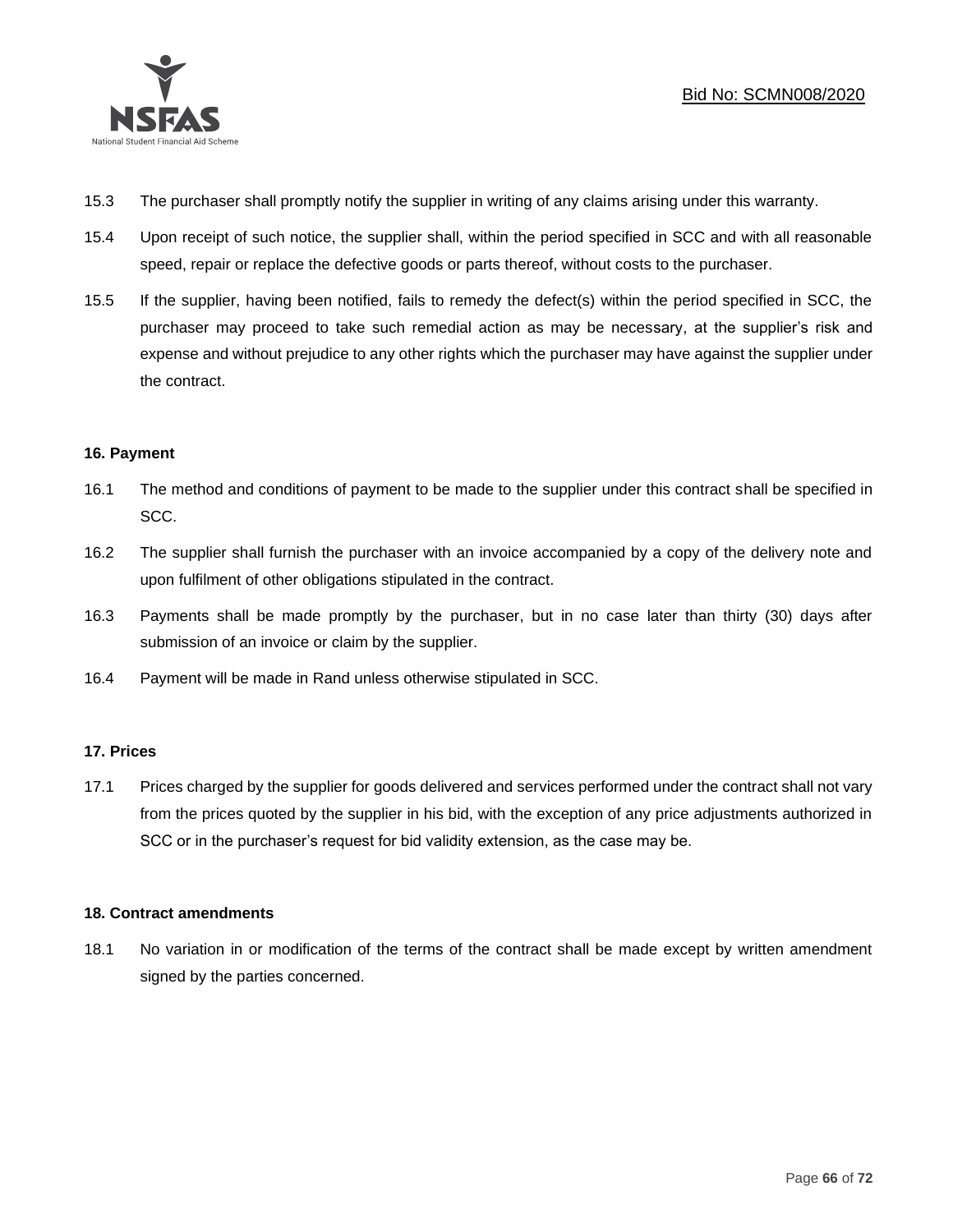

#### **19. Assignment**

19.1 The supplier shall not assign, in whole or in part, its obligations to perform under the contract, except with the purchaser's prior written consent.

#### **20. Subcontracts**

20.1 The supplier shall notify the purchaser in writing of all subcontracts awarded under this contract if not already specified in the bid. Such notification, in the original bid or later, shall not relieve the supplier from any liability or obligation under the contract.

#### **21. Delays in the supplier's performance**

- 21.1 Delivery of the goods and performance of services shall be made by the supplier in accordance with the time schedule prescribed by the purchaser in the contract.
- 21.2 If at any time during performance of the contract, the supplier or its subcontractor(s) should encounter conditions impeding timely delivery of the goods and performance of services, the supplier shall promptly notify the purchaser in writing of the fact of the delay, its likely duration and its cause(s). As soon as practicable after receipt of the supplier's notice, the purchaser shall evaluate the situation and may at his discretion extend the supplier's time for performance, with or without the imposition of penalties, in which case the extension shall be ratified by the parties by amendment of contract.
- 21.3 No provision in a contract shall be deemed to prohibit the obtaining of supplies or services from a national department, provincial department, or a local authority.
- 21.4 The right is reserved to procure outside of the contract small quantities or to have minor essential services executed if an emergency arises, the supplier's point of supply is not situated at or near the place where the supplies are required, or the supplier's services are not readily available.
- 21.5 Except as provided under GCC Clause 25, a delay by the supplier in the performance of its delivery obligations shall render the supplier liable to the imposition of penalties, pursuant to GCC Clause 22, unless an extension of time is agreed upon pursuant to GCC Clause 21.2 without the application of penalties.
- 21.6 Upon any delay beyond the delivery period in the case of a supplies contract, the purchaser shall, without cancelling the contract, be entitled to purchase supplies of a similar quality and up to the same quantity in substitution of the goods not supplied in conformity with the contract and to return any goods delivered later at the supplier's expense and risk, or to cancel the contract and buy such goods as may be required to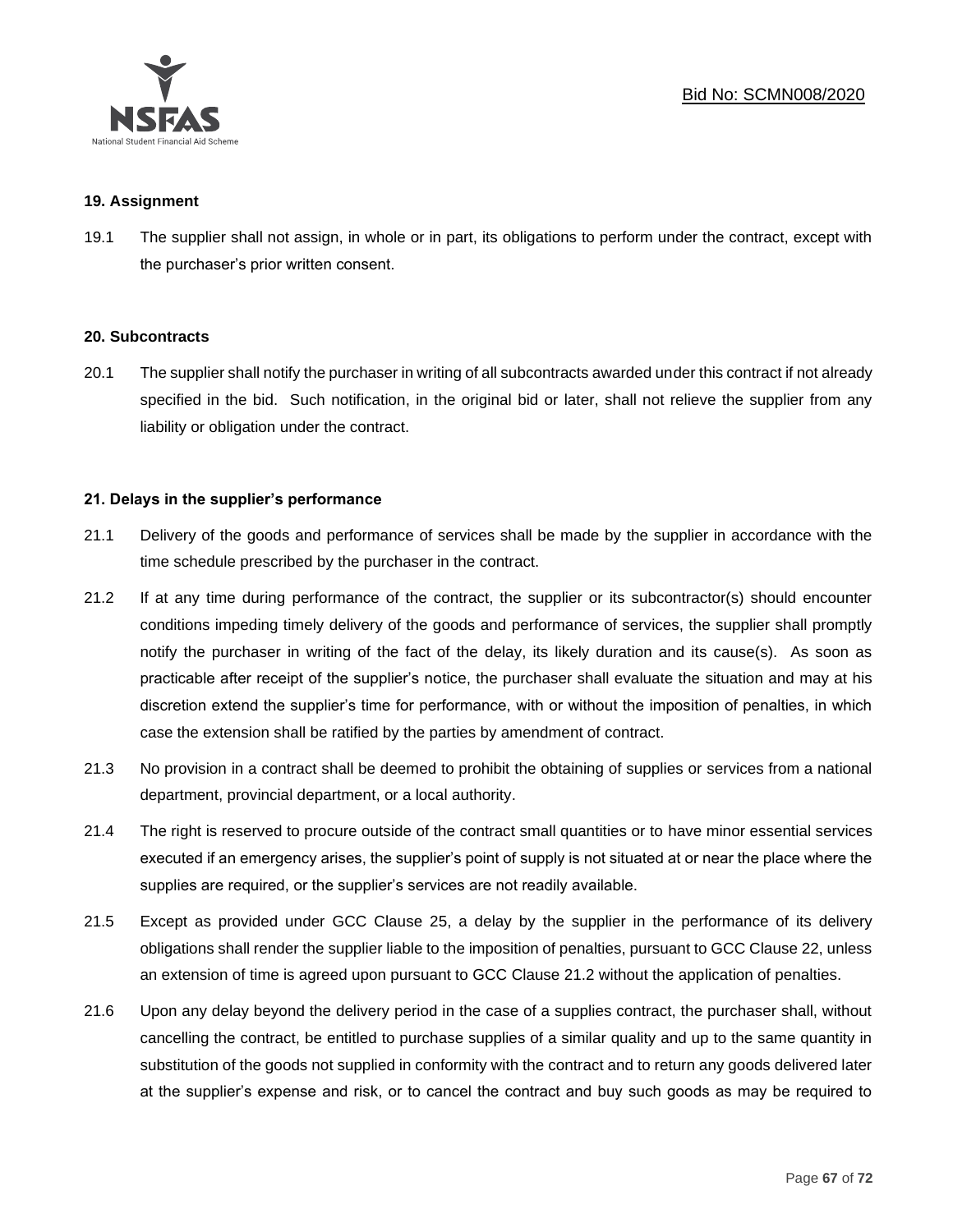

complete the contract and without prejudice to his other rights, be entitled to claim damages from the supplier.

#### **22. Penalties**

22.1 Subject to GCC Clause 25, if the supplier fails to deliver any or all of the goods or to perform the services within the period(s) specified in the contract, the purchaser shall, without prejudice to its other remedies under the contract, deduct from the contract price, as a penalty, a sum calculated on the delivered price of the delayed goods or unperformed services using the current prime interest rate calculated for each day of the delay until actual delivery or performance. The purchaser may also consider termination of the contract pursuant to GCC Clause 23.

#### **23. Termination for default**

- 23.1 The purchaser, without prejudice to any other remedy for breach of contract, by written notice of default sent to the supplier, may terminate this contract in whole or in part:
	- (a) if the supplier fails to deliver any or all of the goods within the period(s) specified in the contract, or within any extension thereof granted by the purchaser pursuant to GCC Clause 21.2;
	- (b) if the Supplier fails to perform any other obligation(s) under the contract; or
	- (c) if the supplier, in the judgment of the purchaser, has engaged in corrupt or fraudulent practices in competing for or in executing the contract.
- 23.2 In the event the purchaser terminates the contract in whole or in part, the purchaser may procure, upon such terms and in such manner as it deems appropriate, goods, works or services similar to those undelivered, and the supplier shall be liable to the purchaser for any excess costs for such similar goods, works or services. However, the supplier shall continue performance of the contract to the extent not terminated.
- 23.3 Where the purchaser terminates the contract in whole or in part, the purchaser may decide to impose a restriction penalty on the supplier by prohibiting such supplier from doing business with the public sector for a period not exceeding 10 years.
- 23.4 If a purchaser intends imposing a restriction on a supplier or any person associated with the supplier, the supplier will be allowed a time period of not more than fourteen (14) days to provide reasons why the envisaged restriction should not be imposed. Should the supplier fail to respond within the stipulated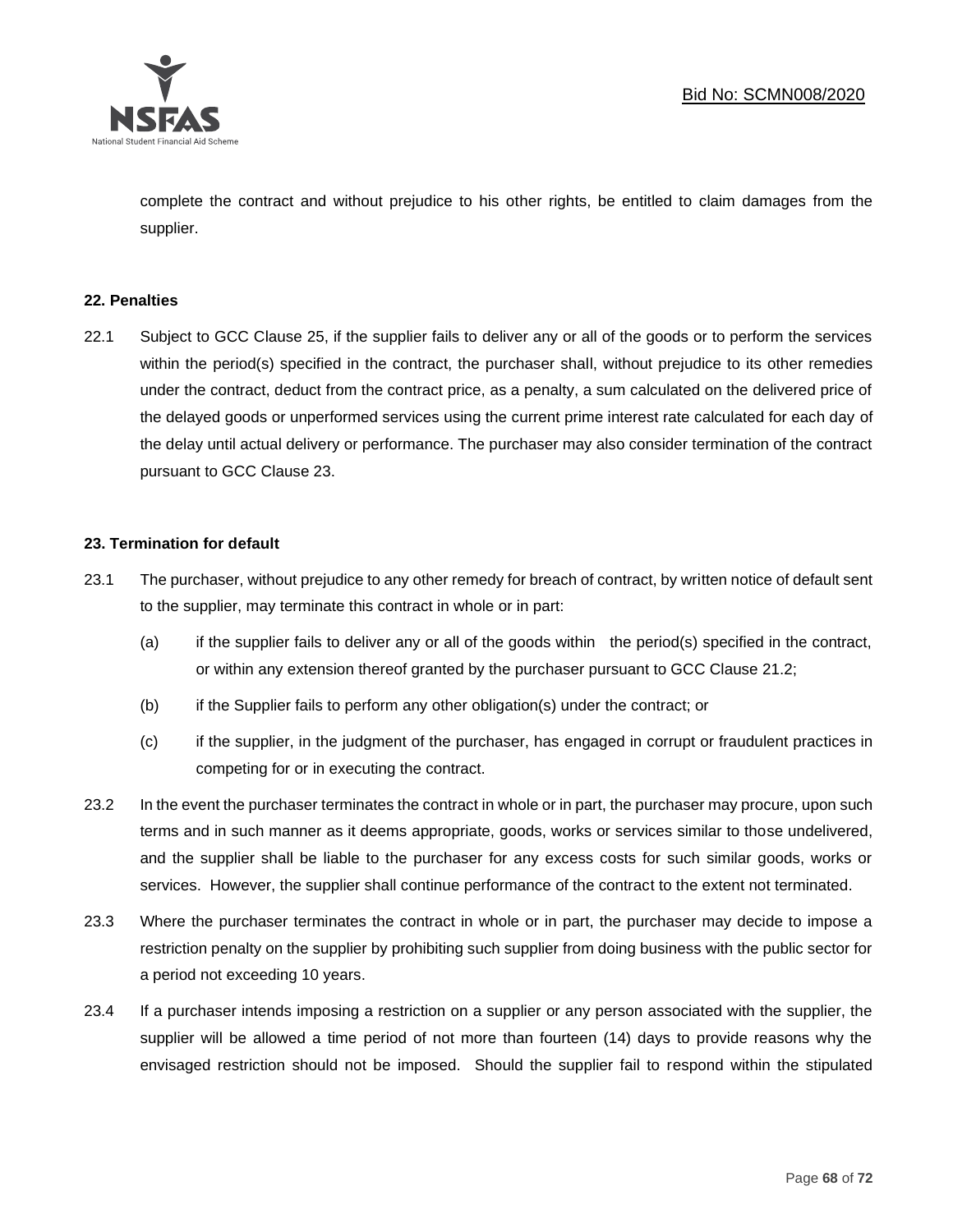

fourteen (14) days the purchaser may regard the intended penalty as not objected against and may impose it on the supplier.

- 23.5 Any restriction imposed on any person by the Accounting Officer / Authority will, at the discretion of the Accounting Officer / Authority, also be applicable to any other enterprise or any partner, manager, director or other person who wholly or partly exercises or exercised or may exercise control over the enterprise of the first-mentioned person, and with which enterprise or person the first-mentioned person, is or was in the opinion of the Accounting Officer / Authority actively associated.
- 23.6 If a restriction is imposed, the purchaser must, within five (5) working days of such imposition, furnish the National Treasury, with the following information:
	- (i) the name and address of the supplier and / or person restricted by the purchaser;
	- (ii) the date of commencement of the restriction
	- (iii) the period of restriction; and
	- (iv) the reasons for the restriction.

These details will be loaded in the National Treasury's central database of suppliers or persons prohibited from doing business with the public sector.

23.7 If a court of law convicts a person of an offence as contemplated in sections 12 or 13 of the Prevention and Combating of Corrupt Activities Act, No. 12 of 2004, the court may also rule that such person's name be endorsed on the Register for Tender Defaulters. When a person's name has been endorsed on the Register, the person will be prohibited from doing business with the public sector for a period not less than five years and not more than 10 years. The National Treasury is empowered to determine the period of restriction and each case will be dealt with on its own merits. According to section 32 of the Act the Register must be open to the public. The Register can be perused on the National Treasury website.

# **24. Anti- dumping and countervailing duties and rights**

24.1 When, after the date of bid, provisional payments are required, or anti-dumping or countervailing duties are imposed, or the amount of a provisional payment or anti-dumping or countervailing right is increased in respect of any dumped or subsidized import, the State is not liable for any amount so required or imposed, or for the amount of any such increase. When, after the said date, such a provisional payment is no longer required or any such anti-dumping or countervailing right is abolished, or where the amount of such provisional payment or any such right is reduced, any such favourable difference shall on demand be paid forthwith by the contractor to the State or the State may deduct such amounts from moneys (if any) which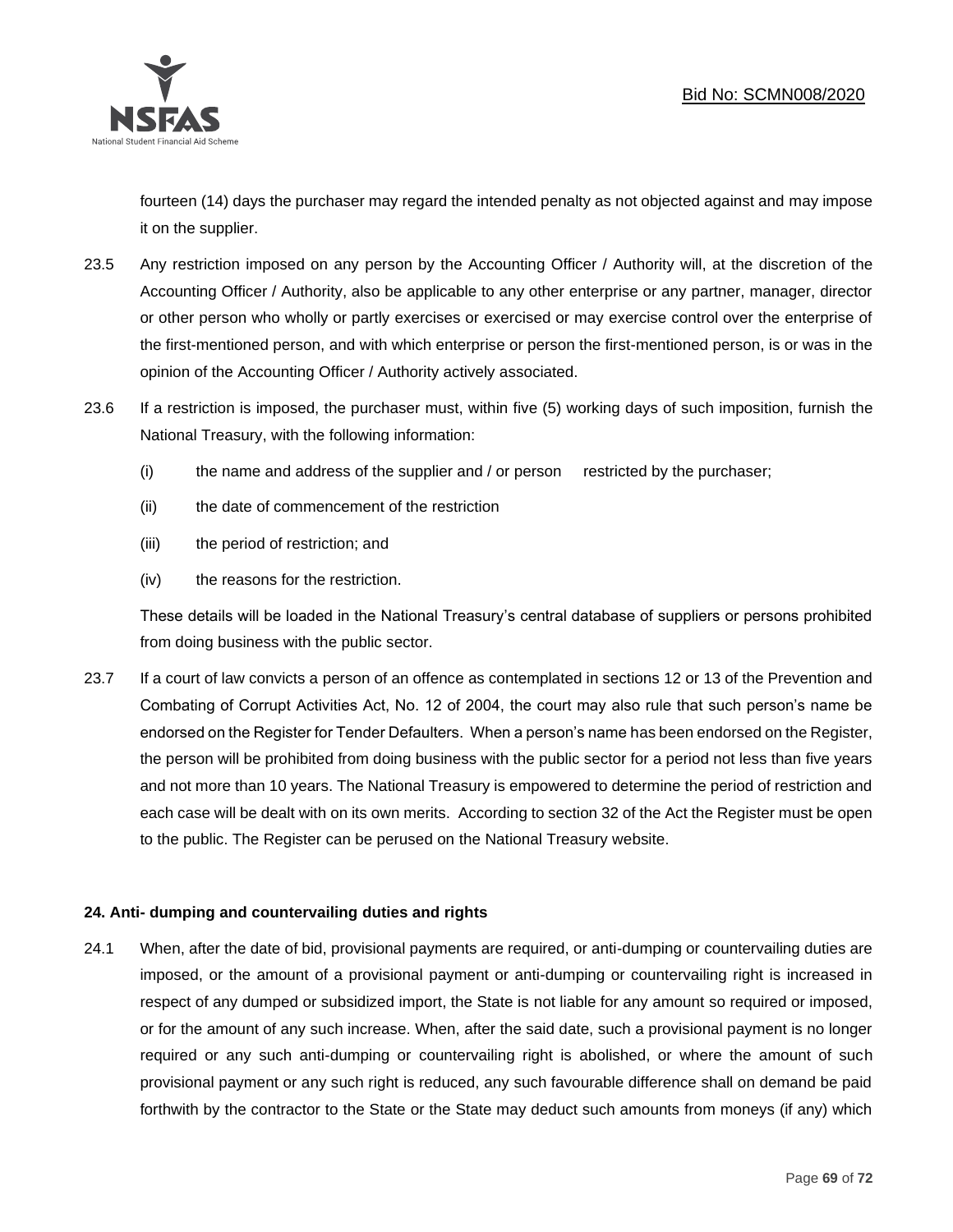

may otherwise be due to the contractor in regard to supplies or services which he delivered or rendered, or is to deliver or render in terms of the contract or any other contract or any other amount which may be due to him

### **25. Force Majeure**

- 25.1 Notwithstanding the provisions of GCC Clauses 22 and 23, the supplier shall not be liable for forfeiture of its performance security, damages, or termination for default if and to the extent that his delay in performance or other failure to perform his obligations under the contract is the result of an event of force majeure.
- 25.2 If a force majeure situation arises, the supplier shall promptly notify the purchaser in writing of such condition and the cause thereof. Unless otherwise directed by the purchaser in writing, the supplier shall continue to perform its obligations under the contract as far as is reasonably practical, and shall seek all reasonable alternative means for performance not prevented by the force majeure event.

#### **26. Termination for insolvency**

26.1 The purchaser may at any time terminate the contract by giving written notice to the supplier if the supplier becomes bankrupt or otherwise insolvent. In this event, termination will be without compensation to the supplier, provided that such termination will not prejudice or affect any right of action or remedy which has accrued or will accrue thereafter to the purchaser.

#### **27. Settlement of Disputes**

- 27.1 If any dispute or difference of any kind whatsoever arises between the purchaser and the supplier in connection with or arising out of the contract, the parties shall make every effort to resolve amicably such dispute or difference by mutual consultation.
- 27.2 If, after thirty (30) days, the parties have failed to resolve their dispute or difference by such mutual consultation, then either the purchaser or the supplier may give notice to the other party of his intention to commence with mediation. No mediation in respect of this matter may be commenced unless such notice is given to the other party.
- 27.3 Should it not be possible to settle a dispute by means of mediation, it may be settled in a South African court of law.
- 27.4 Mediation proceedings shall be conducted in accordance with the rules of procedure specified in the SCC.
- 27.5 Notwithstanding any reference to mediation and/or court proceedings herein,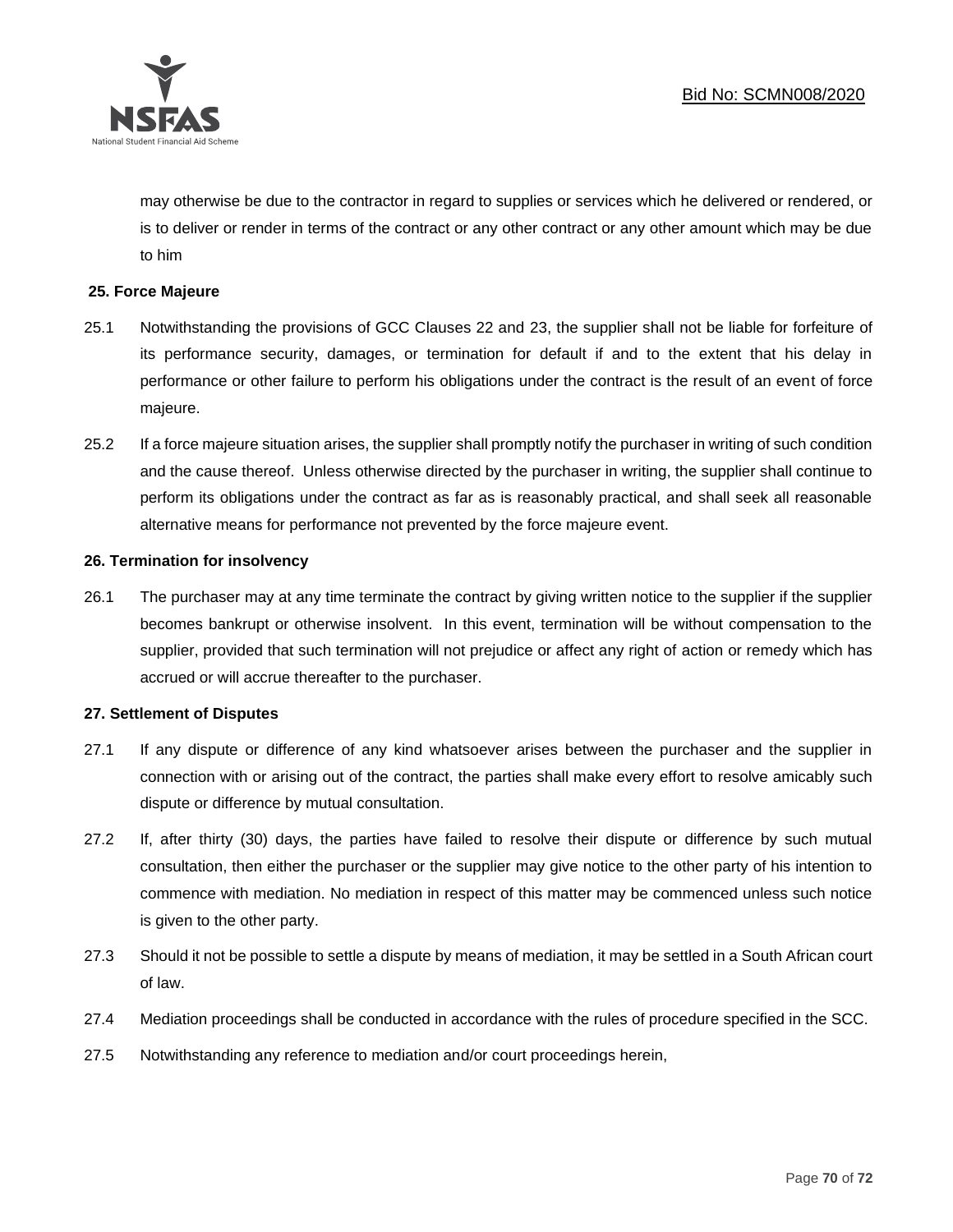

(a) the parties shall continue to perform their respective obligations under the contract unless they otherwise agree; and

(b) the purchaser shall pay the supplier any monies due the supplier.

# **28. Limitation of liability**

28.1 Except in cases of criminal negligence or wilful misconduct, and in the case of infringement pursuant to Clause 6;

(a) the supplier shall not be liable to the purchaser, whether in contract, tort, or otherwise, for any indirect or consequential loss or damage, loss of use, loss of production, or loss of profits or interest costs, provided that this exclusion shall not apply to any obligation of the supplier to pay penalties and/or damages to the purchaser; and

(b) the aggregate liability of the supplier to the purchaser, whether under the contract, in tort or otherwise, shall not exceed the total contract price, provided that this limitation shall not apply to the cost of repairing or replacing defective equipment.

#### **29. Governing language**

29.1 The contract shall be written in English. All correspondence and other documents pertaining to the contract that is exchanged by the parties shall also be written in English.

#### **30. Applicable Law**

30.1 The contract shall be interpreted in accordance with South African laws, unless otherwise specified in SCC.

#### **31. Notices**

31.1 Every written acceptance of a bid shall be posted to the supplier concerned by registered or certified mail and any other notice to him shall be posted by ordinary mail to the address furnished in his bid or to the address notified later by him in writing and such posting shall be deemed to be proper service of such notice

The time mentioned in the contract documents for performing any act after such aforesaid notice has been given, shall be reckoned from the date of posting of such notice.